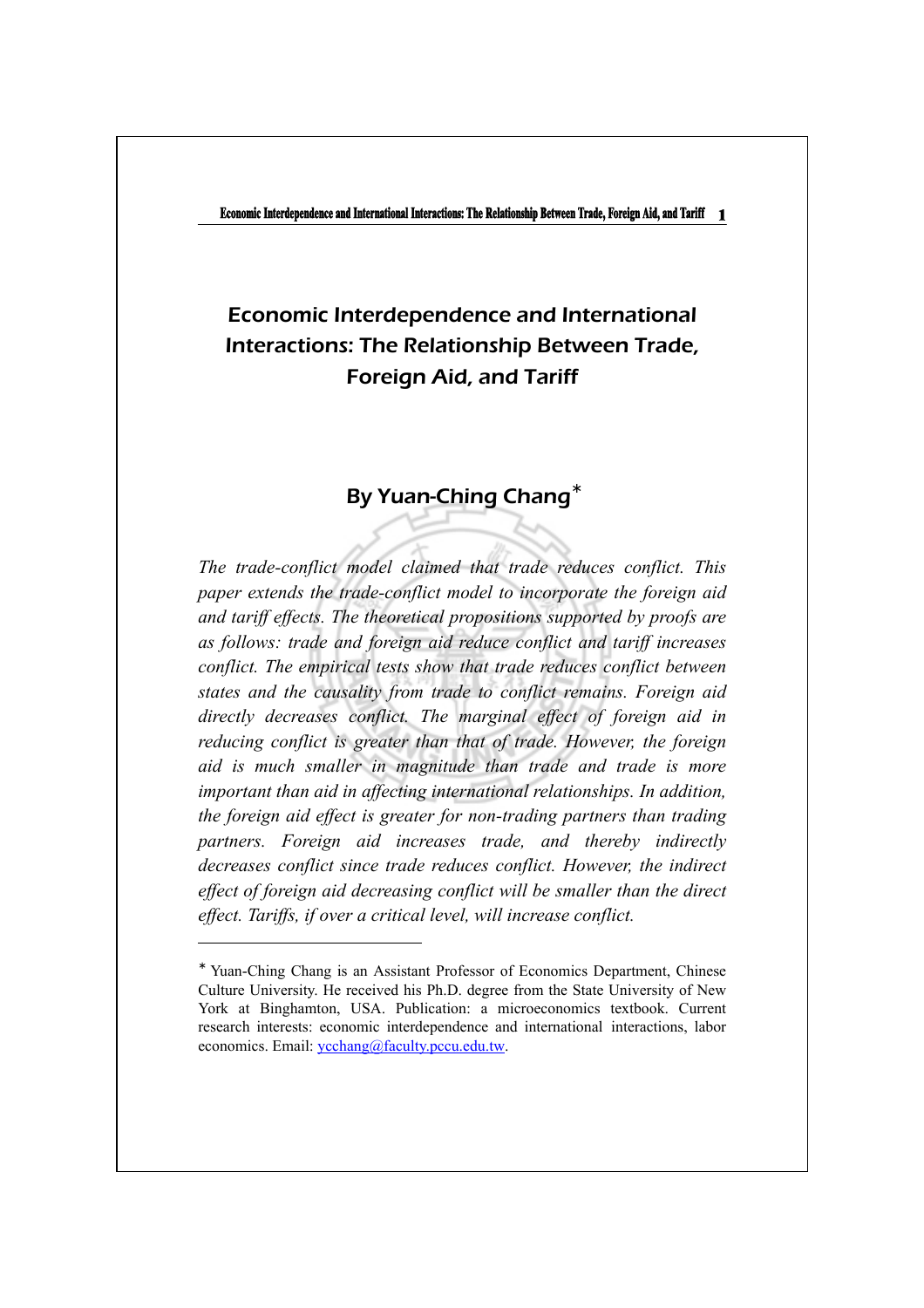## **Key words: trade, foreign aid, tariff, international interactions, conflict, cooperation JEL: D74, F13, P26**

#### **1. Introduction**

The relationships between international conflict and other issues, such as international interdependence and political institutions, have received increasing attention. Over the past century, people have debated the virtues and vices of foreign trade. Does international trade provide a way to interstate peace? Are states with extensive economic linkages less likely than others to engage one another in conflict? How would international relationships be affected by other factors? This research will present the concept that free trade produces welfare gains, hence country will reduce conflict in order to protect her trade gains. There are various arguments for supporting free trade. Many economists believe that free trade will avoid the efficiency losses associated with protection. Such measured costs of deviating from free trade are large. The other kind of additional gain involves comparative advantage and economies of scale. Also by providing entrepreneurs with an incentive to seek new ways to export or compete with imports, free trade offers more opportunities for learning and innovation than are provided by a system of "managed" trade, where the government largely dictates the pattern of imports and exports. Another argument for free trade is that a political commitment to free trade is a good idea in practice even though there may be better policies in principle. In reality any government agency attempting to pursue a sophisticated program of intervention in trade would probably be captured by interest groups and converted into a device for redistributing income to politically influential sectors. As such, it is better to advocate free trade without exception. Free trade is so important that it would affect the international relations. A lot of factors affecting international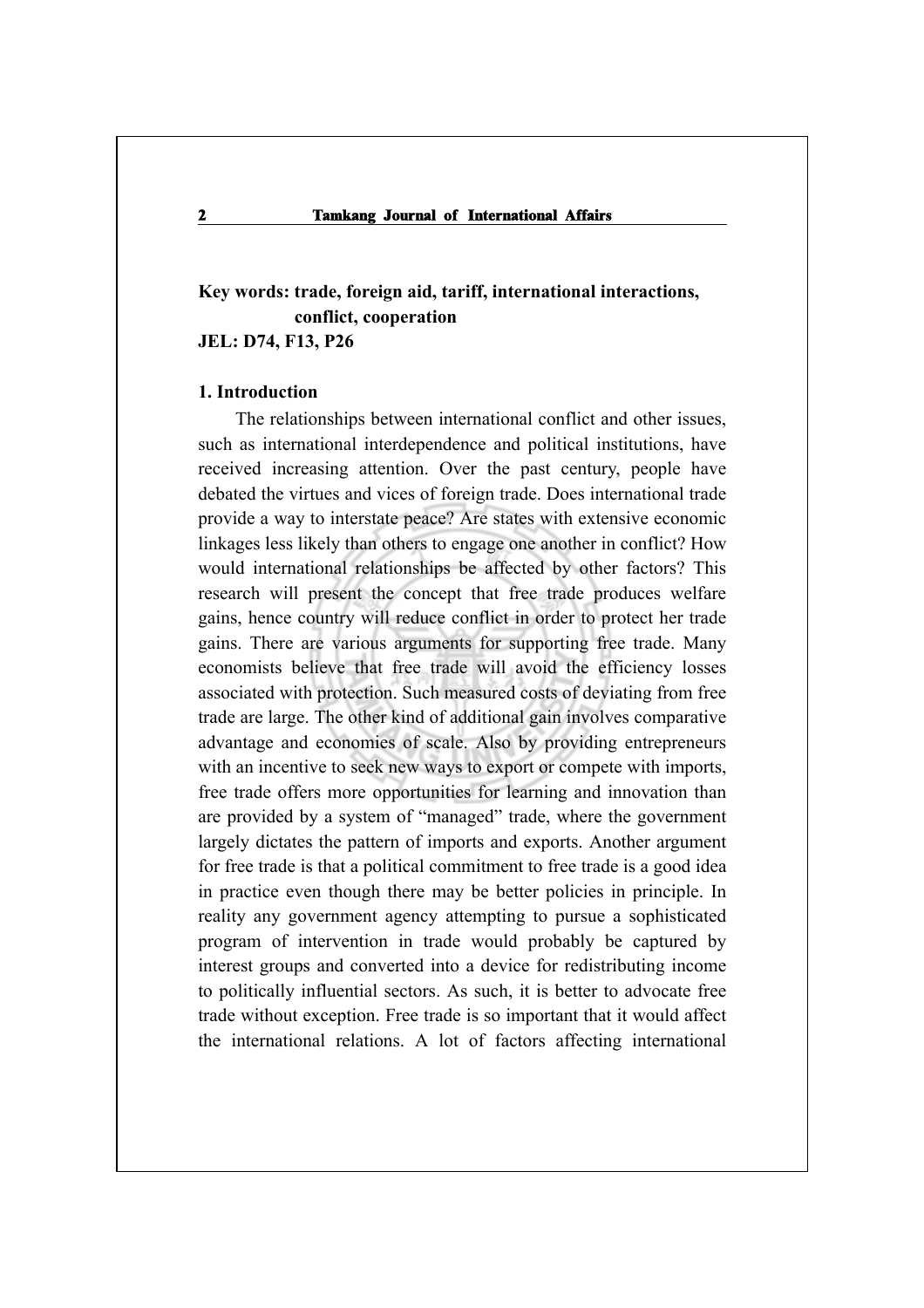interactions are investigated, such as trade (i.e. interdependence), contiguity, foreign aid, tariff, democracy, country size, alliance, third party, market power, economic growth, military capability ratio, … etceteras. This paper will focus primarily on foreign aid and tariff that are very much related to trade in essence.

Aid is much more than just a carefully administered flow of resources. Donors have strategic, political and commercial motives for providing aid, besides their supposedly moral commitment to the development of the Third World. We can label aid as official development assistance, but aid reaches the developing countries through primary two kinds of channels: bilateral and multilateral. For bilateral aid, individual donor governments are both the resources and the channels of assistance. With parliamentary sanction, governments appropriate aid and determine its apportionment and use, in negotiation with recipients. The essence of the multilateral aid is the collective nature of both the governance and the administration of aid. Donors and recipients both have rights in how these resources are apportioned and utilized. By contrast, the two advantages of multilateral aid are its immunity to the political and commercial pressures that are brought to bear on bilateral aid, and its greater response to the development needs of recipients. This system encompasses the UN family of organizations, the International Development Association and the regional development banks.<sup>1</sup>

Tariffs are very natural for dyads. Most countries impose tariffs one another. A country applies customs duty (tariff) on an imported product at the time of import. But the reduction of tariff barriers is the recent world trend. The liberalization of trade was achieved through international negotiation (i.e., one kind of international interaction). That is, governments agreed to engage in mutual tariff reduction. Internationally coordinated tariff reduction as a trade policy can be

<sup>&</sup>lt;sup>1</sup> For a detailed discussion on foreign aid, see Browne (1990).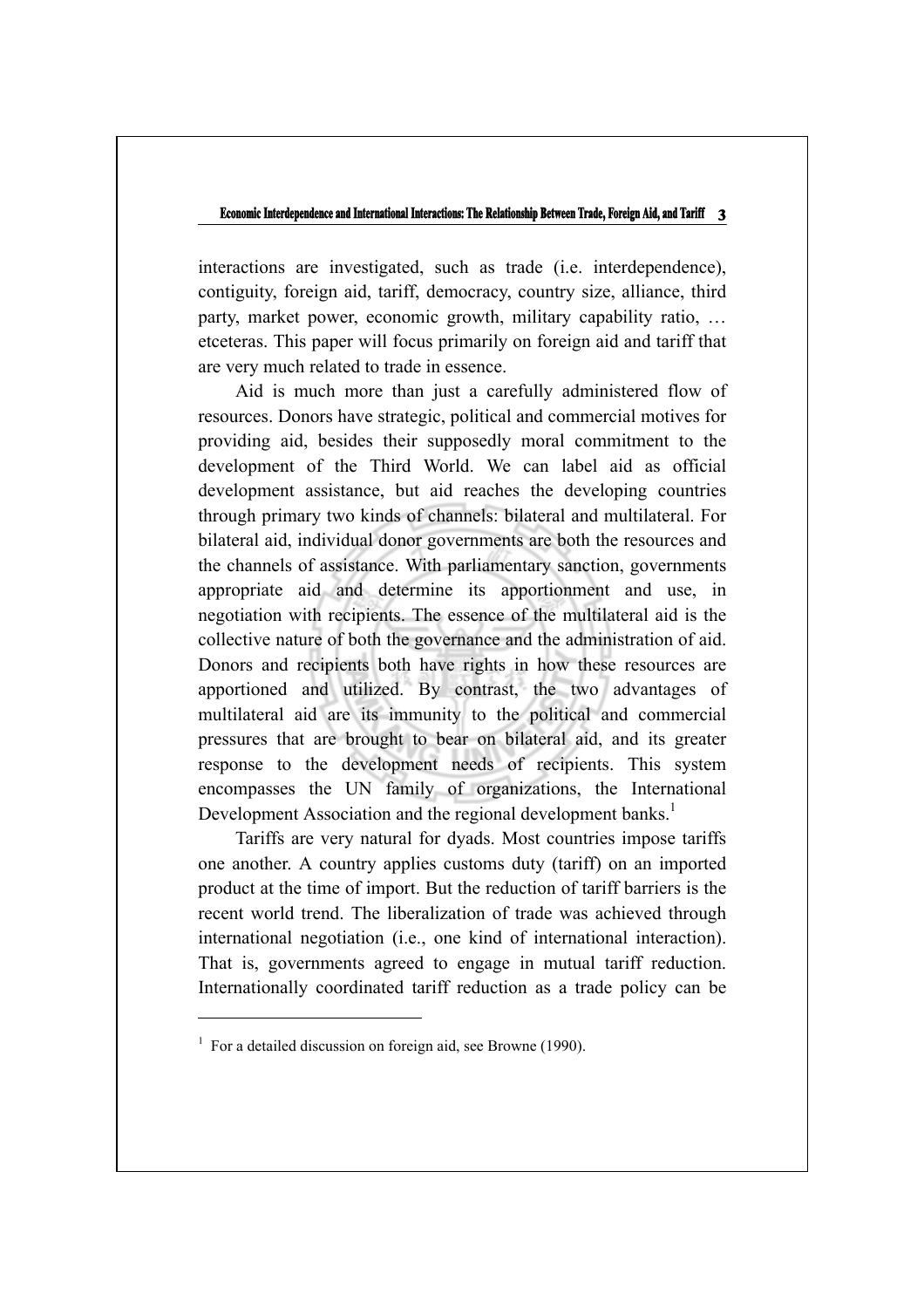dated back to the 1930s. The initial trade problems between countries were solved by bilateral tariff negotiations. After the World War II, the multilateral tariff reductions have taken place under the General Agreement on Tariffs and Trade (GATT), established in 1947. There is no doubt that the operations of the GATT had greatly contributed to the expansion of world trade and hence to the peace and prosperity. The GATT is a multilateral agreement among countries providing a framework for the product of international trade. It has been strengthened and supplemented from time to time (e.g. Kennedy Round, Tokyo Round, Uruguay Round). The latest such effort was made in the Uruguay Round of Multilateral Trade Negotiations on January 1995, which had resulted in the creation of the World Trade Organization. The worldwide tariff reductions on a nondiscriminatory basis implemented within GATT, and some groups of countries have negotiated preferential trading agreement under which they lower tariffs with respect to each other but not the rest of the world. These multilateral tariff plans include preferential tariff reductions on a discriminatory basis (e.g., within the system of Commonwealth Preferences or among a group of European countries) and preferential tariff elimination (e.g., a free trade area, a customs union). The members in a customs union (e.g., European Union) agree to set up common external tariffs. The members in a free trade area (e.g., North American Free Trade Agreement) do not charge tariffs on each others' products, but set their own tariff rates against the outside the world.<sup>2</sup> The effect of preferential tariff elimination on national welfare is unknown, it must depend on whether trade creation or trade diversion.<sup>3</sup> For example, in 1991 four South American nations,

<sup>&</sup>lt;sup>2</sup> For a detail, see Brusse (1997), Rausser (1995), Didier (1999), Lloyd (1999), Howse (1998), and Bagwell and Staiger (1997a, 1997b).

<sup>&</sup>lt;sup>3</sup> Either kind of agreement has ambiguous effects on economic welfare. The case of trade creation: if joining such an agreement leads to replacement of high-cost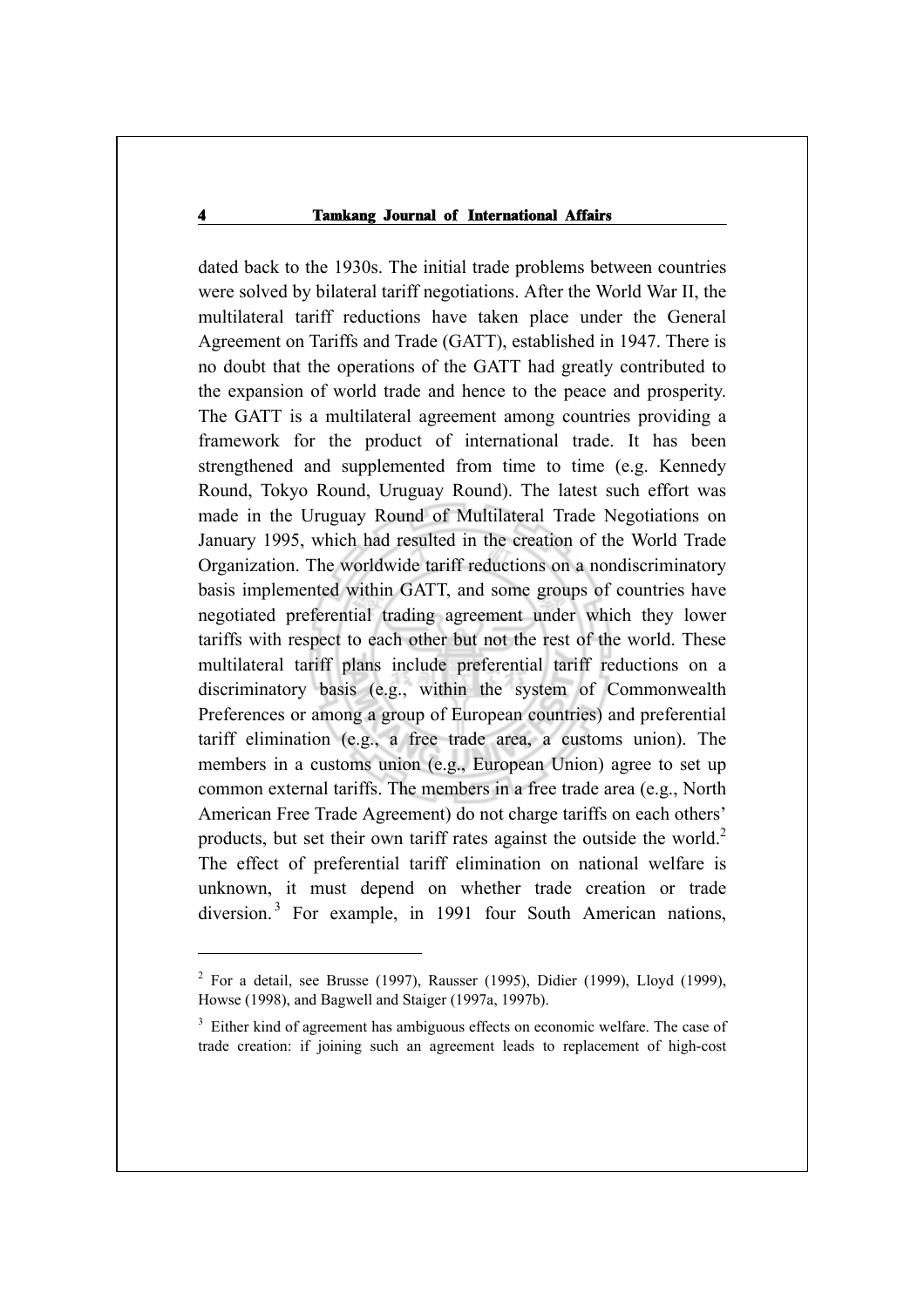Argentina, Brazil, Paraguay, and Uruguay, formed a free-trade area known as Mercosur where within four years the value of trade among the nations tripled. But the World Bank's report in 1996 claimed that the net effects on the economies involved were probably negative due to trade diversion.

This paper will focus on the neoliberalists views of that trade reduces conflict between countries. This argument can be traced to Emeric Cruce, Francois Qesnay, Adam Smith, David Hume, Cobden, John Bright, John Stuart Mill, and Baron de Montesquieu who discuss similar themes.<sup>4</sup> The research presents a mathematical trade-conflict model to incorporate foreign aid and tariff effects. In particular, we examine how the gains from trade are affected by these factors. Foreign aid increasing gains from trade reduces conflict, and tariff decreasing gains from trade increases conflict. The paper is structured as follows. This section serves as a simple introduction. A brief literature review is provided in Section 2. Section 3 presents the basic trade-conflict model extended to incorporate foreign aid and tariff effects. Section 4 discusses the various data sources. Section 5 provides methodology and empirical results and Section 6 concludes.

## **2. Literature Review**

## *2.1 Trade-Conflict*

Neoliberalists argue that trade reduces conflict between countries. The issue began to receive renewed attention when Polachek (1978, 1980) modeled how trade can enhance cooperation between

domestic production by imports from other members of the agreement, it will produce country gains. The case of trade diversion: if joining such an agreement leads to replacement of low-cost imports from outside the zone with higher-cost goods from members nations, it will produce country loses.

 $4$  For a detail, see Spiegel (1991) and de Wilde (1991).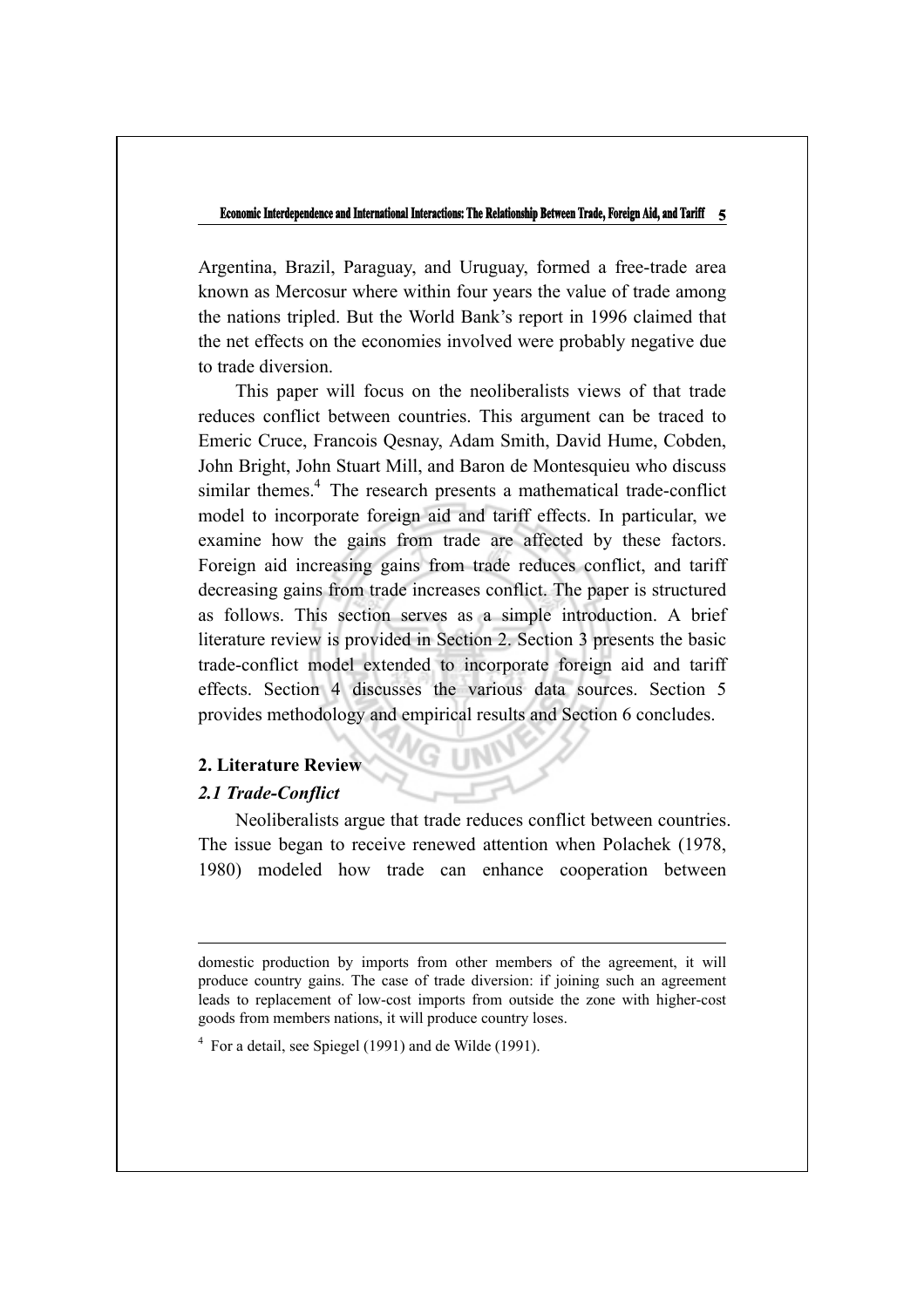countries.<sup>5</sup> These papers present a cogent theoretical model with rigorous empirical tests of the conflict-trade relationship. If conflict leads to a cessation or at least a diminution of trade (perhaps through tariffs or quotas), then countries with the greatest gains from trade face the highest costs of conflict and hence engage in the least conflict and the most cooperation. Since trade gains are difficult to measure, trade is often measured by trade levels instead of actual trade gains. A 30-country sample from 1958-1967 (Polachek 1978, 1980), a 115 country sample from 1948-1978 (Polachek 1992), and a time series analysis from  $1967-1978$  for Sino-Soviet  $\angle$  U.S. relations (Gasiorowski and Polachek 1982) reveal an inverse relationship between trade and conflict.<sup>6</sup>

Subsequent work looks at trade gains and finds an even stronger inverse relationship between trade gains and conflict (Polachek 1992 and Polachek and McDonald 1992). While these papers assume trade is the causal variable, the question of whether trade causes conflict or conflict causes trade is debatable. Pollins (1989a, 1989b) presents a model and empirical tests where trade is endogenous and conflict is an exogenous variable. He argues that trade is determined by politics and that friendly countries trade more than hostile countries. Both models are similar, yet it is important to determine the direction of causation. Several different approaches are used to look at causation. Oneal, Oneal, Maoz, and Russett (1996) and Barbieri (1996) use lagged trade data arguing that trade in the preceding year cannot be caused by

<sup>&</sup>lt;sup>5</sup> The following is a brief review of the trade-conflict literature. Detailed reviews are provided in Barbieri (1996), Reuveny and Kang (1998), Barbieri and Schneider (1999) and Mansfield and Pollins (2001).

<sup>&</sup>lt;sup>6</sup> Studies that concentrate on the trade-conflict relationship and claim trade reduces conflict include Blainey (1988), Domke (1988), Neff (1990), Sayrs (1990), Mansfield (1994), Oneal et al. (1996), Reuveny and Kang (1996), Russet et al. (1998), Dorussen (1999), Oneal and Russett (1999), Polachek (1997), Polachek et al. (1999), Hegre (2000), Gartzke et al. (2001), Russett and Oneal (2001).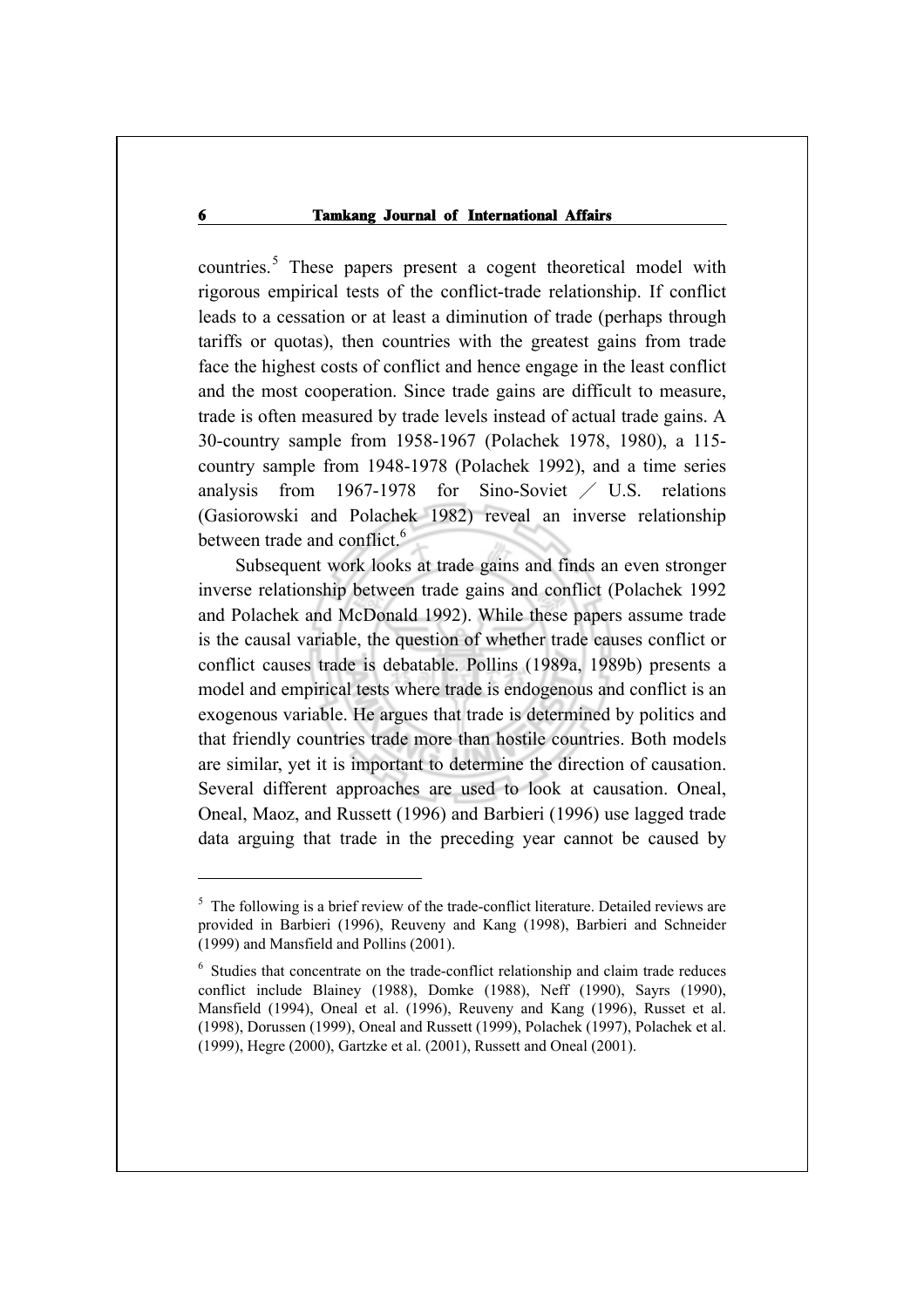conflict in the current year. Polachek (1980) and Polachek and McDonald (1992) present simultaneous equations tests where both trade and conflict are considered to be endogenous variables. These studies provide support for trade causing conflict, but find little evidence that conflict reduces trade. Similar conclusions are drawn using Granger causality tests of Sino-Soviet/U.S. relations (Gasiorowski and Polachek 1982). Reuveny and Kang (1996) also use Granger causality tests, including a wider variety of dyads in their analysis. They find evidence of trade limiting conflict and conflict limiting trade.

The trade-conflict literature has been extended to examine other questions. For example, as is well known, democracies fight each other less than non-democracies.<sup>7</sup> Polachek (1997) and Oneal, Oneal, Maoz, and Russett (1996) apply the trade-conflict relationship to understanding why. Polachek (1997) documents that democracies trade more than non-democracies and once this is taken into account, democratic dyads exhibit less conflict and more cooperation. James, Solberg, and Wolfson (1999) extend this analysis by incorporating simultaneous equations approaches. McLaughlin-Mitchell and Prins (1999) ground interstate conflict between democracies in the post-World War II time period. Polachek et al. (1999) employed the tradeconflict model to analyze international interactions. Their brief results generally support the developed hypotheses. However, many empirical questions are still left unresolved. Dorussen (1999) and Morrow (1997) presented game-theoretic approaches which also constitute promising research avenues. Sherman (2001) found that democracies were more likely to participate in GATT disputes (i.e.,

<sup>&</sup>lt;sup>7</sup> For example Rummel (1983), Chan (1984), Bremer (1993), Maoz and Abdelali (1989), Maoz and Russett (1993) are a few of the many studies. Recently, Russett and Oneal (2001) have found evidence that three legs - democracy, extensive economic interdependence, and shared membership in supranational institutions all reduce the probability of antagonism.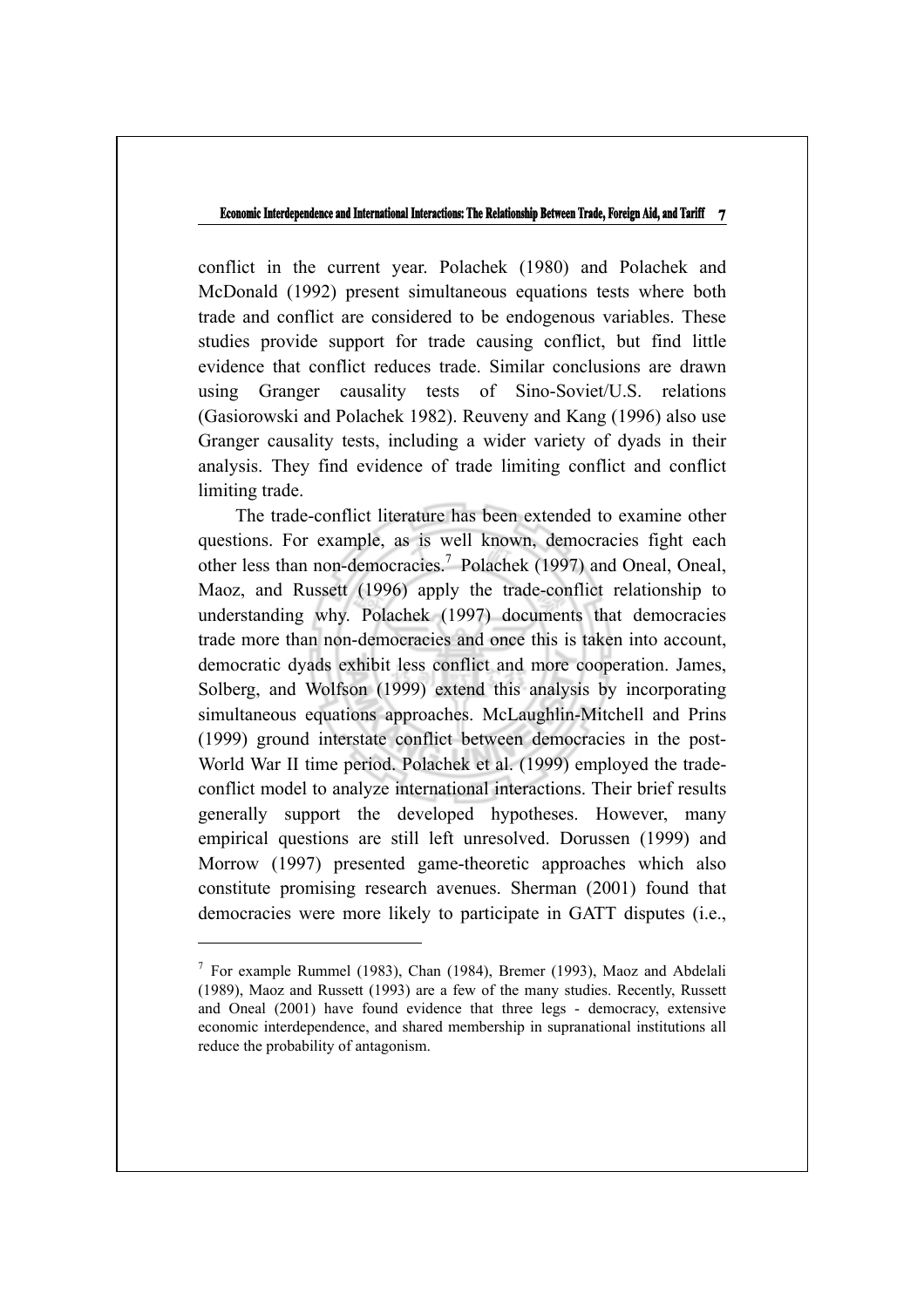trade conflict) than nondemocratic states.

## *2.2 Foreign Aid*

There are many substantial independent studies addressing the role of foreign aid on international relations, especially in bilateral aid relationship.<sup>8</sup> Many researches focus on the justifications for aid. These justifications are altruism, political ideology, commercial interests, and economic development. While lots of disagreements remain, people agree on the elements of successful development strategies. These include: development of market institutions; wellfunctioning government institutions; reliance on market mechanisms; investment to achieve critical levels of social and physical infrastructure; maintaining a stable macroeconomic environment; increased role of foreign trade; potential role of foreign private investment; and transfer of knowledge and technology from aid donor countries.<sup>9</sup> But in reality, many of the potential aid recipients can be characterized by terms such as patrimonial, rent-seeking, semisovereign, and corrupt. This kind of "state-failure" is the greatest threat to the success of foreign aid. Those countries that need aid the most are precisely those countries where aid may be the least effective, in this case for political rather than economic reasons.<sup>10</sup>

Some researches develop theoretical model using utility approach

<sup>&</sup>lt;sup>8</sup> For example Orr (1989), Gounder and Sen (1999), McKinlay and Little (1979).

<sup>&</sup>lt;sup>9</sup> For an econometric time-series analysis of "what motivates foreign aid", see Gounder and Sen (1999) and for an econometric cross-section analysis, see McKinlay and Little (1979), Maizels and Nissanke (1984), Gounder (1994). For similar discussions, also see Schraeder et al. (1998). For a welfare analysis, see Djajic et al. (1999) and Gupta (1997). For the idea of capital flows see Lensink and White (1998). For policies and growth, see Burnside and Dollar (2000).

<sup>&</sup>lt;sup>10</sup> For variable topics, see Mosley (1987), Riddell (1987, 1996), Krueger, Michalopoulos and Ruttan (1989), Browne (1990), White and Luttik (1994), Obstfeld (1995), and Tarp (2000).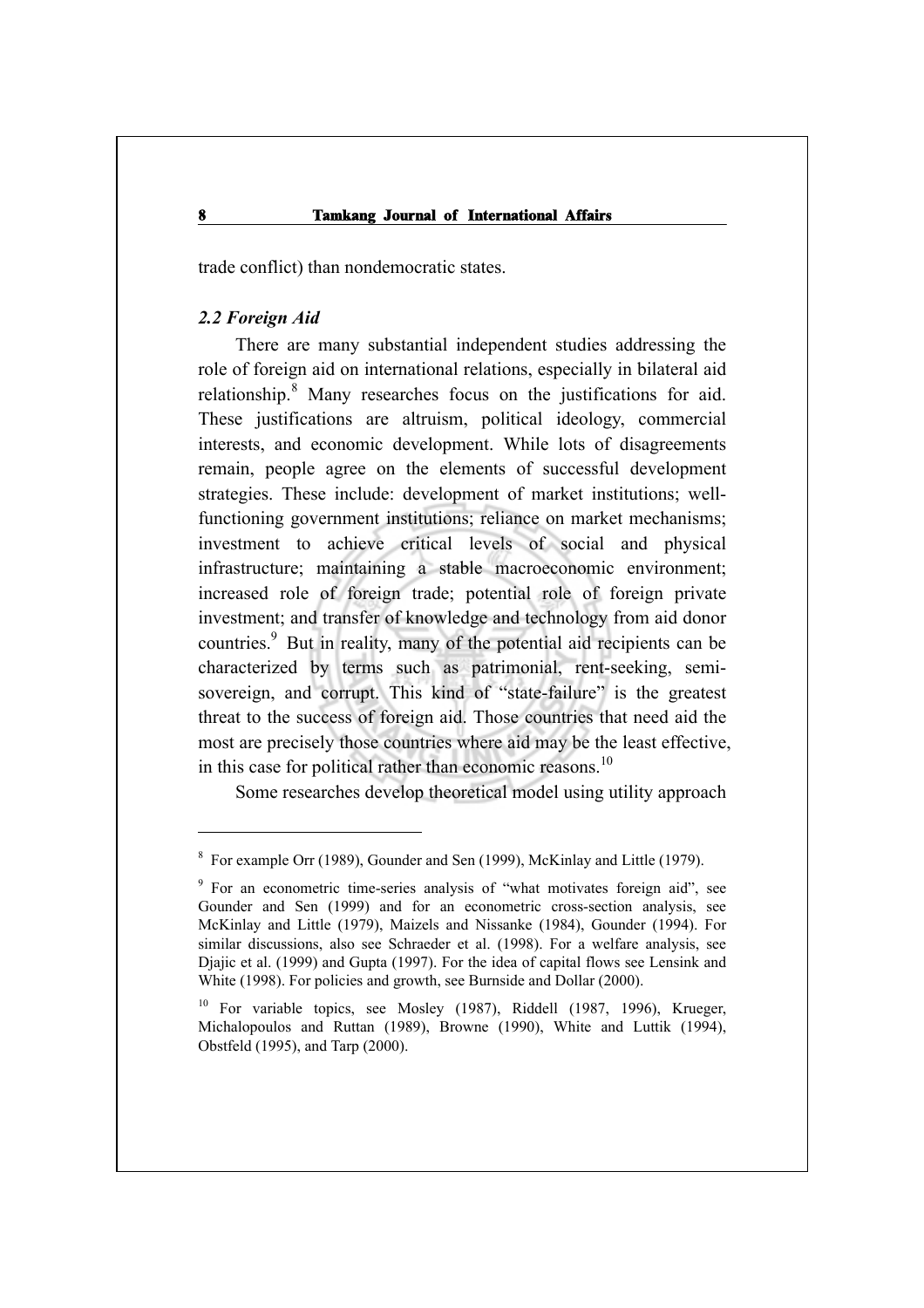to look at the impact of foreign aid. Dudley and Montmarquette (1976) treated foreign aid as a private good, and inspect how bilateral aids would then be supplied. Dudley (1979) treated foreign aid as a public good and looked the impact of aid among countries. He claimed that as a national public good, residents of the donor countries are aware of the effects of their aid in recipient countries and they may be concerned that increased spending by other countries will reduce the social returns from their own spending. Foreign aid spending seems to be a way for a country to gain political recognition and influence among other countries. Lundborg (1998) looked the foreign aid as a gift exchange for international support. The relative political support for a country is positively affected by the country aid and negatively affected by the rival country aid. $^{11}$ 

## *2.3 Tariff*

Much of the literature focuses on the relationship between tariffs and trade liberalization. For example, Bagwell and Staiger (1997a) presented a model of customs unions, which predicts that the early stages of the process of customs-union formation will lead to a temporary honeymoon for liberal multilateral trade policies which ultimately must be reversed as the customs union becomes fully implemented. Bagwell and Staiger (1997b) also focused on the consequences of the formation of regional trade agreements on the ability to maintain effective multilateral cooperation. However, the model does suggest that these heightened multilateral tensions should be temporary, and that greater multilateral cooperation can reemerge once the new trading patterns are more firmly established. Grossman and Helpman (1995), and Levy (1999) further introduced specialinterest politics (i.e., lobbying) into the analysis of international trade relations. Their models studied policy formation in cooperative and

 $11$  For different discussions, also see Kemp (1995).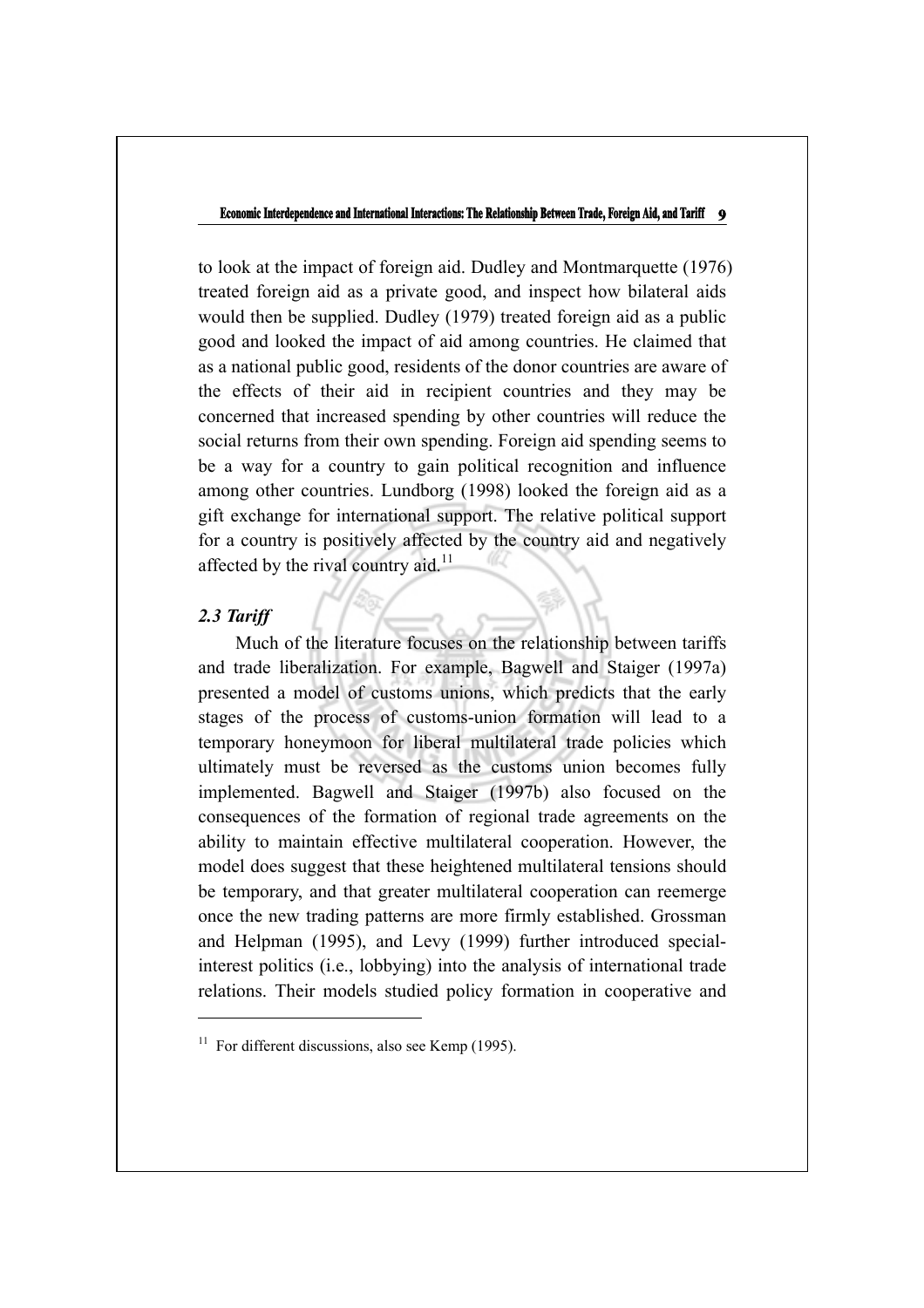noncooperative international tariff settings. Pahre (1998) provided evidence that suggests trade treaties do play an important role in supporting a liberal trading order. Stahl and Turunen-Red (1995) even developed game-theoretic models to analyze consequences of diverse political parties in the context of international tariff policy. Bond, Syropoulos and Winters (2001) utilized the theory of repeated games, and the derived conditions will be incentive-compatible both for the union and outside countries. $12$ 

## **3. The Model**

A world system encompasses numerous countries, many trading with each other because the virtues of trade make each country better off economically. What results is a system of inter-country interdependencies, which if based on free market principles including free trade and the full mobility of resources, would result in maximal global output. Any country breaking off such a trade relation would decrease its own long-run economic well-being, as well as perhaps the well-being of its trading partners and of other countries (Anderton and Carter, 2001). As such, reneging on a trade relationship is costly from a private as well as a global perspective.

## *3.1 The Trade-Conflict Analytics*

 $\overline{a}$ 

To see how these potential welfare losses lead to greater cooperation and less conflict, more structure needs to be introduced. First, an actor country's social welfare function is defined as W(C, Z). The variable C is total domestic consumption, which is defined as:

 $12$  For the theoretical literatures on the relationship between regional trade agreements and the multilateral trading system, see Kennan and Riezman (1990), Krugman (1991), Bond and Syropoulos (1996a and 1996b), and Bagwell and Staiger (1997a and 1997b).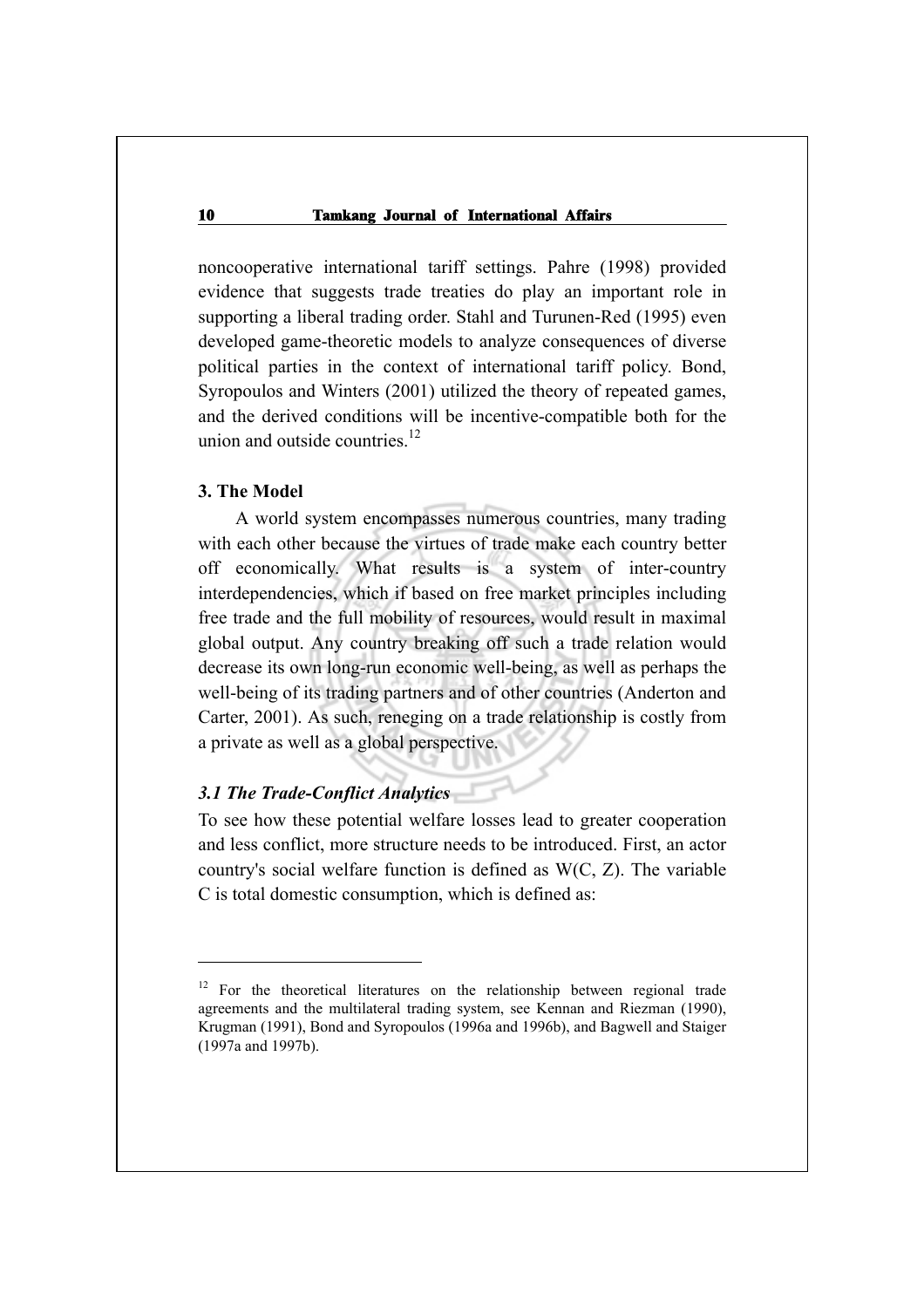$$
C = Q - \sum_{i=1}^{n} x_i + \sum_{i=1}^{n} m_i
$$
 (1)

where Q is domestic production of a representative commodity, the *xi* are the exports of a representative commodity to country i, and the *mi* are the imports of a representative commodity from country  $i^{13}$  By including C, as defined, our approach is consistent with the economic theory paradigms that describs how countries maximize their collective well-being. The variable  $Z=(z_1, z_2,..., z_n)$  represents a militarized and political interstate conflict vector where each z<sub>i</sub> stands for conflict toward a particular country i. If  $z_i$  is greater than zero, this implies that there is more conflict than cooperation, while a  $z_i$  that is less than zero implies that there is more cooperation than conflict. Realist theories that emphasize the importance of national security motive include the political relations variable Z (Keohane and Nye, 1989). Typically:

$$
\frac{\partial W}{\partial C} = W_c > 0 \qquad (2)
$$

denotes increased welfare achieved through increased domestic consumption. Similarly:

$$
\frac{\partial W}{\partial Z} = W_z \tag{3}
$$

defines welfare associated with conflict.  $W_z$  can be positive if an actor gains satisfaction when behaving in a conflictual manner toward another country.

In the beginning, countries face a trade pattern based on expected or existing international relations (i.e., relations based on conflict or cooperation). There are a variety of methods through which conflict

<sup>&</sup>lt;sup>13</sup> We can have m commodities as in Polachek (1980) and even time t subscripts.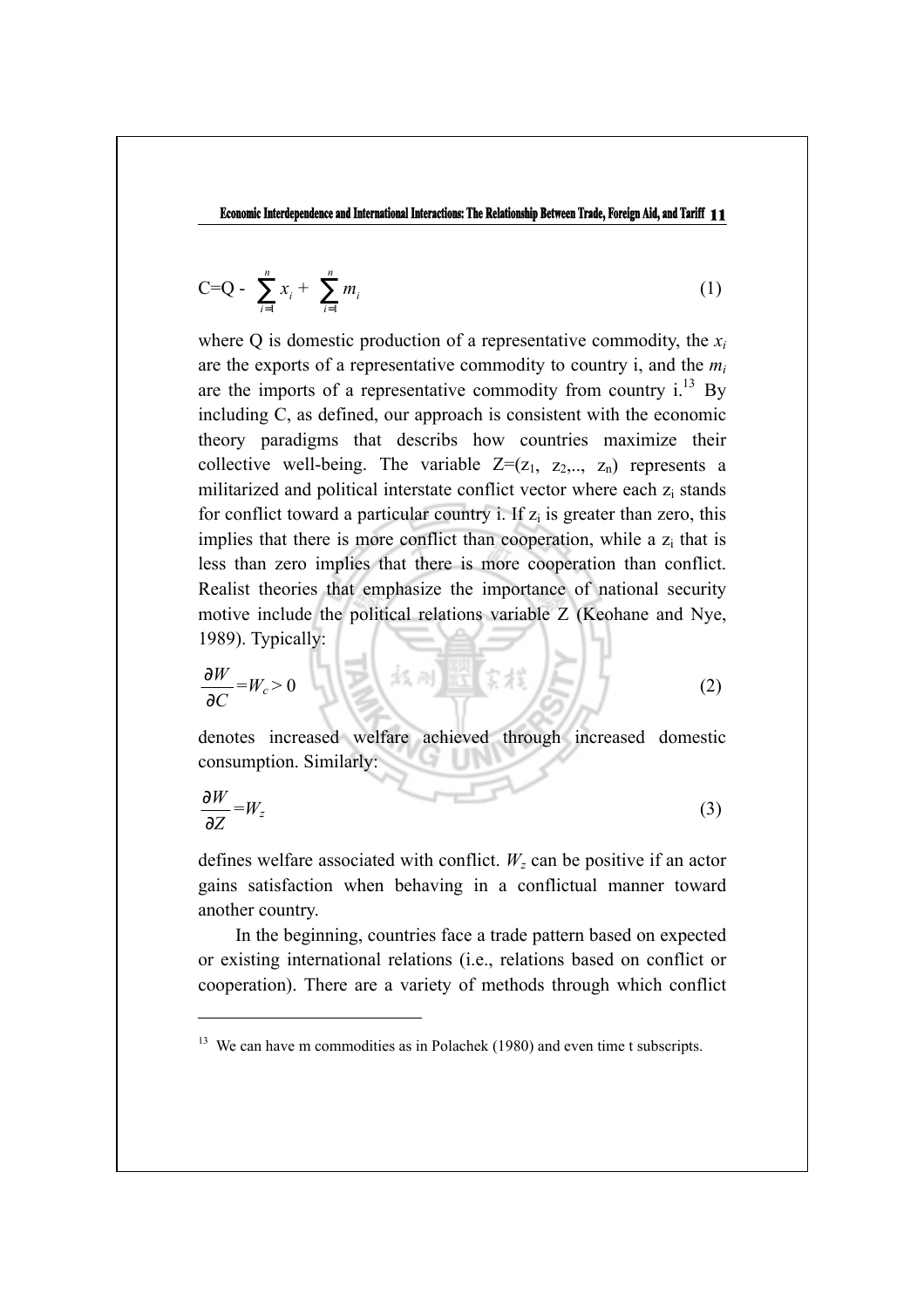may influence trade, including tariffs, quotas, embargoes, or other trade prohibitions. For simplicity, we view conflict as making trade more costly by affecting import and export prices. That is, conflict is assumed to affect the terms of trade. If a target country responds to an actor's conflict by decreasing the price it will pay for the actor's exports, then conflict (on the part of an actor) raises the costs of trade. This implies decreased trade and a loss of the usual "gains from trade". Similarly gains from trade are lost if a conflictual actor has to pay higher prices for imports from a target recipient of its conflict. This means that the export price  $p_{x_i}$  and the import price  $p_{m_i}$  are a function of conflict such that  $p'_{x_i}(z_i) \le 0$ ,  $p''_{x_i}(z_i) \le 0$  and  $p'_{m_i}(z_i) \ge 0$ ,  $p''_{m_i}$  (z *i* )>0.<sup>14</sup> Thus, the implicit price of being hostile is the diminution of welfare associated with potential trade losses.

Under this trade-conflict relationship, the actor country will choose an optimal level of conflict toward the ith target country (*zi*) so as to maximize the social welfare function with positive but diminishing marginal utility of consumption and marginal utility of conflict; such that  $W_c > 0$ ,  $W_{cc} < 0$ ,  $W_z > 0$ ,  $W_{zz} < 0$ ,  $W_{z_1 z_1} = W_{z_1 z_2}$ .<sup>15</sup> For simplicity we assume the social welfare function is separable in C and Z (i.e.,  $W_{zc}$ =0), implying that the consumption of conflict and the consumption of other commodities are independent. Given this

<sup>&</sup>lt;sup>14</sup> These assumptions are from the original trade-conflict model which claimed that what is involved in such socio-economic applications is broadly redefining price so as to encompass implicit opportunity costs associated with consumption (Polachek, 1978, 1980).

<sup>&</sup>lt;sup>15</sup>  $W > 0$  is the innate marginal benefit of additional conflict toward another country, the benefit (if it exists) of hatred. In international relations, it might be argued that if nations feel forced to choose conflict as the "least undesirable" course of action available to them, there should always be some positive marginal benefit attached to this choice. One could further simplify by assuming that there is no direct welfare gain from conflict, i.e.,  $W_z=0$ . However, because we will define allies in terms of cross-effects  $(W_{zz})$ , we allow for *W* to be a function of *Z* (Polachek et al. 1999). For the possibility that  $W<sub>z</sub><0$ , see Polachek (1978, 1980).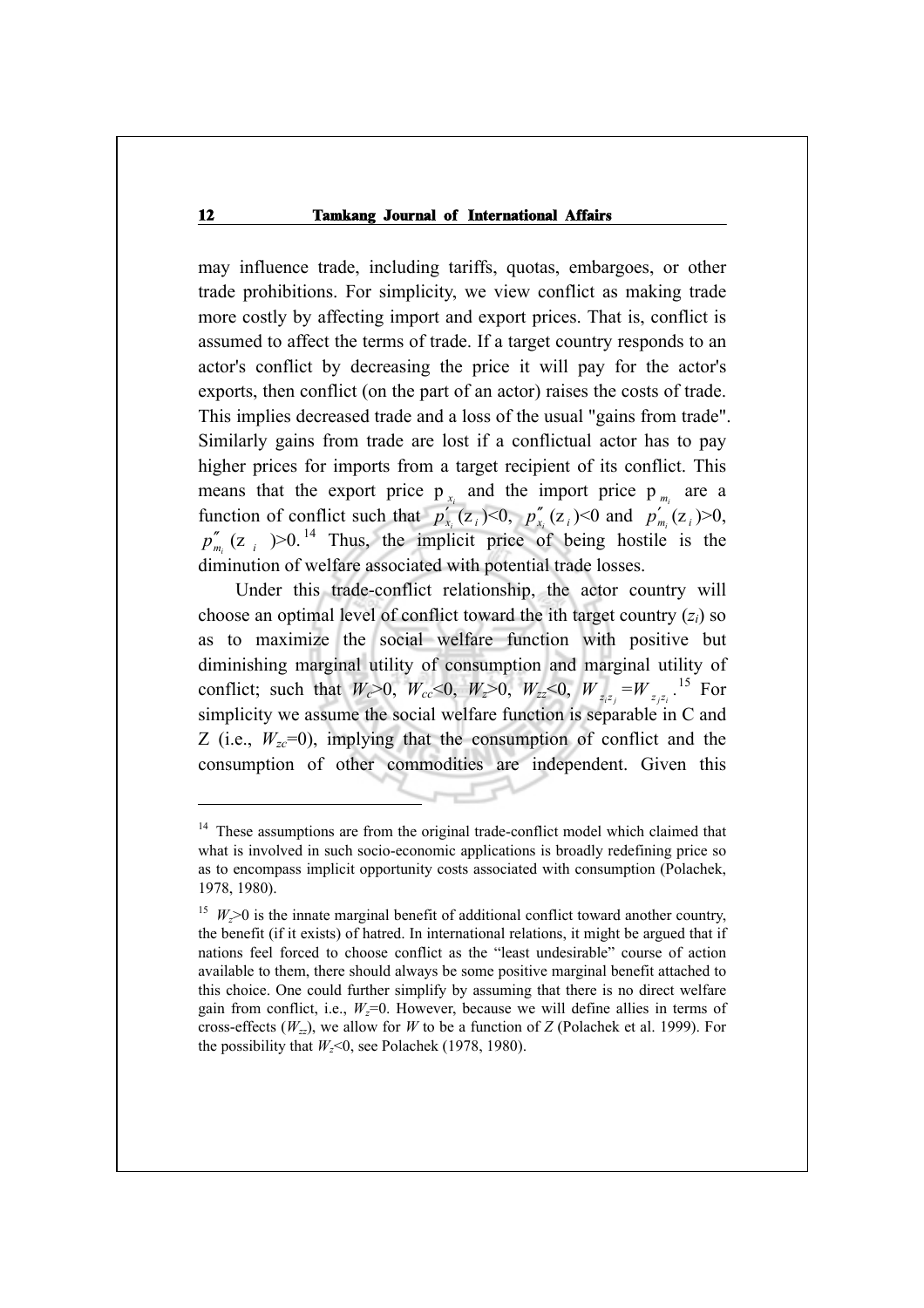structure, the actor's domestic welfare is as high as possible when it chooses international interaction  $Z$  to maximize  $W(C, Z)$  subject to the

balance of payments constraint,  $\sum_{i=1}^{n}$ *i*  $\sum_{i=1}^{n} p_{x_i} x_i - \sum_{i=1}^{n} p_{x_i} x_i$  $\sum_{i=1} P_{m_i} m_i$  $= 0$ . That is, if

only considering the effect of pure trade gains on conflict, the actor faces the following maximization problem:

$$
\text{Max } L = W(Q + \sum_{i=1}^{n} m_i \text{ } - \sum_{i=1}^{n} x_i \text{ , } Z) + \lambda \text{ } (\sum_{i=1}^{n} p_{x_i} x_i \text{ } - \sum_{i=1}^{n} p_{m_i} m_i \text{ } ) \qquad (4)
$$

FOC:

$$
W_{z_1} + \lambda (x_1 p_{x_1} - m_1 p_{m_1}) = 0
$$
 (4a)

$$
W_{z_2} + \lambda (x_2 p_{x_2} - m_2 p_{m_2}) = 0
$$
 (4b)  

$$
\frac{1}{2} [x_1^2 x_2^2 + x_1^2 x_2^2 + x_2^2 x_1^2 + x_2^2 x_2^2 + x_1^2 x_2^2 + x_2^2 x_1^2 x_2^2 + x_1^2 x_2^2 x_2^2 + x_1^2 x_2^2 x_2^2 + x_1^2 x_2^2 x_2^2 + x_1^2 x_2^2 x_2^2 + x_1^2 x_2^2 x_2^2 + x_1^2 x_2^2 x_2^2 + x_1^2 x_2^2 x_2^2 + x_1^2 x_2^2 x_2^2 + x_1^2 x_2^2 x_2^2 + x_1^2 x_2^2 x_2^2 + x_1^2 x_2^2 x_2^2 + x_1^2 x_2^2 x_2^2 + x_1^2 x_2^2 x_2^2 + x_1^2 x_2^2 x_2^2 + x_1^2 x_2^2 x_2^2 + x_1^2 x_2^2 x_2^2 + x_1^2 x_2^2 x_2^2 + x_1^2 x_2^2 x_2^2 + x_1^2 x_2^2 x_2^2 + x_1^2 x_2^2 x_2^2 + x_1^2 x_2^2 x_2^2 + x_1^2 x_2^2 x_2^2 + x_1^2 x_2^2 x_2^2 + x_1^2 x_2^2 x_2^2 + x_1^2 x_2^2 x_2^2 + x_1^2 x_2^2 x_2^2 + x_1^2 x_2^2 x_2^2 + x_1^2 x_2^2 x_2^2 + x_1^2 x_2^2 x_2^2 + x_1^2 x_2^2 x_2^2 + x_1^2 x_2^2 x_2^2 + x_1^2 x_2^2 x_2^2 + x_1^2 x_2^2 x_2^2 + x_1^2 x_2^2 x_2^2 + x_1^2 x_2^2 x_2^2 + x_1^2 x_2^2 x_2^2 + x_1^2 x_2^2 x_2^2 + x_1^2 x_2^2 x_2^2 + x_1^2 x_2^2 x_2^2 + x_1^2 x_2^2 x
$$

$$
W_{z_n} + \lambda (x_n p_{x_n} - m_n p_{m_n}^{\dagger}) = 0. \tag{4n}
$$

The FOCs simply state that at the margin an actor country chooses an amount of conflict with country #i so as to equate the conflict's marginal costs (m<sub>*i*</sub> p<sup>'</sup><sub>*m<sub>i</sub>*</sub> - x<sub>*i*</sub> p<sup>'</sup><sub>*x<sub>i</sub>*</sub>) and marginal benefits (W<sub>*z<sub>i</sub></sub> /*  $\lambda$ ).<sup>16</sup></sub> In order to satisfy the second order conditions for maximization, the Hessian matrix must be negative definite. In other words, the principal minors  $|H_1|$ ,  $|H_2|$ ,  $|H_3|$ , ... ...,  $|H_n|$  must alternate in sign:

<sup>&</sup>lt;sup>16</sup> We assume  $\lambda$  is constant across time and countries. While questionable, this assumption is necessary to reach conclusions from the model.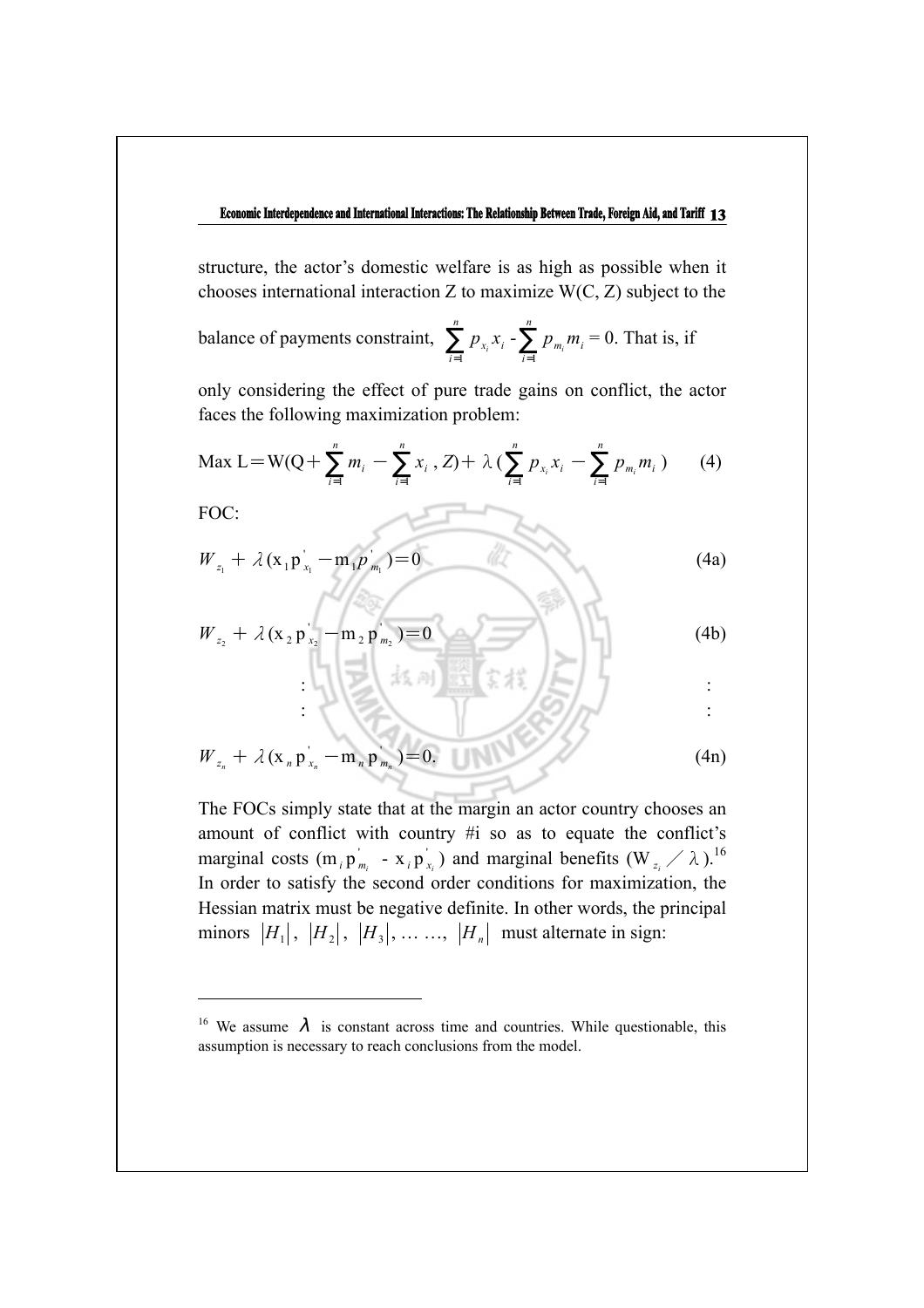**14 Tamkang Journal of International Affairs**   $H_1 \Big| = \Big| W_{z_i z_i} + \lambda (x_i p''_{x_i} - m_i p''_{m_i}) \Big| \leq 0 ,$  $H_2$  =  $\begin{pmatrix} z_{i}z_i & i \mu_{x_i} & i \mu_{x_i} & j \sigma_{x_i} \ w_{x_i}z_i & j \sigma_{x_i} & j \sigma_{x_i} & j \end{pmatrix}$  $(x_{i} p''_{i} - m_{i} p''_{m})$ *i*<sup>2</sup>*i i i i j j i j i j i m*<sub>*j*</sub> *j i m*<sub>*j*</sub> *i i i i i j*  $\sum_{z_i z_i}$  *r*  $z_i z_i$  +  $\sum_{i=1}^{n} P x_i$  =  $m_j P m$  $Z_{i}z_{i}$  *m*  $\mathcal{W}(X_{i}P_{X_{i}}-m_{i}P_{m_{i}})$  *m*  $Z_{i}z_{i}$  $W_{z,z}$   $W_{z,z}$   $+ \lambda (x_i p''_x - m_i p)$  $W_{zx} + \lambda (x_i p''_x - m_i p''_m)$  *W*  $+\lambda (x_{i} p''_{x_{i}} - m_{i} p''_{m})$  $+\lambda (x_i p''_{x_i} - m_i p''_{m_i})$ λ λ=  $[W_{z_iz_i} + \lambda (x_i p''_{x_i} - m_i p''_{m_i})][W_{z_iz_j} + \lambda (x_j p''_{x_j} - m_j p''_{m_j})]$  $-W_{ij}^2 > 0$ 

 $|H_3| = 3 \times 3$  determinant value < 0, … … et cetera.

For simplicity, we can assume that an actor interacts with only two possible targets. In this simple two-country case, differentiating the FOCs with respect to  $x_1$  and  $m_1$ , applying the satisfied results of SOCs and using Cramer's rule, we get:

 $\sqrt{2}$  in the  $\sqrt{2}$ 

$$
\begin{bmatrix} W_{z_1 z_2} + \lambda (x_1 p_{x_1}'' - m_1 p_{m_1}'') & W_{z_1 z_2} & W_{z_1 z_2} \\ W_{z_1 z_2} & W_{z_2 z_2} + \lambda (x_2 p_{x_2}'' - m_2 p_{m_2}'') \end{bmatrix} \begin{bmatrix} \frac{\partial z_1}{\partial x_1} \\ \frac{\partial z_2}{\partial x_1} \end{bmatrix}
$$

$$
= \left[\begin{matrix} -\lambda p'_{x_1} \\ 0 \end{matrix}\right],
$$

$$
\frac{\partial z_1}{\partial x_1} = \frac{-\lambda p'_{x_1} [W_{z_2 z_2} + \lambda (x_2 p''_{x_2} - m_2 p''_{m_2})]}{[W_{z_1 z_1} + \lambda (x_1 p''_{x_1} - m_1 p''_{m_1})][W_{z_2 z_2} + \lambda (x_2 p''_{x_2} - m_2 p''_{m_2})] - W_{z_1 z_2}^2} < 0
$$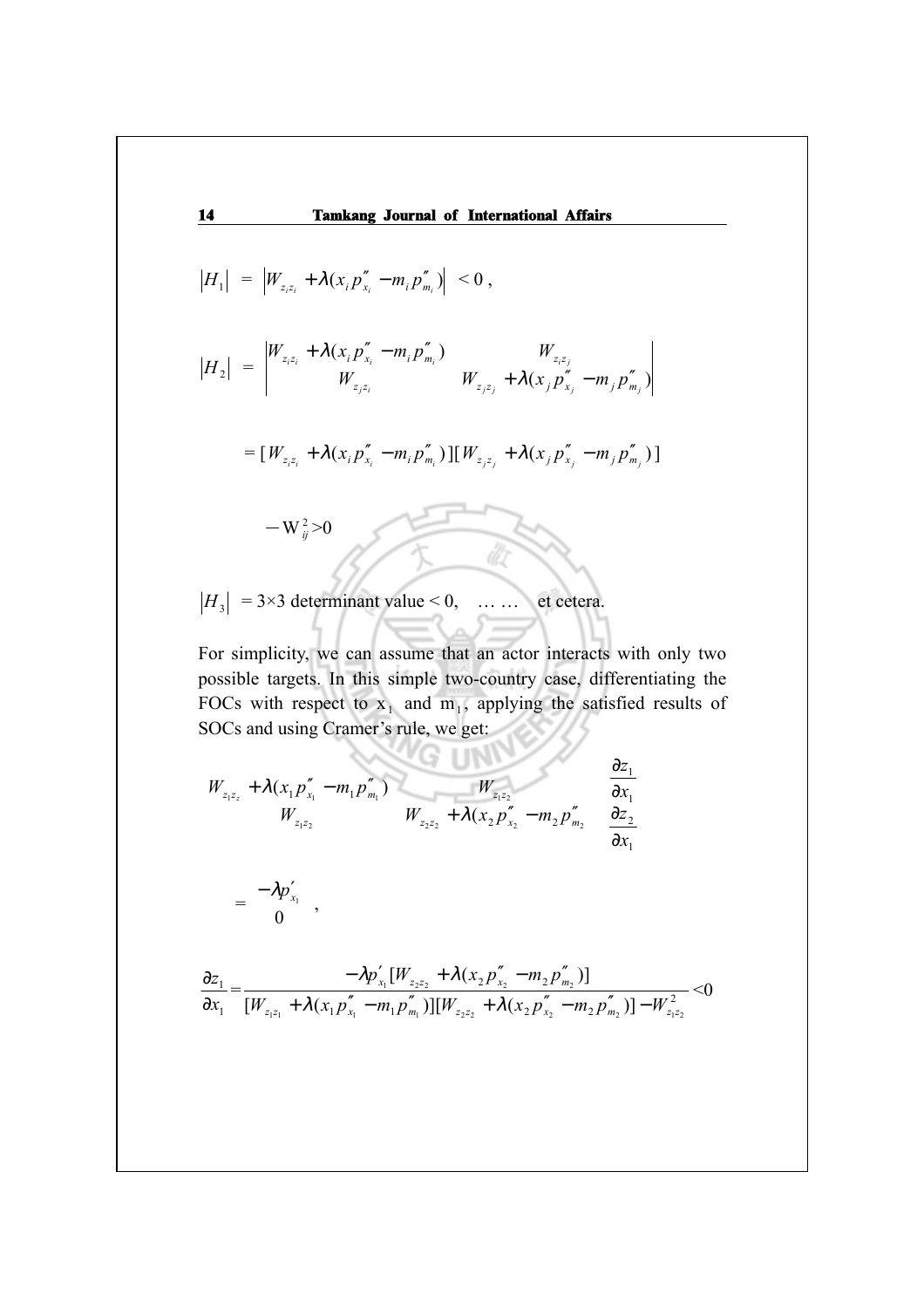and similarly,

$$
\frac{\partial z_1}{\partial m_1} = \frac{\lambda p'_{m_1} [W_{z_2 z_2} + \lambda (x_2 p''_{x_2} - m_2 p''_{m_2})]}{[W_{z_1 z_1} + \lambda (x_1 p''_{x_1} - m_1 p''_{m_1})][W_{z_2 z_2} + \lambda (x_2 p''_{x_2} - m_2 p''_{m_2})] - W_{z_1 z_2}^2} < 0.
$$

Thus the actor's conflict toward the target falls as exports from the actor to the target and/or imports from the target to the actor increase. This is the neoliberalists' so-called result that trade reduces conflict. The next step, we will extend this trade-conflict model to incorporate foreign aid and tariff effects.

## *3.2 Foreign Aid and Conflict*

 $\overline{a}$ 

Political scientists (e.g. Abegunrin (1990), Richardson (1978), Holsti (1982), and Orr (1989)) often look at the impact of foreign aid on international relations, such as how countries use foreign aid as an instrument to expand business empires, receive business benefits, and affect the target country's politics. The target country offering aid will be referred to as the donor, the actor country as the recipient.<sup>17</sup> We examine the effect of one target country offering aid to the actor, to the extent that such aid is to be used to purchase the target's exports.<sup>18</sup> We can model foreign aid as that the actor country gets  $v_1$  units of imports from the target. The balance of payments constraint is revised

by substituting ( $\sum_{i=1}^{n}$  $\sum_{i=1}^{n} p_{m_i} m_i + \mathbf{v}_1 \mathbf{p}_{m_1}$  ) for  $\sum_{i=1}^{n}$  $\sum_{i=1} P_{m_i} m_i$ to receive  $v_1$  units

of imports from the target #1 as a result of foreign aid from country #1.

 $17$  As noted by a referee, the target country is usually a developed country and the actor country is a less developed country.

 $18$  This assumption is reasonable since the foreign aid as a grant, not a loan, usually needs feedback to the donor (target) from the recipient (actor). Also see Kemp (1995, pp.365) and 4.1: Foreign Aid Data.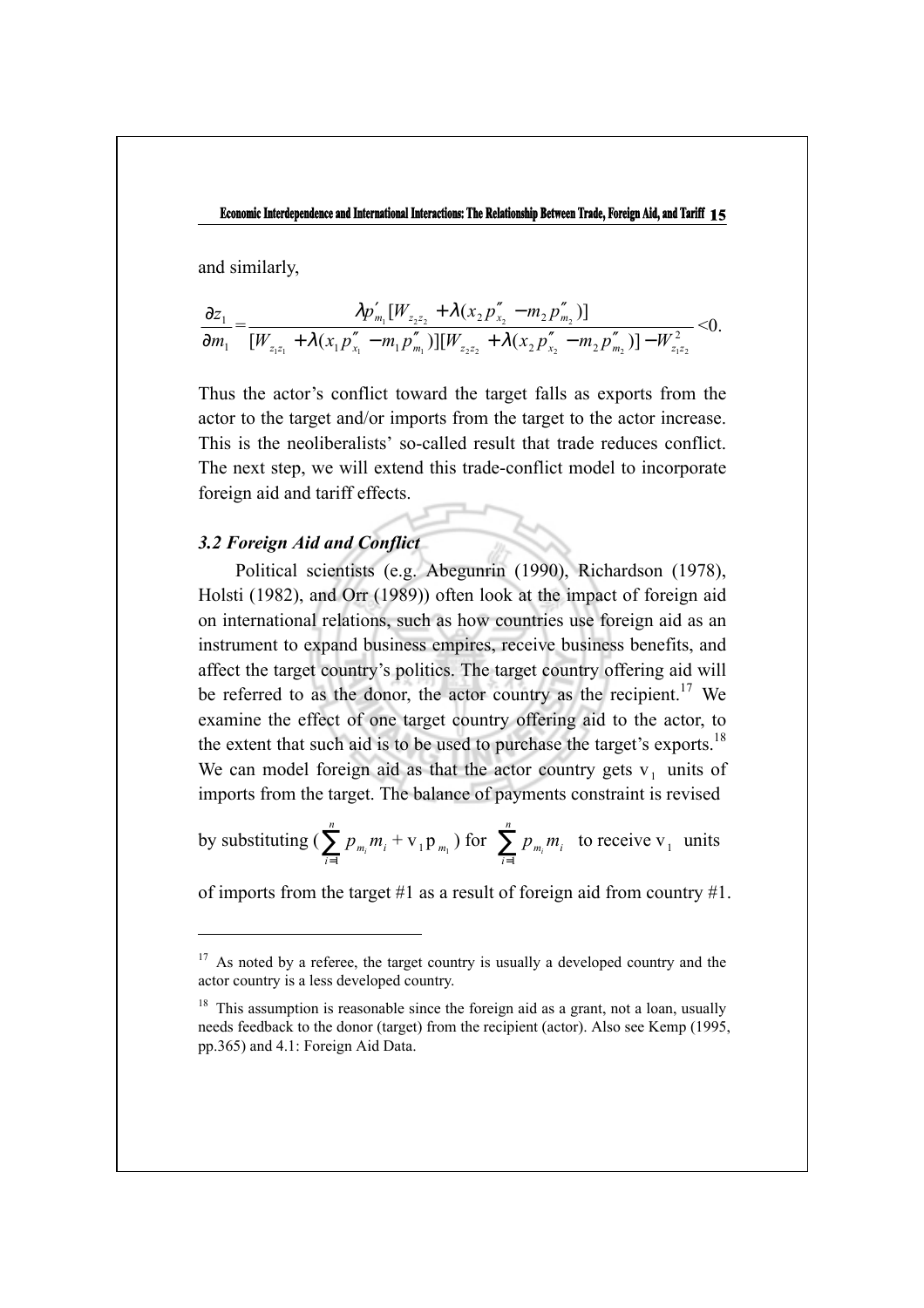Defining consumption to equal domestic production minus exports plus imports, one can specify welfare as:

$$
W = W(Q + \sum_{i=1}^{n} m_i + \nu_1 - \sum_{i=1}^{n} x_i, Z)
$$
 (5)

subject to a balance of payments constraint

$$
\left(\sum_{i=1}^{n} p_{x_i} x_i - \sum_{i=1}^{n} p_{m_i} m_i - \mathbf{v}_1 \mathbf{p}_{m_1} = 0\right)^{19} \tag{6}
$$

The actor maximizes its welfare function which now incorporates the impact of foreign aid:

 $Max L =$ 

$$
W(Q + \sum_{i=1}^{n} m_i + v_1 - \sum_{i=1}^{n} x_i, Z) + \lambda \left( \sum_{i=1}^{n} p_{x_i} x_i - \sum_{i=1}^{n} p_{m_i} m_i - v_1 P_{m_1} \right) (7)
$$
  
FOC:

FOC:

$$
W_{z_1} + \lambda (x_1 p_{x_1} - (m_1 + \nu_1) p_{m_1}) = 0
$$
 (7a)

$$
W_{z_2} + \lambda (x_2 p_{x_2} - m_2 p_{m_2}) = 0
$$
 (7b)

$$
\frac{1}{2} \left( \frac{1}{2} \right)^2 \left( \frac{1}{2} \right)^2 \left( \frac{1}{2} \right)^2 \left( \frac{1}{2} \right)^2 \left( \frac{1}{2} \right)^2 \left( \frac{1}{2} \right)^2 \left( \frac{1}{2} \right)^2 \left( \frac{1}{2} \right)^2 \left( \frac{1}{2} \right)^2 \left( \frac{1}{2} \right)^2 \left( \frac{1}{2} \right)^2 \left( \frac{1}{2} \right)^2 \left( \frac{1}{2} \right)^2 \left( \frac{1}{2} \right)^2 \left( \frac{1}{2} \right)^2 \left( \frac{1}{2} \right)^2 \left( \frac{1}{2} \right)^2 \left( \frac{1}{2} \right)^2 \left( \frac{1}{2} \right)^2 \left( \frac{1}{2} \right)^2 \left( \frac{1}{2} \right)^2 \left( \frac{1}{2} \right)^2 \left( \frac{1}{2} \right)^2 \left( \frac{1}{2} \right)^2 \left( \frac{1}{2} \right)^2 \left( \frac{1}{2} \right)^2 \left( \frac{1}{2} \right)^2 \left( \frac{1}{2} \right)^2 \left( \frac{1}{2} \right)^2 \left( \frac{1}{2} \right)^2 \left( \frac{1}{2} \right)^2 \left( \frac{1}{2} \right)^2 \left( \frac{1}{2} \right)^2 \left( \frac{1}{2} \right)^2 \left( \frac{1}{2} \right)^2 \left( \frac{1}{2} \right)^2 \left( \frac{1}{2} \right)^2 \left( \frac{1}{2} \right)^2 \left( \frac{1}{2} \right)^2 \left( \frac{1}{2} \right)^2 \left( \frac{1}{2} \right)^2 \left( \frac{1}{2} \right)^2 \left( \frac{1}{2} \right)^2 \left( \frac{1}{2} \right)^2 \left( \frac{1}{2} \right)^2 \left( \frac{1}{2} \right)^2 \left( \frac{1}{2} \right)^2 \left( \frac{1}{2} \right)^2 \left( \frac{1}{2} \right)^2 \left( \frac{1}{2} \right)^2 \left( \frac{1}{2} \right)^2 \left( \frac{1}{2} \right)^2 \left( \frac{1}{2} \right)^2 \left( \frac{1}{2} \
$$

$$
W_{z_n} + \lambda (x_n p_{x_n} - m_n p_{m_n}^{\prime}) = 0.
$$
 (7n)

For discussing the target #1 country offering foreign aid to actor, the

<sup>&</sup>lt;sup>19</sup> Even if it is not a balance of payments (some constant  $k>0$  or  $k<0$ ) due to foreign aid effect, the derived results will not change (Polachek, 1978). Many thanks to a referee's comments.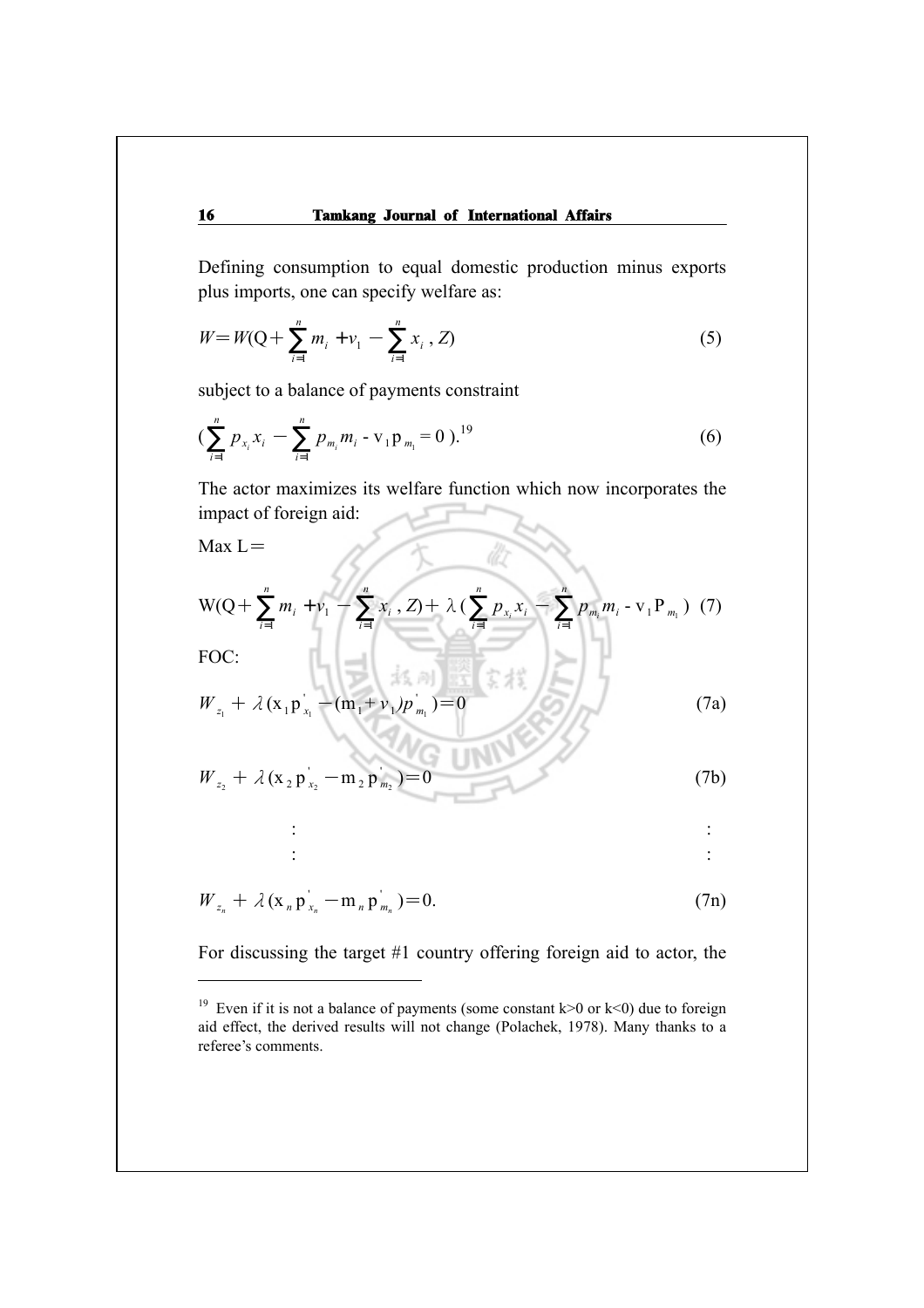actor country chooses an optimal amount of conflict with country #1 so as to equate the conflict's marginal costs  $((m_1 + v_1)p_{m_1}^{\dagger} - x_1 p_{x_1}^{\dagger})$ and marginal benefits ( $W_z$  / $\lambda$ ). For a simple two-country case, differentiating the FOCs with respect to  $v_1$ , applying the results of SOCs and using Cramer's rule, we get:<sup>20</sup>

1 1 *v z* ∂  $\frac{\partial z_1}{\partial z_2} =$ 

$$
\frac{\lambda p'_{m_1}[W_{z_2z_2} + \lambda(x_2p''_{x_2} - m_2p''_{m_2})]}{[W_{z_1z_1} + \lambda(x_1p''_{x_1} - (m_1 + \nu_1)p''_{m_1})][W_{z_2z_2} + \lambda(x_2p''_{x_2} - m_2p''_{m_2})] - W_{z_1z_2}^2} < 0.
$$

Thus the increased imports brought about by the target's foreign aid to the actor reduce the actor's conflict toward the target.

### *3.3 Tariff and Conflict*

Essentially, an increase (decrease) in import tariffs can be viewed as directly decreasing (increasing) trade. As such, increased (decreased) tariffs have the same impact as decreasing trade, and hence increase (decrease) conflict. Suppose that target country #1 imposes an import tariff on the actor's exports. Thus the actor will decrease its exports to the target country #1 where total exports to the target equal to  $(x_1 - t_1 x_1)$ , and  $t_1$  is an index denoting the tariff imposed by the target country #1. When  $t_1$  equals zero, exports to the target are equal to  $x_1$ . When  $t_1$  equals one, tariffs are sufficiently high to reduce exports to the target to zero. As in the case of foreign aid, the actor maximizes its welfare function, now incorporating the impact of tariffs<sup>21</sup>:

<sup>&</sup>lt;sup>20</sup> We assume W  $_{zv}$  =0.

 $21$  One can expect that quotas imposed (removed) by the target have the same effect as an increase (decrease) in tariffs, and hence increase (decrease) conflict.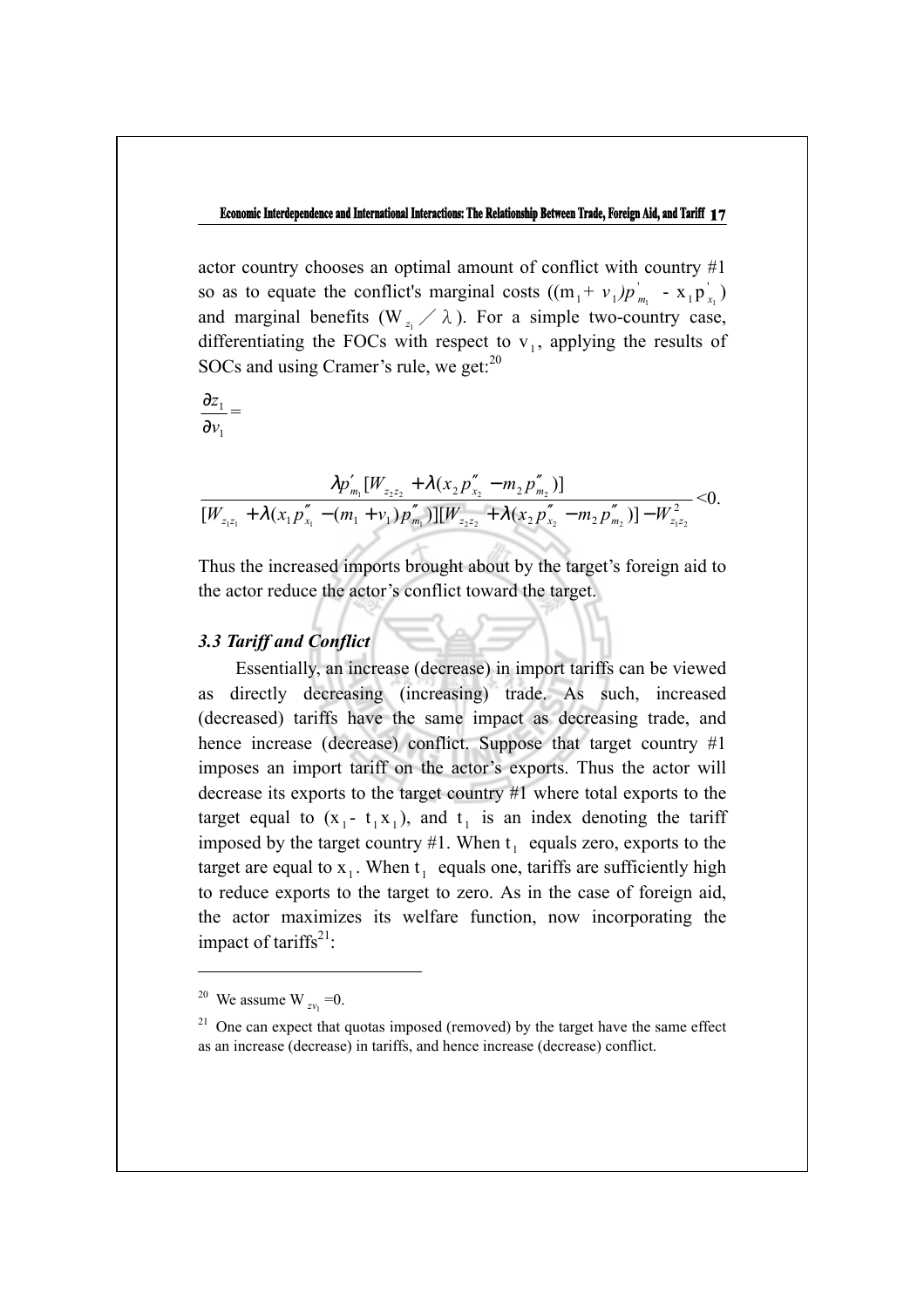$$
\text{Max } L = W(Q + \sum_{i=1}^{n} m_i - \sum_{i=1}^{n} x_i + t_1 x_1, Z)
$$

$$
+ \lambda \left( \sum_{i=1}^{n} p_{x_i} x_i - t_1 p_{x_1} x_1 - \sum_{i=1}^{n} p_{m_i} m_i \right) \tag{8}
$$

FOC:

$$
W_{z_1} + \lambda ((1-t_1)x_1 p_{x_1}^{'} - m_1 p_{m_1}^{'} ) = 0
$$
 (8a)

$$
W_{z_2} + \lambda (x_2 p_{x_2} - m_2 p_{m_2}) = 0
$$
 (8b)

 $\frac{1}{2}$  $\sqrt{2\alpha}/\sqrt{2\alpha}$ 

$$
W_{z_n} + \lambda (x_n p_{x_n} - m_n p_{m_n}) = 0. \tag{8n}
$$

For discussing the target #1 country imposing a tariff on actor, the actor country chooses an optimal amount of conflict with country #1 so as to equate the conflict's **TIN**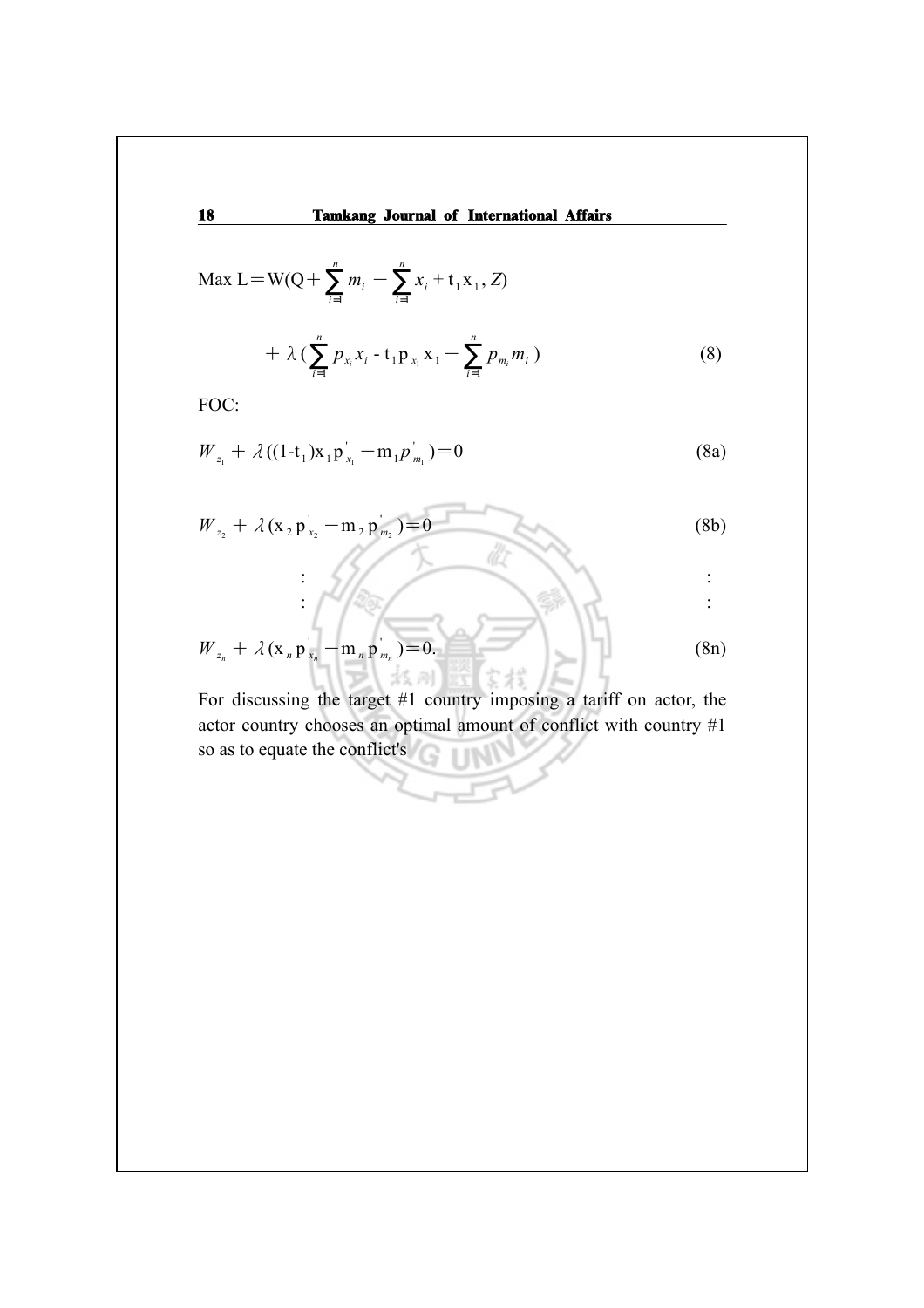

Figure 1: How Trade Gains Affect International Interactions.

marginal costs (m<sub>1</sub> $p'_{m_1}$  - (1-t<sub>1</sub>)x<sub>1</sub> $p'_{x_1}$ ) and marginal benefits (W<sub> $z_1$ </sub> /  $\lambda$ ). For a simple two-country case, differentiating the FOCs with respect to  $t_1$ , applying the results of SOCs and using Cramer's rule, we get:<sup>22</sup>

1 1 *t z* ∂  $\frac{\partial z_1}{\partial z} =$ 

$$
\frac{-\lambda p'_{x_1}[W_{z_2z_2} + \lambda (x_2 p''_{x_2} - m_2 p''_{m_2})]}{[W_{z_1z_1} + \lambda ((1-t_1)x_1 p''_{x_1} - m_1 p''_{m_1})][W_{z_2z_2} + \lambda (x_2 p''_{x_2} - m_2 p''_{m_2})] - W_{z_1z_2}^2} > 0.
$$

Thus the reduced exports brought about by the target-imposed tariffs to the actor increase the actor's conflict toward the target.

<sup>&</sup>lt;sup>22</sup> As similar as before, we assume W  $_{7t}$  =0.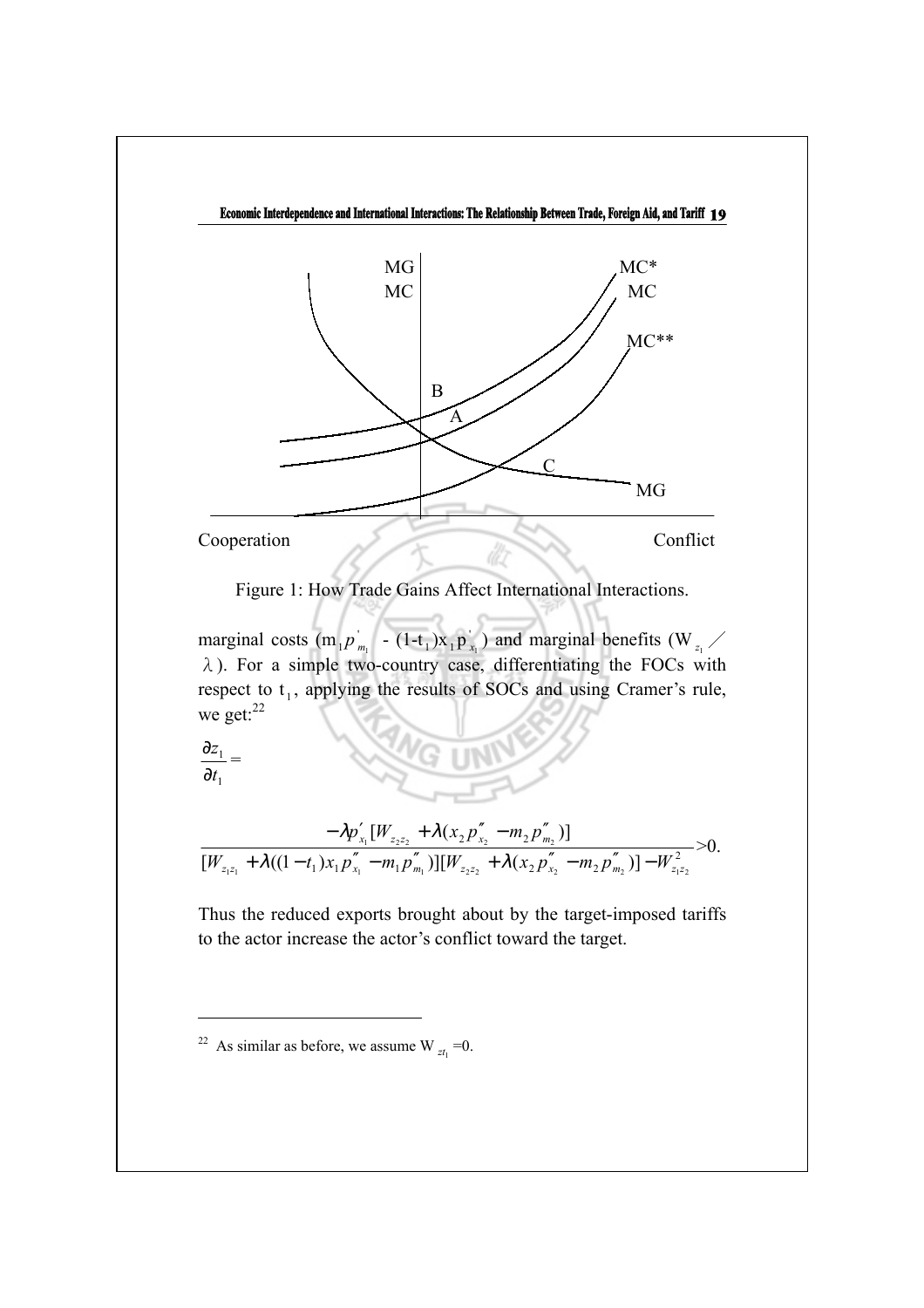## *3.4 A Diagrammatic Representation*

The above optimality conditions are illustrated graphically for the typical ith target in Figure 1. Figure 1 depicts how optimal conflict is chosen and how trade gains (losses) decrease (increase) conflict. Looking at figure 1, curve MC depicts the marginal cost of conflict. It is upward sloping indicating that higher levels of conflict result in higher costs. (Mathematically this upward slope occurs because the second derivative of the balance of payments constraint is positive.) The MG curve depicts the marginal welfare gains from conflict. The optimal amount of conflict toward the ith target country is where the MG and MC curves intersect at point A. If there were no welfare gains from conflict, the MG curve would be synonymous with the horizontal axis, implying the optimal level of conflict would be determined by the point at which the MC curve intersects the horizontal axis. One can apply Figure 1 to illustrate how foreign aid, tariff and trade affect conflict. The foreign aid increases trade due to greater actor's imports. Import and export values are contained in the marginal cost function. Since  $p_{m_1}$  is positive, greater import levels imply a larger m<sub>1</sub> (i.e.  $(m_1+v_1)$ ) and a higher MC curve. In turn, this higher marginal cost curve implies less conflict since the MC<sup>\*</sup> curve now intersects the MG curve further to the left at point B. On the contrary, tariff decreases trade due to smaller actor's exports. Since  $p'_{x_1}$  is negative, smaller export levels imply a smaller  $x_1$  (i.e.  $(1-t_1)x_1$ ) and a lower MC curve. Therefore, this lower marginal cost curve MC<sup>\*\*</sup> now intersects the MG curve further to the right at point C, and hence higher levels of conflict.

## **4. The Data**

Prior research typically uses war data such as the Militarized Interstate Dispute (MID) data set. MID defines a militarized dispute as an international interaction involving threats, displays, or actual uses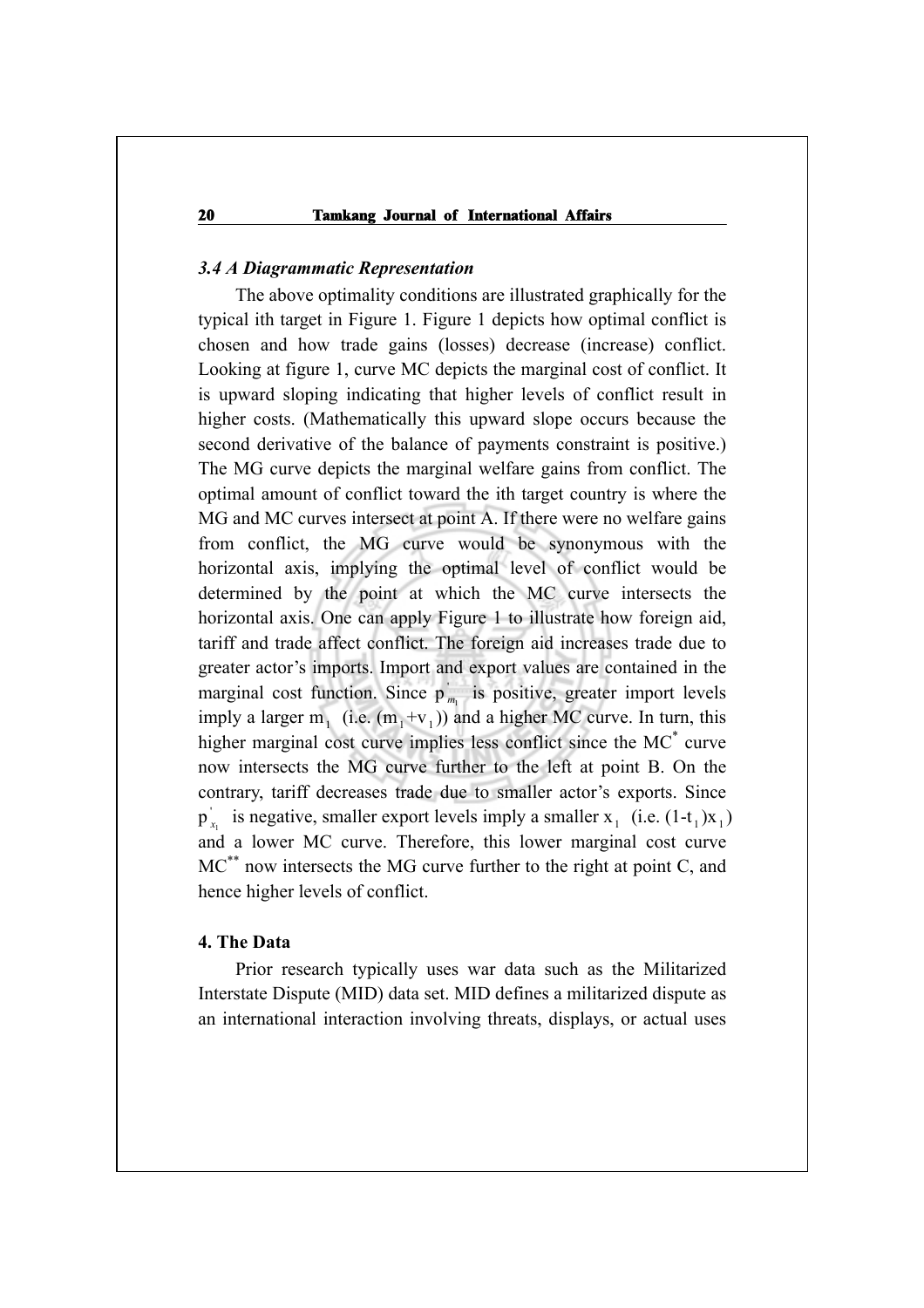of military force; it must be explicit, overt, government sanctioned, and not accidental. Our primary source of data on conflict and cooperation is the Conflict and Peace Data Bank (COPDAB). COPDAB is an extensive, longitudinal collection of more than  $350,000$  daily and yearly events reported by dyad.<sup>23</sup> Events are obtained as reported from 72 newspaper and journal resources. These events are coded on the 15-point scale representing different kinds of cooperation and conflict. We concentrate on annual measures of conflict and cooperation for each dyad in a 30- country sample, with data pooled for the years  $1958-1967<sup>24</sup>$  COPDAB is distinct from the MID data set in at least two ways. First, it contains information on both cooperative and conflictual events. Second, it contains data on both severe and mild forms of conflict and cooperation.

One problem with this type of data is that certain countries are more newsworthy than other countries. If newspapers concentrate on certain countries, these countries will have more conflict and cooperation in our data. These types of selectivity issues are reduced by looking at relative conflict, i.e., the frequency of conflict *minus* the frequency of cooperation for a dyad. In this way, under or over reporting is reduced by concentrating not on the absolute frequency of reported events, but instead on the relative amount of conflict. We define net conflict (NETF) as the frequency of conflictual events (those in categories 9 to 15) minus the frequency of cooperative events (those in categories 1 to 7). A positive value implies a net conflict, while a negative value implies a net cooperation. Consistent with Azar (1978), on average, countries cooperate more than they conflict, with the average dyad having 1.62 conflictual events and 2.71 cooperative events each year. This measure is criticized since a dyad with a high degree of interaction (both high conflict and

<sup>&</sup>lt;sup>23</sup> For a clear understanding of COPDAB, see Azar (1980) and Polachek (1980).

<sup>&</sup>lt;sup>24</sup> For the 30-country sample, see Polachek (1997), pp. 303, Table 4.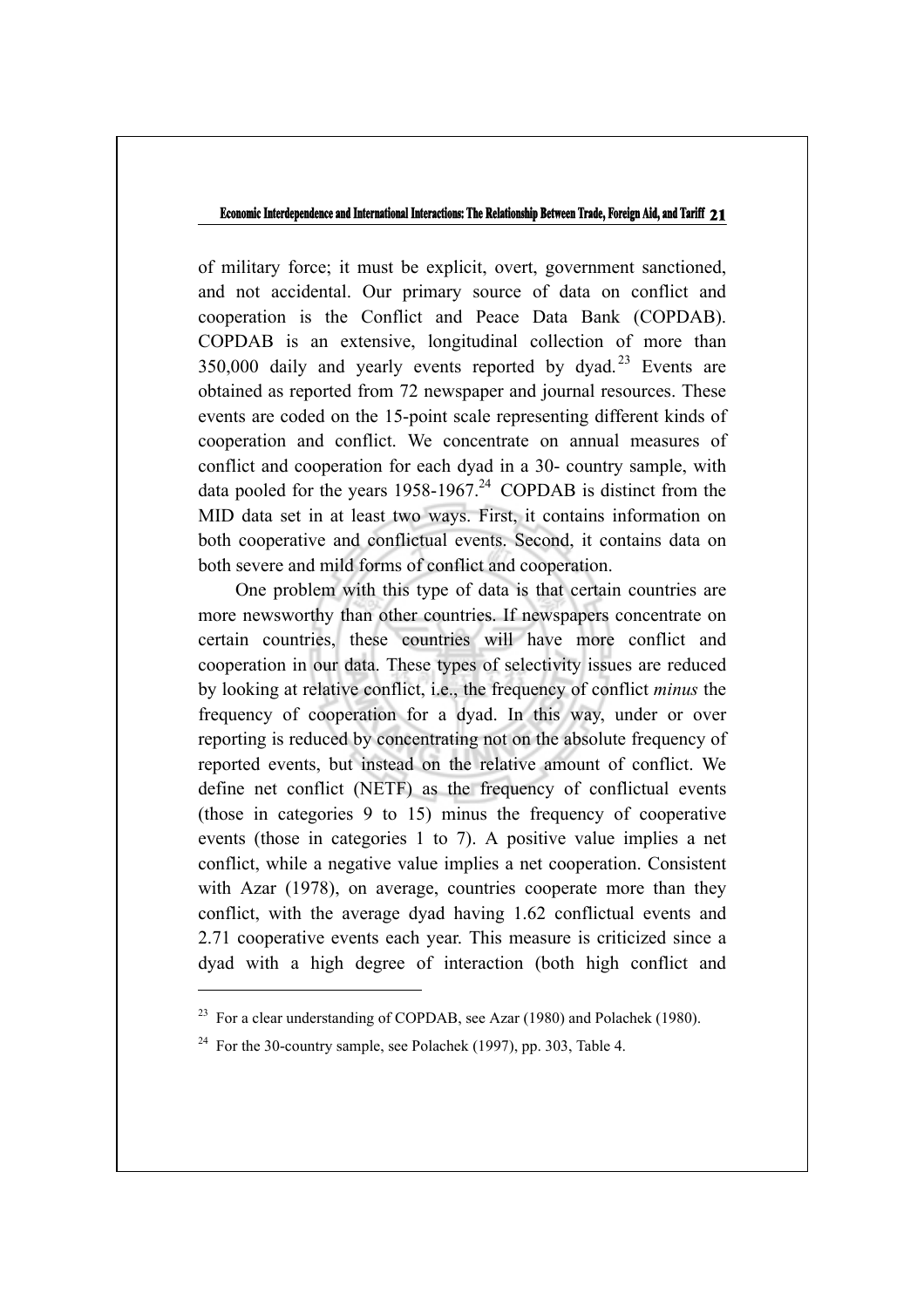cooperation) might have the same net conflict as a dyad with no interaction. In both cases net conflict is zero despite differences in dyadic interaction.<sup>25</sup> As such, some argue that war data are more appropriate for examining international interactions. However, war data have a similar problem as dyads with a high degree of interaction, and appear the same as dyads that only conflict and do not cooperate.

Import and export data on a country directional basis in U.S. dollars are compiled by Gillespie and Zinnes (n.d.). Sources for these data are found in the International Monetary Fund series of annual volumes under the heading "Direction of Trade". Standardizied variables are included to hold other factors that may affect both trade and conflict constant. Banks' (1973) Cross-National Times-Series Data Archive is used to select 13 country attributes over each of the years. These attributes are selected primarily because they have the least missing information. In addition, the data on defense expenditures (compiled mostly from the UN Statistical Yearbook by Gillespie and Zinnes) that are used to standardize for general levels of country militancy are included.

## *4.1 Foreign Aid Data*

 $\overline{a}$ 

The foreign aid data are from the Statistical Abstract of the United States (1958-1967), the Statistical Yearbook / United Nations (1958-1960) and Geographical Distribution of Financial Flows to Less Developed Countries (1965-1967), Organization for Economic Cooperation and Development. We focus on aid in the form of grants, and exclude loans or credits since loans or credits are often repaid. Grants are not repaid and are more consistent with Foreign Aid Proposition. We have information on bilateral foreign aid for six

 $25$  A dyad with a high frequency of both conflict and cooperation, still shows a moderate relationship, but only in the case of a high frequency of interactions. For further discussion, see Mansfield and Pollins (2001) and Polachek (forthcoming).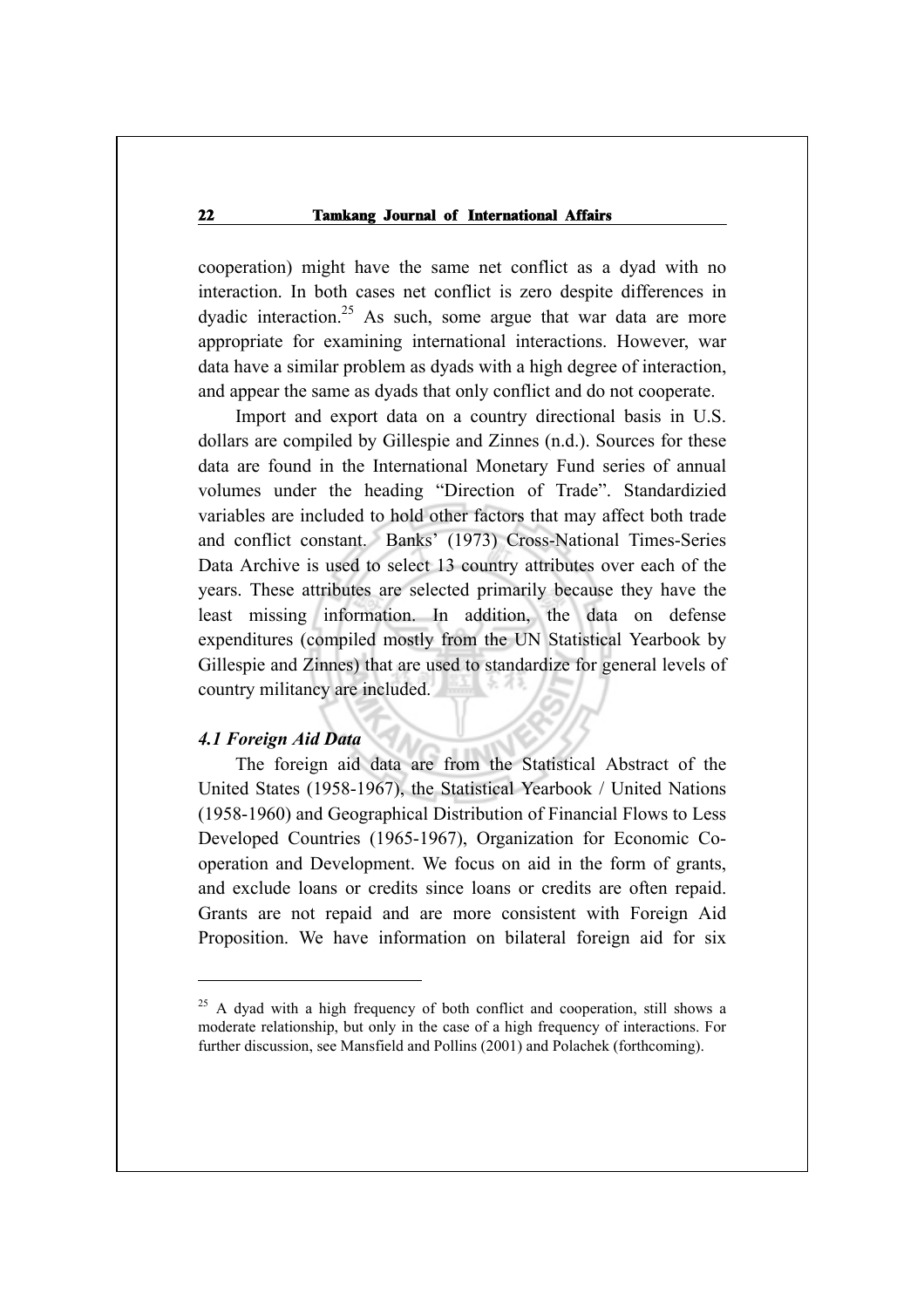countries: USA, United Kingdom, Canada, France, Germany and Italy, with total 402 observations.

## *4.2 Tariff Data*

The tariff data are from the Statistical Abstract of the United States (1948-1962), Foreign Commerce and Navigation of the United States (1964-1965) and Highlights of US Export and Import Trade FT 990 (1967-1977), Bureau of the Census. The tariff rate represents total Calculated duty collected divided by the Dutiable value of imports for consumption, multiplied by 100. The "Dutiable value" represents, in general, the customs value of foreign merchandise imported into the United States subject to duty. The "Calculated duty" represents the estimated import duties collected. Estimated duties are calculated based on the applicable rates of duty as shown in the Harmonized Tariff Schedule of the United States Annotated for Statistical Reporting Purposes. All 29 countries are in the sample with a total of 541 observations. 抵刑 蓝 安楼

## **5. Empirical Analyses**

In order to keep the exposition as clear as possible, the theory section used a single subscript to denote targets. The remainder of the paper uses two subscripts to denote the actor and target. We apply ordinary least squares multivariate regressions to test the propositions. In addition, for explicit tests of the propositions, it is necessary that the estimations of net conflict and trade be simultaneously treated as endogenous variables in the system.

## *5.1 Trade Proposition:*

The Trade proposition claims that there is an inverse relationship between trade and conflict. Countries that are trading partners have higher costs to conflict than non-trading partners, and are more likely to cooperate and less likely to fight. We test this proposition in two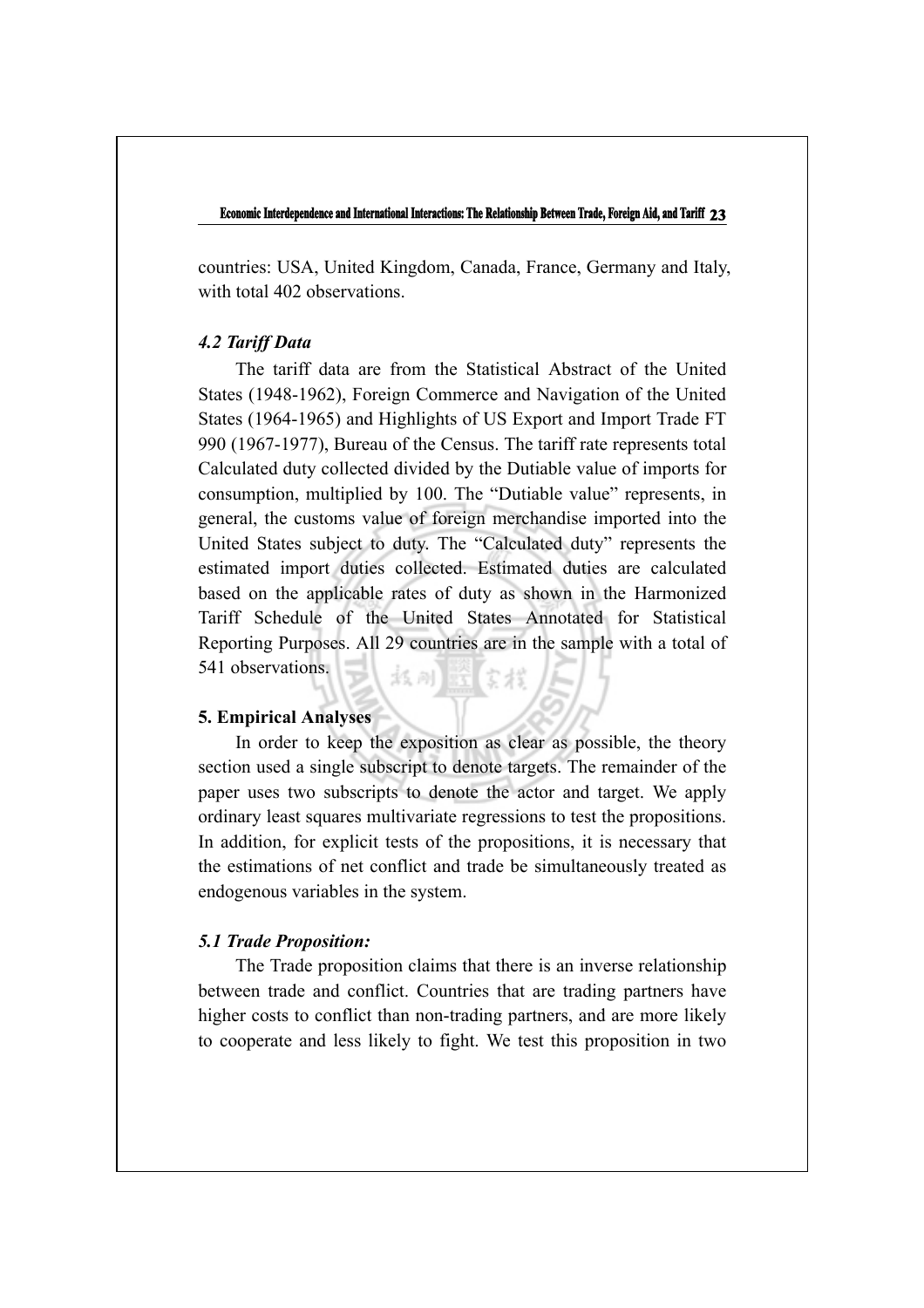different ways. First we assume trade is exogenous to the system and use ordinary least squares multivariate regressions to examine the relationship between trade and conflict where equation (9) is estimated.

Net Conflict<sub>ij</sub>=  $\beta_0 + \beta_1$ Trade<sub>ij</sub> +  $\beta_2A_i + \beta_3A_j + \varepsilon$  (9)

where Net Conflict<sub>ij</sub>=the frequency of net conflict from the country i toward the target country j;

Trade<sub>ij</sub>=exports from the actor country to the target country  $(X_{ii})$ , or imports of the actor country from the target country (M *ij*);

 $A_i$  = a vector of actor country attributes;

 $A_i$ =a vector of target country attributes;

 $\varepsilon$  = a random error term normally distributed with mean zero.

Second we assumed trade is endogenous and use three-stage least squares to look at the trade-conflict relationship.

The results are provided in Table 1 where the attributes of actor and target are controlled, and support the proposition as there is a negative and statistically significant trade-conflict relationship. As exports increase from country i to j, and/or imports increase from country j to i, net conflict targeted by country i to j decreases. The greater the level of trade engaged in by a pair of countries, the lower the conflict between them. The elasticity of conflict with respect to exports indicates that a one percent increases in exports is associated with a 0.23 decrease in net conflict. Thus doubling exports between two countries implies that on average there would be a 23 percent decline in the relative frequency of conflict. Similarly doubling imports between two countries implies that on average there would be a 21 percent decline in the relative frequency of conflict.

Second, we consider trade to be endogenous to the model. The results above indicate a negative relationship between conflict and trade. However, it is unclear whether trade is causing (reducing)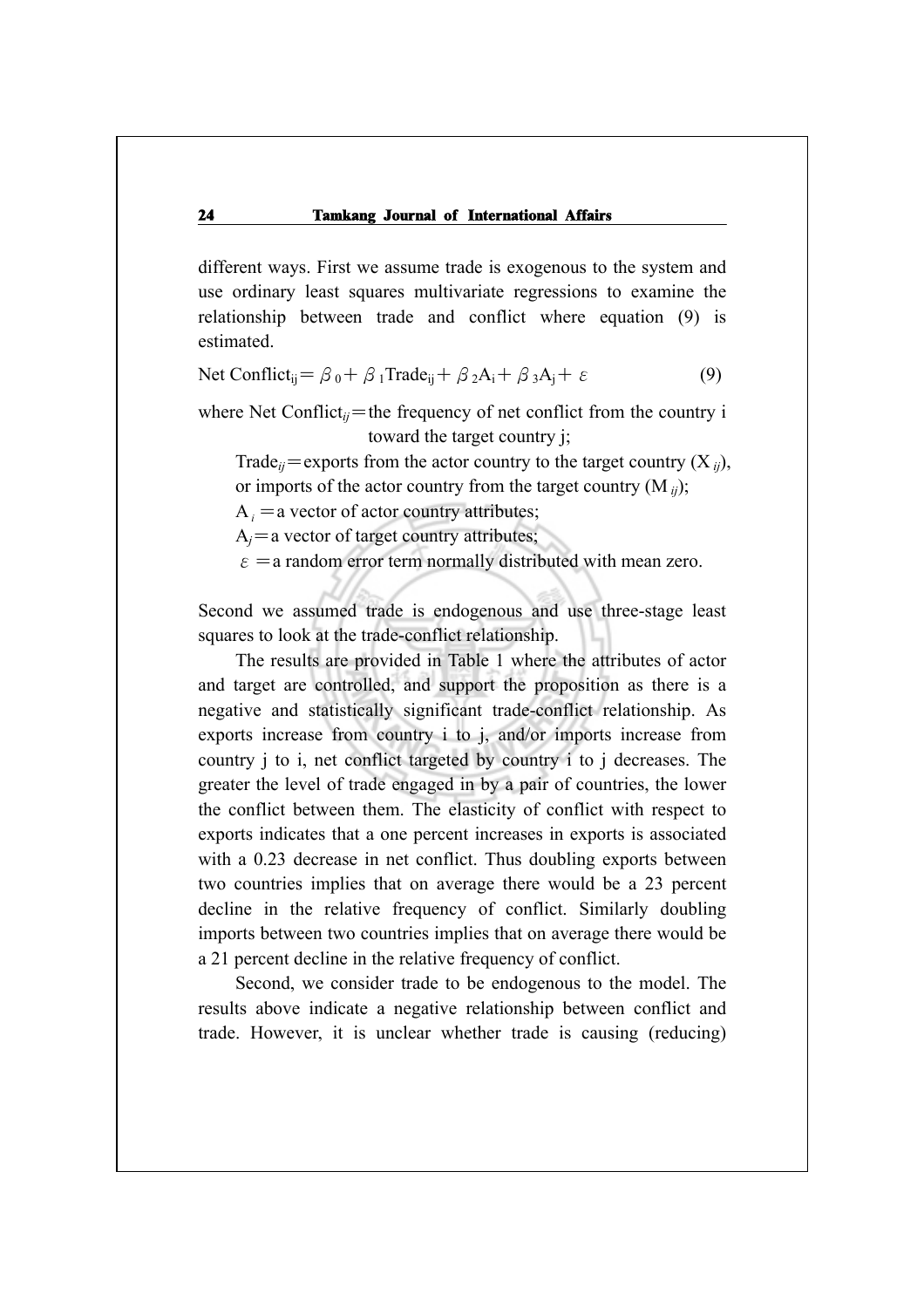conflict as predicted by the trade proposition in the trade-conflict model, or whether an increase in conflict causes a decrease in trade. To test for causality one can view the trade-conflict relationship as a simultaneous set of equations. In one equation conflict affects trade, while in the other trade affects conflict. In effect both trade and conflict are treated endogenously while country attribute data are used as exogenous factors for identification. Three-stage least squares estimation is performed, since three-stage least squares method takes into account the covariances between error terms of different equations. The results in Table 2 show that the causality is as predicted. Even stronger, more negative coefficients (-0.0046 versus – 0.0032 in exports and –0.0041 versus –0.0029 in imports) are obtained, while statistically insignificant coefficients are obtained for the impact of conflict on exports and imports. Thus, even when accounting for simultaneity, increases in trade diminish conflict.<sup>26</sup>

## *5.2 Foreign Aid Proposition:*

 $\overline{a}$ 

The theory predicts an inverse relationship between a target's foreign aid to an actor and the actor's conflict toward the target. We examine this proposition in three different ways. First we include the foreign aid variable in equation (9) to determine if there is a direct effect of foreign aid on conflict:

Net Conflict<sub>ij</sub>= $\beta_0 + \beta_1$ Trade<sub>ij</sub> +  $\beta_2$ Aid<sub>ij</sub> +  $\beta_3$ A<sub>i</sub> +  $\beta_4$ A<sub>j</sub> +  $\varepsilon$  (10)

where  $\text{Aid}_{ii}$ =foreign aid from target country j to actor country i.

Second, we determine if foreign aid has different effects on conflict for trading and nontrading dyads. This is done by adding an interaction between aid and exports (imports) to the specification. The

<sup>&</sup>lt;sup>26</sup> See Gasiorowski and Polachek (1982) for time series Granger causality tests indicating that trade causes cooperation, rather than the reverse.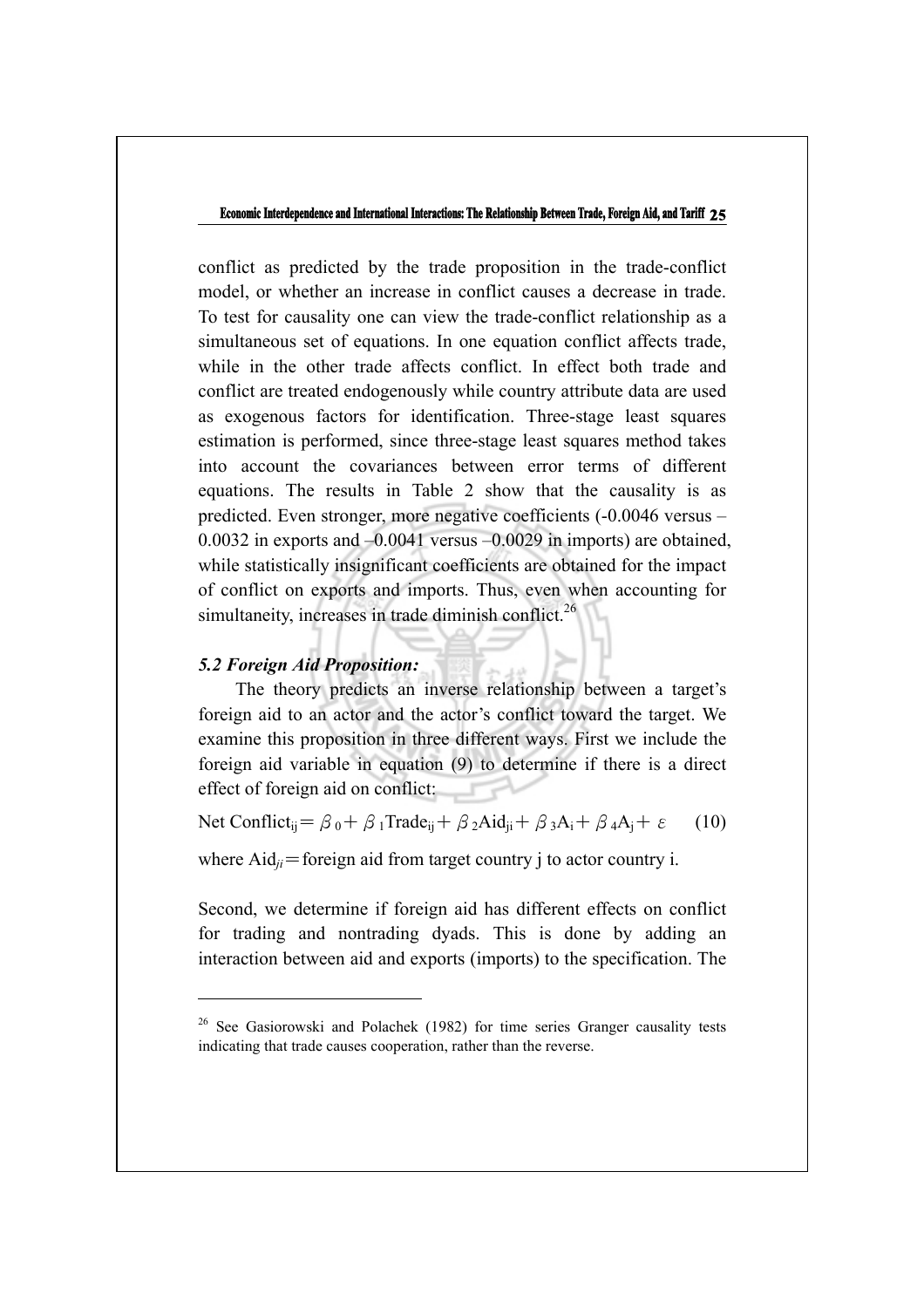third test considers the possible endogeneity of trade. We treat conflict and trade as endogenous variables and use three-stage least squares estimation to test the relationship between foreign aid, net conflict and trade.

The results testing the direct relationship between foreign aid and conflict are provided in Table 3. The negative coefficients on foreign aid indicate that foreign aid from the target to the actor reduces the actor's conflict toward the target. Elasticities of conflict with respect to foreign aid predict that a one percent increase in aid is associated with a decrease in conflict (increase in cooperation) range by 0.53 to 0.73. Thus doubling foreign aid from the target to the actor country implies that on average there would be a 53 to 73 percent decline in the frequency of net conflict from the actor toward target. The marginal effect of foreign aid in reducing conflict is even stronger than trade. However, on average, aid is much smaller in value than imports, and trade is more important than aid.

The second test determines whether the effect of foreign aid differs between trading and nontrading dyads and the results are provided in Table 4. By including an interaction between aid and imports (exports) in the specification, it can be determined whether the effect of aid varies with trade. Interestingly, the effect of aid on conflict is greater for non-trading partners than trading partners. The negative coefficients on aid and the positive coefficients on the interactions imply that aid decreases conflict more if the countries do not trade. One possibility is that foreign aid and trade are substitutes in determining the level of interdependence between countries. As long as there are diminishing marginal effects of interdependence on conflict, foreign aid to a nontrading partner will reduce conflict more than foreign aid to a trading partner.

The third test considers the possible endogeneity of trade. In the proof of this proposition we assume the recipient (actor) must use the aid to buy the donor's (target's) exports, thus aid to an actor should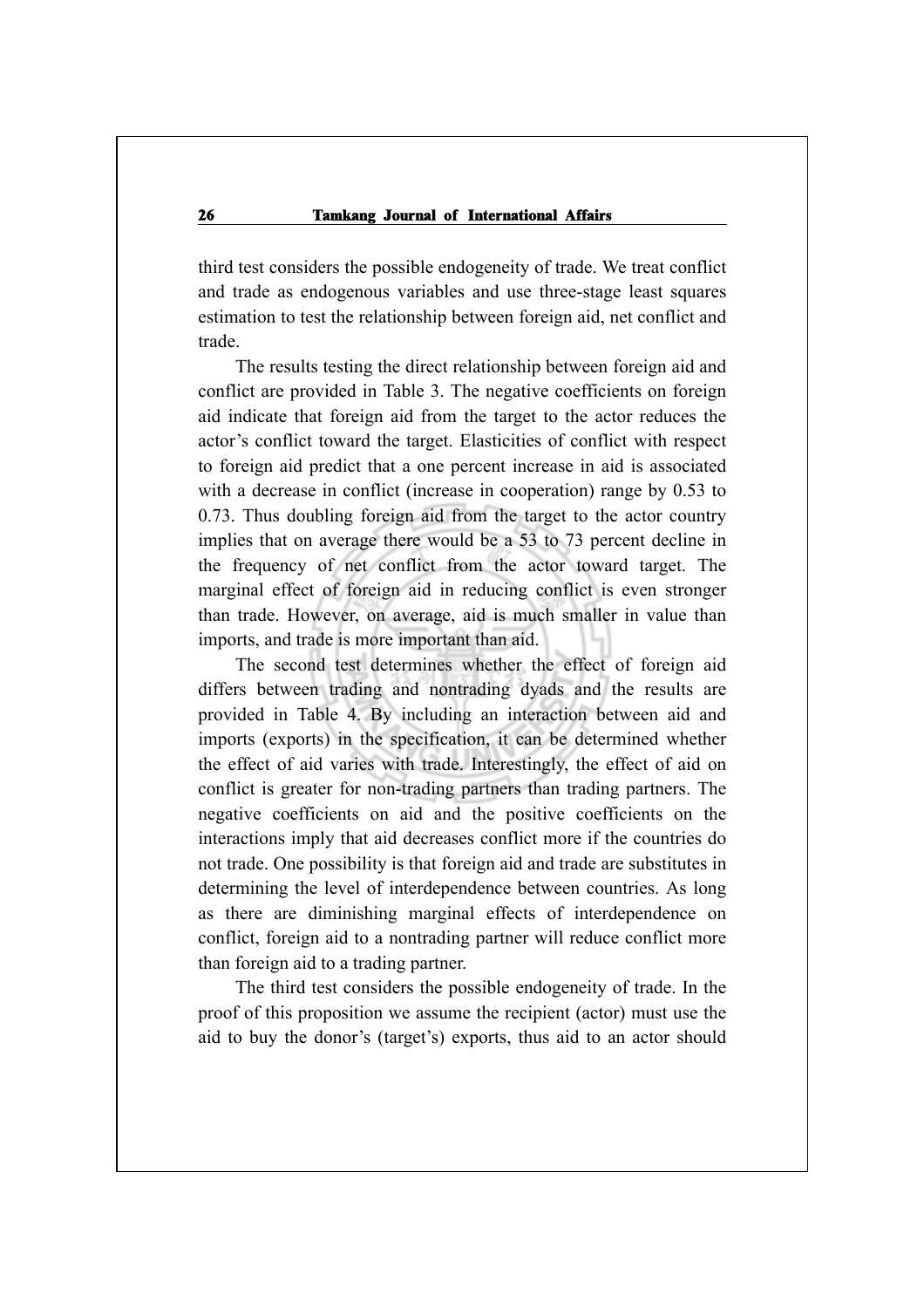increase the target's exports to the actor. In other words, foreign aid may have both a direct and indirect effect on conflict. Aid to the actor may directly lead to a decrease in actor to target conflict. In addition, aid to the actor may allow the actor to purchase goods from the target, leading to an indirect effect on conflict through an increase in trade between the countries. To explicitly test the propositions, net conflict and trade are treated as endogenous variables in three-stage leastsquares estimation with country attribute data used as exogenous variables. In Table 5, the positive marginally significant foreign aid effect on the actor's imports shows that the greater the aid to the actor, the more the actor imports from the target country. After considering the endogeneity, foreign aid directly reduces net conflict (-0.0041), and also indirectly reduces net conflict through an increase in imports. The elasticity of net conflict with respect to foreign aid is now composed of two components: a direct and indirect effect. The direct effect from a one percent change in foreign aid is calculated as:

$$
\frac{\partial NetConflict}{\partial A id} * \frac{\overline{Aid}}{\overline{NetConflict}}
$$

which equals .037 when controlling for imports. The indirect effect considers how foreign aid affects imports, and thus affects conflict through imports. The indirect effect from a one percent change in foreign aid is calculated as:

$$
\left[\frac{\partial \text{ Im }ports}{\partial Aide} * \frac{\overline{Aid}}{\overline{\text{Im }ports}}\right] * \left[\frac{\partial NetConflict}{\partial \text{ Im }ports} * \frac{\overline{\text{Im }ports}}{\overline{NetConflict}}\right]
$$

and equals .02. Thus the total effect from a one percent change in foreign aid is a 0.057 (.037+.02) reduction in net conflict after considering the endogeneity of trade. By allowing for foreign aid to affect trade, the influence on net conflict is greater than when holding trade constant. That the direct effect of foreign aid for improving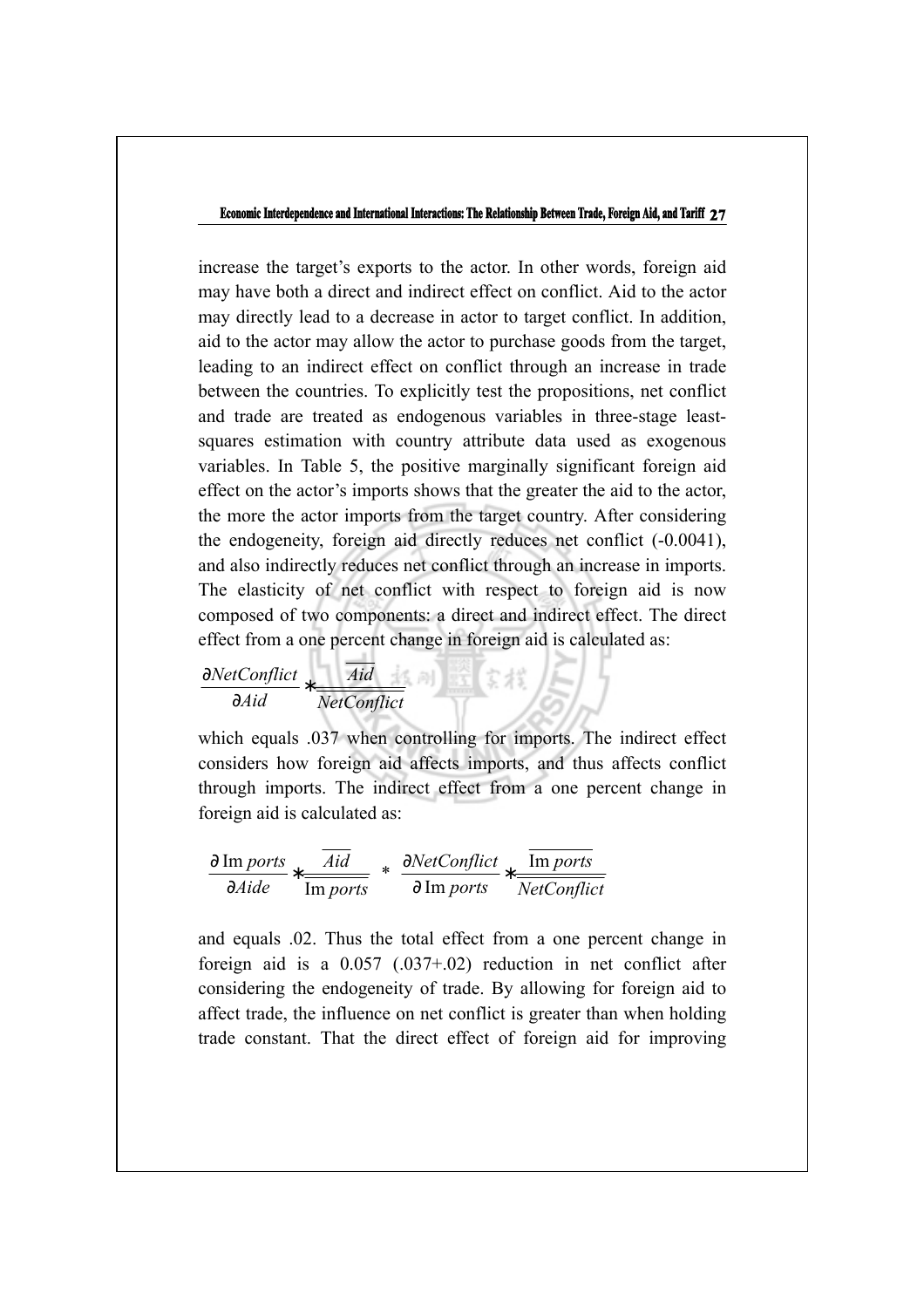international relations is greater than indirect effect is conceivable. The role of foreign aid in determining trade has particularly important policy implications since foreign aid as a gift exchange is somewhat politically unpopular, but still positive. The potential increase in trade as a result of foreign aid is frequently overlooked in considering the benefits of granting foreign aid to a country. Since we find that aid increases imports to the actor from the target, we provide a benefit to granting aid to countries. Every \$1 in foreign aid increases imports by \$1.87. Presumably some of the aid is used to purchase goods, but additional trade also appears to be generated.

On the other hand, we don't have a significant foreign aid effect on exports. It is possible that a target will offer foreign aid to an actor in order to import goods from the actor. For example, this may occur if the target's markets are closed to the actor's exports. Another possibility is that the target offers aid to an actor to support a long term imports of a strategic commodity such as oil. For a long run political relationship with the actor and long lasting supply of a strategic commodity, such foreign aid is worthwhile. However, such a relationship is less clear than the possibility of aid to the actor leading to an increase in the actor's imports from the target.

## *5.3 Tariff Proposition:*

 $\overline{a}$ 

The theory predicts a positive relationship between tariffs imposed by the target against the actor and actor to target conflict. To test this proposition, the equation (11) is estimated where tariff variable is added.<sup>27</sup>

Net Conflict<sub>ij</sub>= $\beta_0 + \beta_1$ Export<sub>ij</sub> +  $\beta_2$ Tariff<sub>ij</sub> +  $\beta_3A_i + \beta_4A_j + \varepsilon$  (11) where  $Tariff_{ii}$ =duties collected by j on imports from i divided by total

 $27$  Since the three-stage least squares estimations of tariff variable are not significant, we only estimate equation (11). Thanks for the referee's notification.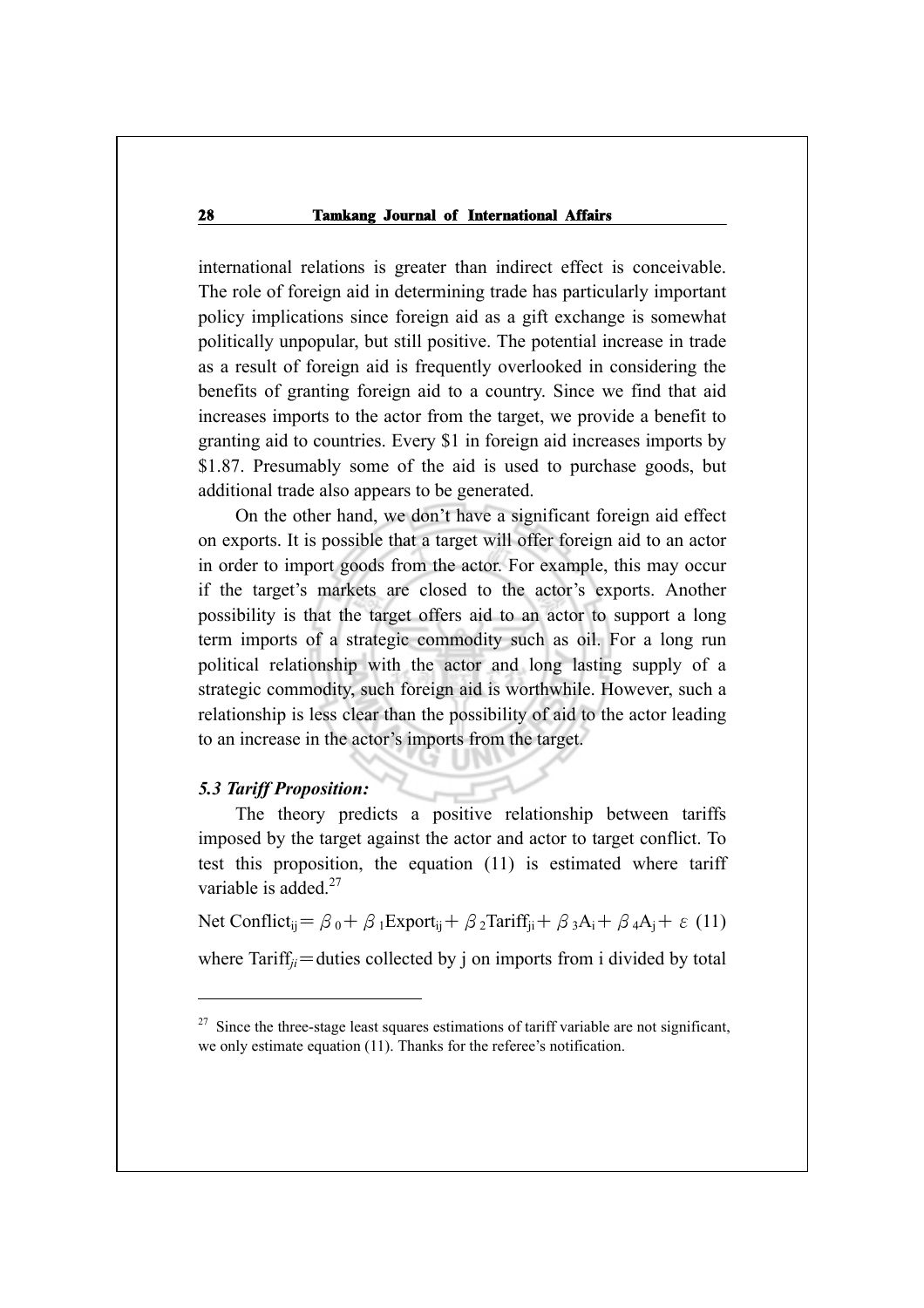dutiable imports by j from i (in percent).

The results are provided in Table 6 where column (1) shows an insignificantly positive coefficient on the tariff rate. However, a quadratic form in column (3) is somewhat supportive of the proposition. In column (3) when controlling for actor's exports:

$$
\frac{\partial \text{Conflict}_{ij}}{\partial \text{Tariff}_{ji}} = -1.10 + 0.068 \cdot \text{Tariff}_{ji} > 0 \text{ if Tariff}_{ji} > 16.17
$$

 $<$  0 if Tariff  $_{ii}$  < 16.17.

That is if the target's tariff rate is greater than this critical level (i.e., 16.17), a further increase in tariffs leads the actor to increase conflict toward the target. Countries might accept a reasonable tariff for the protection of domestic production, but it cannot be over a tolerable level. As such there exists some evidence that tariffs still increase conflict under certain conditions. It is normal for tariff rates to differ from one product to the next. Tariff effects cannot evidently affect international relation is foreseen. This can be inferred from the reciprocal trade liberalization under the GATT since 1947. For these reasons, it is difficult to find significantly empirical results. However if one day, the world or/and any two countries get involve "trade protection", it will definitely create some kind of conflict. These trade friction conflicts will probably create other kinds of conflicts. As such, tariff increases conflict is believable. Because until now, the serious conflicts due to tariff did not happen in the world, people will ignore its importance on international interactions. In effect, once the tariff rate is over some critical level, it will create economic conflicts, and then more other conflicts.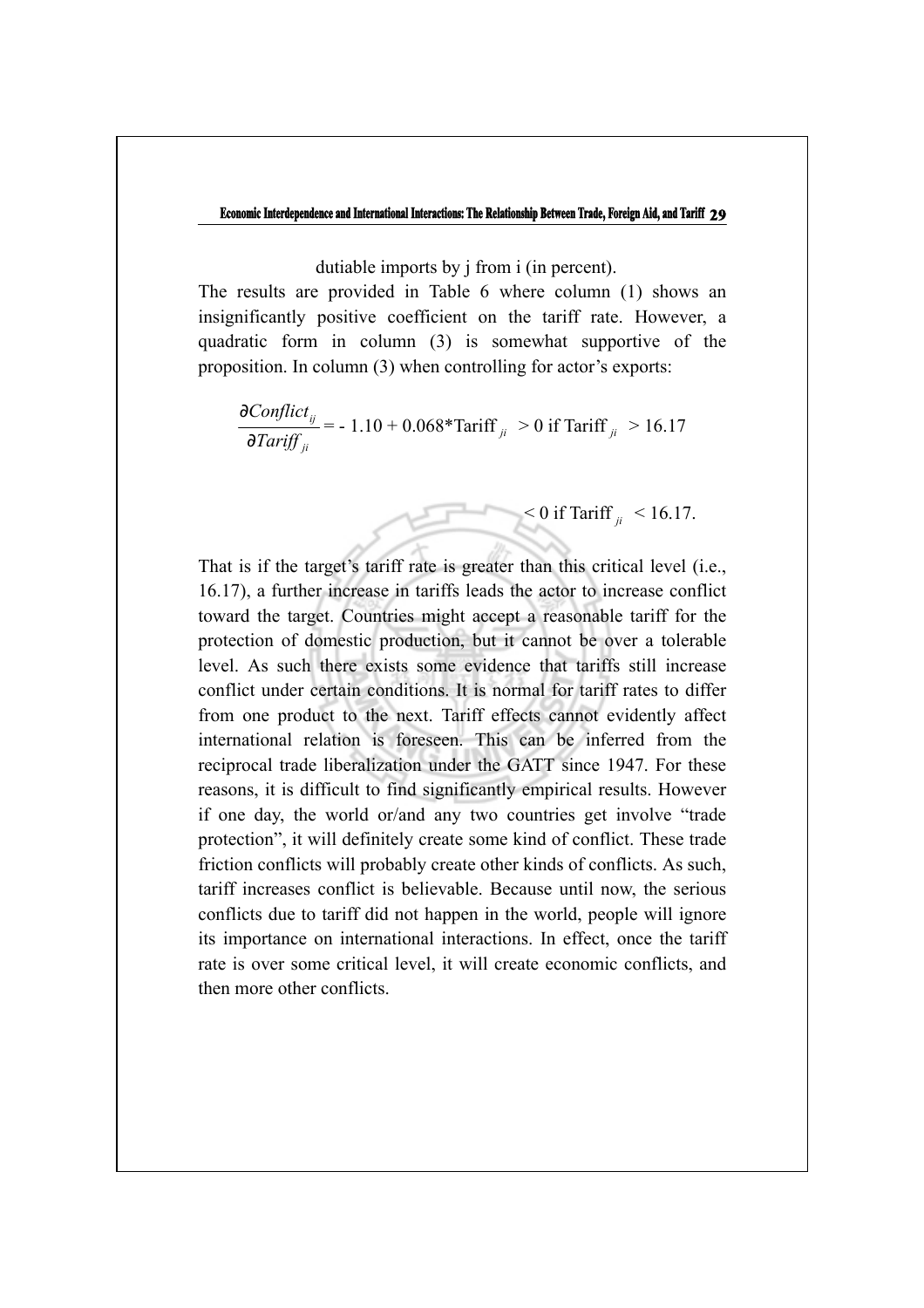#### **6. Conclusion and Policy Implications**

In 1978, Solomon Polachek developed trade-conflict model which claimed that increased trade between countries reduces conflict. The purpose of this paper is to look at the impact of foreign aid and tariff on the international relationships. To illustrate these effects, we extend trade-conflict model in which an actor maximizes a plausible social welfare function subject to a balance of payments, to examine how the gains from trade are affected by these factors, with foreign aid increasing the gains from trade and tariffs reducing gains from trade. The model predicts that foreign aid reduces conflict and tariff increases conflict.

The classical liberal thesis that trade promotes peace between states is based on two ideas: trade between two states increases the economic costs of waging war, and an inherent facet of increased trade is increased communication between states. The increased communication between states reduces the possibility of misunderstanding and fosters peaceful resolution of conflict (Hegre, 2000, pp.5). This research empirically examines the relationship between trade, foreign aid and tariff. The empirical tests using the Conflict and Peace Data Bank provide supports for the hypotheses that are derived from the model. Trade reduces conflict between states and the causality from trade to conflict remains. Tariff decreases trade and communication, and then increases conflict. Foreign aid increases trade and communication, and then promotes peace. This study shows that foreign aid and tariffs continuously play important roles in international relationships. The policy implication of this paper is straightforward. Encouraging free trade tends to decrease conflict and increase cooperation. Baron de Montesquieu (1900, pp. 316) stated: "Peace is the natural effect of trade. Two nations who traffic with each other become reciprocally dependent: for if one has the interest in buying, the other has the interest in selling; and thus their union is founded on the mutual necessities." With democracy being a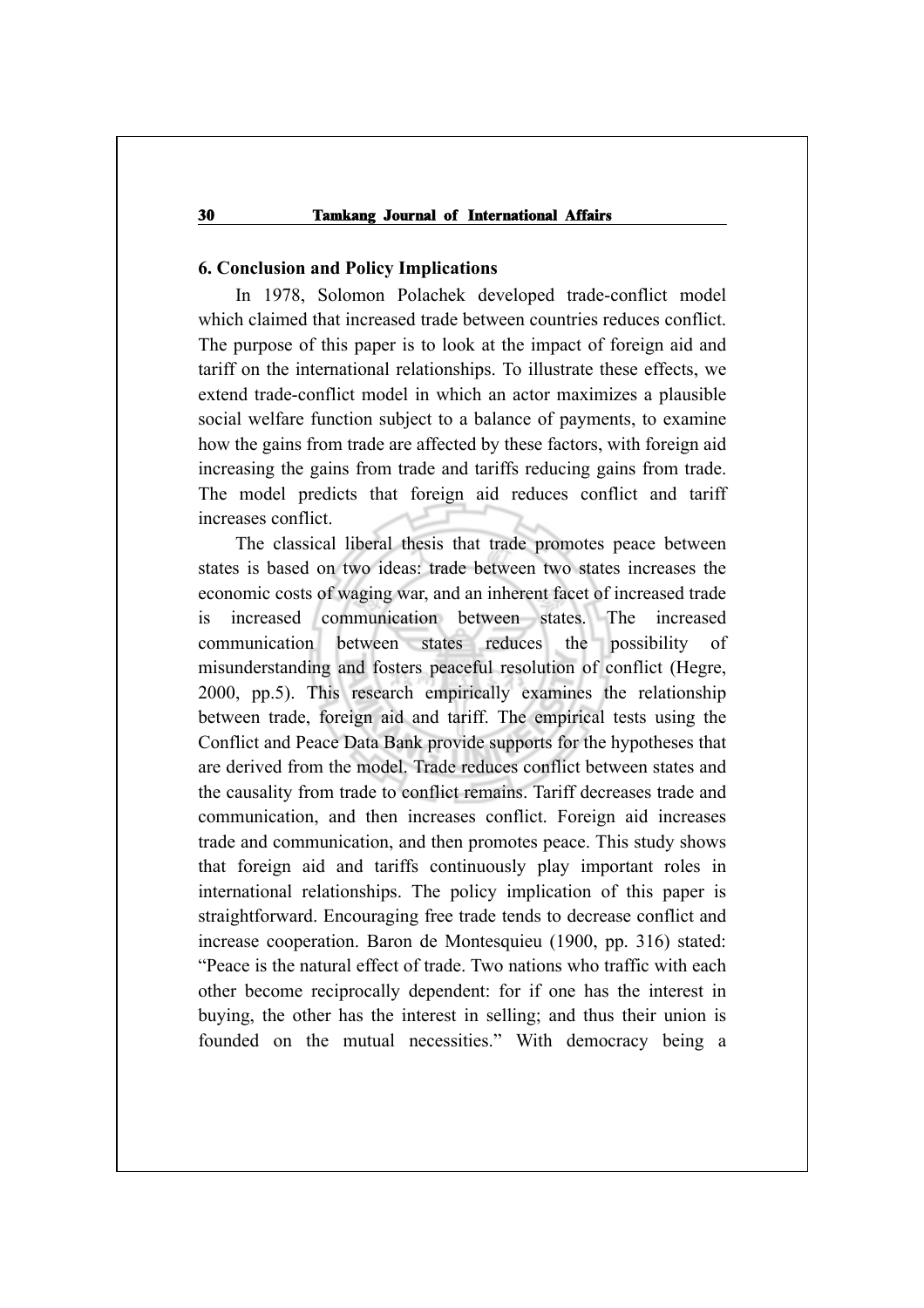worldwide trend, most contemporary leaders cling to this longstanding belief that expanding economic ties will increase the bonds of friendship and eliminate the thought of a resort to arms (Mansfield and Pollins, 2001, pp. 855). If the trade gains increase countries' welfare and serious conflict among countries disrupts trade, trade will promote peace and increased world trade will make the maxim "a friend of a friend is a friend" a reality.

| Dependent Variable: Net Conflict $(z_{i,j})$ |             |                                                                                                     |             |                         |  |  |
|----------------------------------------------|-------------|-----------------------------------------------------------------------------------------------------|-------------|-------------------------|--|--|
|                                              | (1)         | (2)                                                                                                 | (3)         | (4)                     |  |  |
| Intercept                                    | $-1.71**$   | $-1.54**$                                                                                           | $-1.04**$   | $-0.91**$               |  |  |
|                                              | $(-8.85)$   | $(-8.01)$                                                                                           | $(-8.0)$    | $(-7.06)$               |  |  |
| Export                                       | $-0.0032**$ | $-0.0089**$                                                                                         |             |                         |  |  |
|                                              | $(-8.3)$    | $(-11.72)$                                                                                          |             |                         |  |  |
| Export-squared                               |             | $1.4 \times 10^{-6}$ **                                                                             |             |                         |  |  |
|                                              |             | (8.71)                                                                                              |             |                         |  |  |
| Import                                       |             |                                                                                                     | $-0.0025**$ | $-0.007**$              |  |  |
|                                              |             |                                                                                                     | $(-10.5)$   | $(-15.0)$               |  |  |
| Import-squared                               |             |                                                                                                     |             | $1.0 \times 10^{-6}$ ** |  |  |
|                                              |             |                                                                                                     |             | (11.2)                  |  |  |
| Pop-actor                                    |             | $2.0 \times 10^{-5}$ ** $2.0 \times 10^{-6}$ ** $4.4 \times 10^{-5}$ ** $4.5 \times 10^{-6}$ **     |             |                         |  |  |
|                                              |             | $(12.1)$ $(12.0)$ $(3.62)$ $(3.74)$                                                                 |             |                         |  |  |
| Pop-target                                   |             | $-4.8 \times 10^{-6}$ ** $-4.1 \times 10^{-6}$ ** $-8.9 \times 10^{-7}$ $-4.8 \times 10^{-7}$       |             |                         |  |  |
|                                              |             | $(-2.74)$ $(-2.7)$ $(-0.81)$ $(1.04)$                                                               |             |                         |  |  |
| GNP-actor                                    |             | $-1.4 \times 10^{-8}$ ** $-1.2 \times 10^{-8}$ ** $-8.8 \times 10^{-9}$ ** $-2.7 \times 10^{-9}$ ** |             |                         |  |  |
|                                              |             | $(-11.2)$ $(-9.89)$ $(-10.8)$ $(-9.53)$                                                             |             |                         |  |  |
| GNP-target                                   |             | $7.6 \times 10^{-9}$ ** $7.6 \times 10^{-9}$ ** $4.9 \times 10^{-10}$ ** $1.7 \times 10^{-9}$ **    |             |                         |  |  |
|                                              |             | $(6.47)$ $(7.49)$ $(0.61)$                                                                          |             | (2.27)                  |  |  |
| R-squared                                    | 0.076       | 0.092                                                                                               | 0.071       | 0.098                   |  |  |

| Table 1                                     |  |
|---------------------------------------------|--|
| The Relationship between Conflict and Trade |  |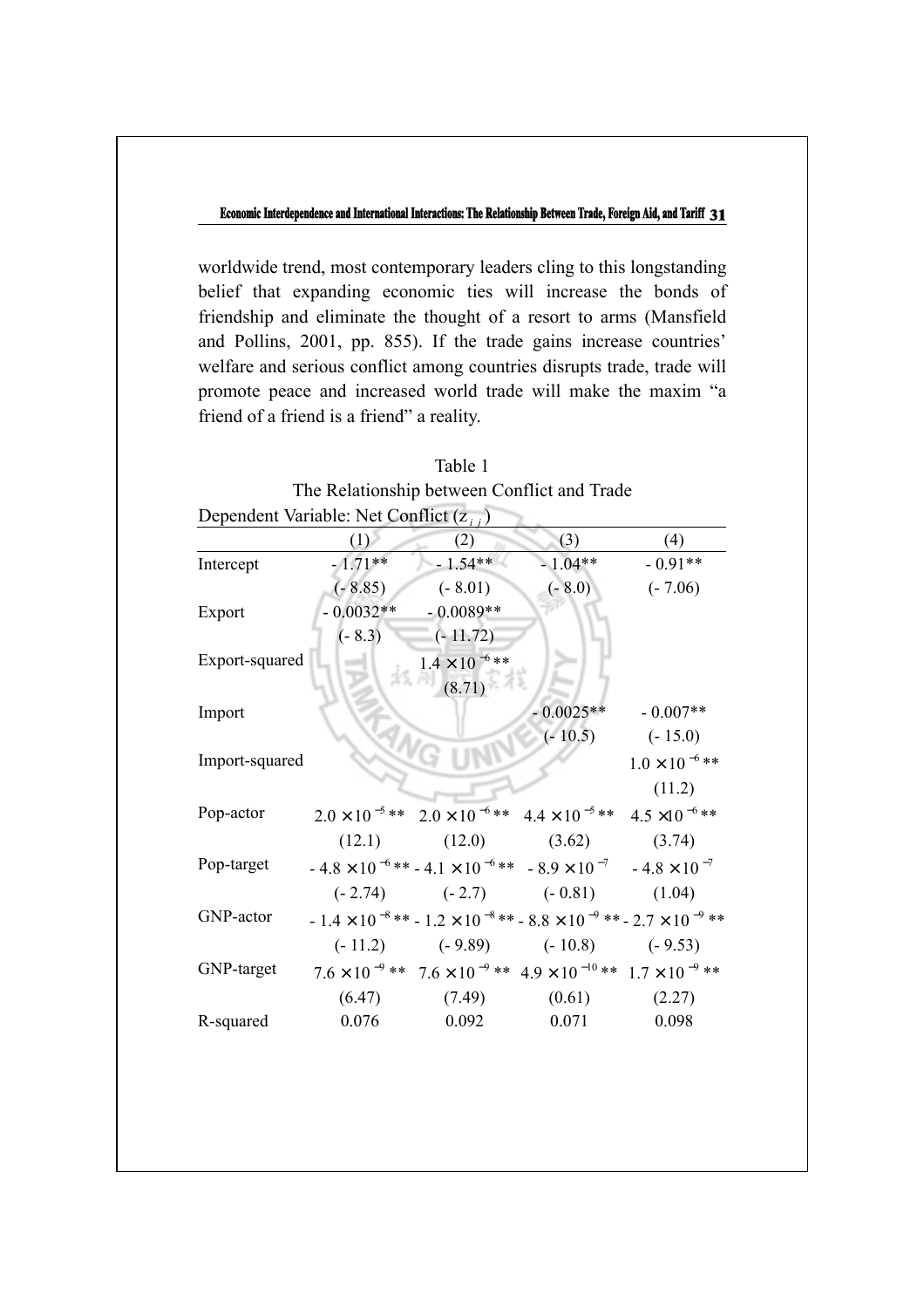| 32                              |      | <b>Tamkang Journal of International Affairs</b> |      |      |
|---------------------------------|------|-------------------------------------------------|------|------|
|                                 |      |                                                 |      |      |
| N                               | 4223 | 4223                                            | 4241 | 4241 |
| $\mathcal{E}_{z \text{export}}$ | 0.21 |                                                 |      |      |
| $\mathcal{E}_{zimport}$         |      |                                                 | 0.18 |      |

T-statistics are in parentheses, \* indicates significant at the 10 percent level, \*\* significant at the 5 percent level, elasticity computed as

$$
(\frac{\partial z}{\partial \text{ export}} \frac{\text{export}}{\frac{\overline{z}}{z}}) \text{ or } (\frac{\partial z}{\partial \text{import}} \frac{\text{import}}{\frac{\overline{z}}{z}}).
$$

| Table 2             |  |              |                    |                   |                                                                                              |  |
|---------------------|--|--------------|--------------------|-------------------|----------------------------------------------------------------------------------------------|--|
|                     |  |              |                    |                   | Three-Stage Least Squares Estimates of the Trade-Conflict                                    |  |
| Relationship        |  |              |                    |                   |                                                                                              |  |
| Dependent Variable: |  | $Z_{ij}$     | $\mathbf{X}_{i,j}$ | $\mathbf{Z}_{ij}$ | $M_{i,j}$                                                                                    |  |
|                     |  | (1)          |                    |                   | (2)                                                                                          |  |
| Intercept           |  | $-0.83**$    | $-90.7**$          | $-0.85$           | $-108.5**$                                                                                   |  |
|                     |  | $(-4.13)$    | $(-3.14)$          | $(-4.32)$         | $(-3.47)$                                                                                    |  |
| Exports $(X)$       |  | $-0.0046**$  | 宗だ                 |                   |                                                                                              |  |
|                     |  | $(-5.58)$    |                    |                   |                                                                                              |  |
| Imports (M)         |  |              |                    | $-0.0041**$       |                                                                                              |  |
|                     |  |              |                    | $(-5.45)$         |                                                                                              |  |
| Conflict            |  |              | $-4.04$            |                   | $-2.90$                                                                                      |  |
|                     |  |              | $(-0.58)$          |                   | $(-0.37)$                                                                                    |  |
| Defense<br>Actor    |  | $-0.00018**$ |                    | $-0.00019**$      |                                                                                              |  |
| Expenditures        |  | $(-5.66)$    |                    | $(-5.66)$         |                                                                                              |  |
| Target              |  | $-0.00027**$ |                    | $-0.00025**$      |                                                                                              |  |
|                     |  | $(-7.97)$    |                    | $(-7.69)$         |                                                                                              |  |
| Population<br>Actor |  | $-0.0015**$  |                    | $-0.0013**$       |                                                                                              |  |
| Density             |  | $(-3.23)$    |                    | $(-2.69)$         |                                                                                              |  |
| Target              |  | $-0.0018**$  |                    | $-0.0019**$       |                                                                                              |  |
|                     |  | $(-3.77)$    |                    | $(-4.22)$         |                                                                                              |  |
| Actor<br><b>GNP</b> |  |              |                    |                   | $9.8 \times 10^{-9}$ ** $2.9 \times 10^{-7}$ ** $9.8 \times 10^{-9}$ ** $1.2 \times 10^{-7}$ |  |
|                     |  | (3.05)       | (3.42)             | (2.97)            | (1.28)                                                                                       |  |
| Target              |  |              |                    |                   | $2.4 \times 10^{-8}$ ** $1.1 \times 10^{-7}$ $2.3 \times 10^{-8}$ $3.8 \times 10^{-7}$ *     |  |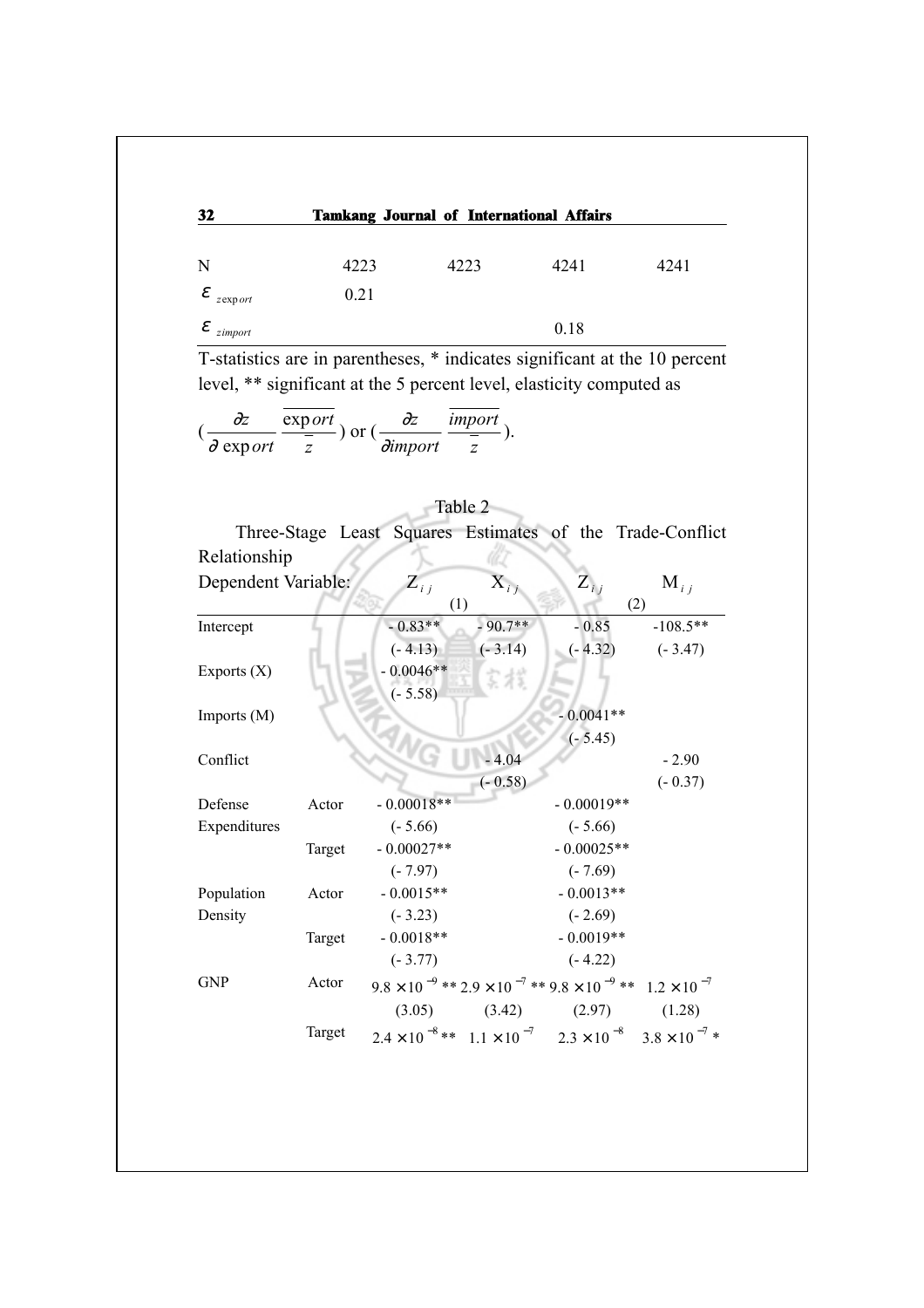| Economic Interdependence and International Interactions: The Relationship Between Trade, Foreign Aid, and Tariff 33 |        |           |        |           |
|---------------------------------------------------------------------------------------------------------------------|--------|-----------|--------|-----------|
|                                                                                                                     |        |           |        |           |
|                                                                                                                     | (7.39) | (1.54)    | (7.19) | (5.13)    |
| Highway Vehicles Actor                                                                                              |        | 1078.6**  |        | 1092.6**  |
| per capita                                                                                                          |        | (7.01)    |        | (6.36)    |
| Target                                                                                                              |        | 945.3**   |        | 1054.6*   |
|                                                                                                                     |        | (6.72)    |        | (6.99)    |
| Secondary School Actor                                                                                              |        | $0.06*$   |        | $0.089**$ |
| Enrollments                                                                                                         |        | (1.65)    |        | (2.26)    |
| Target                                                                                                              |        | $0.081**$ |        | 0.065     |
|                                                                                                                     |        | (2.21)    |        | (1.61)    |
| <b>Electrical Production Actor</b>                                                                                  |        | $-5.59$   |        | 2.05      |
| per capita                                                                                                          |        | $(-0.65)$ |        | (0.22)    |
| Target                                                                                                              |        | 3.15      |        | $-1.46$   |
|                                                                                                                     |        | (0.38)    |        | $(-0.16)$ |
| <b>Annual Population Actor</b>                                                                                      |        | $-0.09*$  |        | $-0.14**$ |
| Growth                                                                                                              |        | $(-1.75)$ |        | $(-2.61)$ |
| Target                                                                                                              |        | $-0.14**$ |        | $-0.082$  |
|                                                                                                                     |        | $(-2.82)$ |        | $(-1.45)$ |
| System Weighted R-squared                                                                                           |        | 0.2       |        | 0.194     |
| N                                                                                                                   |        | 3299      |        | 3345      |

T-statistics are in parentheses, \* indicates significant at the 10 percent level, \*\* significant at the 5 percent levels.

| Table 3 |  |
|---------|--|

The Relationship between Conflict and Foreign Aid Dependent Variable: Net Conflict (z *i*)

|                | (1)        | (2)        | (3)        | 4)         |
|----------------|------------|------------|------------|------------|
| Intercept      | $-0.95**$  | $-0.26$    | $-1.77**$  |            |
|                | $(-2.4)$   | $(-0.67)$  | $(-4.12)$  |            |
| Aid            | $-0.081**$ | $-0.061**$ | $-0.076**$ | $-0.059**$ |
|                | $(-4.33)$  | $(-3.47)$  | $(-4.13)$  | $(-7.74)$  |
| Imports        |            |            |            | $-0.01**$  |
|                |            |            |            | $(-7.0)$   |
| <b>Exports</b> |            | $-0.012**$ |            |            |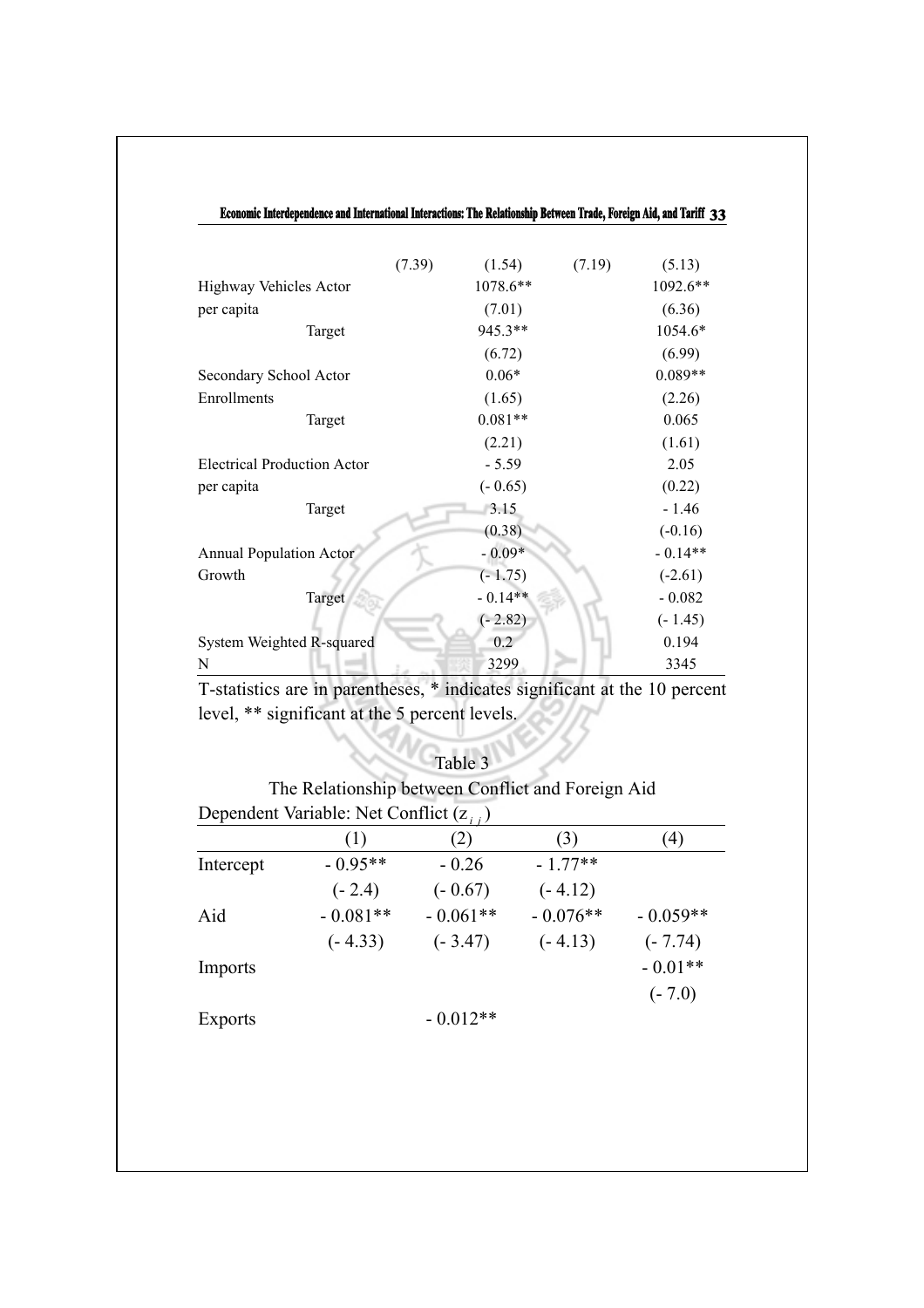| 34         |       |           | <b>Tamkang Journal of International Affairs</b> |      |
|------------|-------|-----------|-------------------------------------------------|------|
|            |       |           |                                                 |      |
|            |       | $(-6.03)$ |                                                 |      |
| Pop-actor  |       |           | $2 \times 10^{-5}$ **                           |      |
|            |       |           | (4.62)                                          |      |
| R-squared  | 0.054 | 0.15      | 0.11                                            | 0.23 |
| N          | 333   | 326       | 327                                             | 331  |
| ε<br>z aid | 0.73  | 0.55      | 0.68                                            | 0.53 |

T-statistics are in parentheses, \* indicates significant at the 10 percent level, \*\* significant at the 5 percent level, elasticity computed as

ilò

 $(\frac{\partial}{\partial a}$ *z aid aid z* ). The variables with insignificant coefficients are

dropped from the regressions.

|                                              |                      | Table 4              |                                                   |                      |
|----------------------------------------------|----------------------|----------------------|---------------------------------------------------|----------------------|
|                                              |                      |                      | The Relationship between Conflict and Foreign Aid |                      |
| Dependent Variable: Net Conflict $(z_{i,j})$ |                      |                      |                                                   |                      |
|                                              | (1)                  | (2)                  | (3)                                               | (4)                  |
| Intercept                                    | $-0.83$              | $-0.26$              | $-1.13$                                           | $-0.63$              |
|                                              | $(-0.95)$            | $(-0.27)$            | $(-1.33)$                                         | $(-0.71)$            |
| Aid                                          | $-0.051**$           | $-0.053**$           | $-0.12**$                                         | $-0.101**$           |
|                                              | $(-2.79)$            | $(-2.33)$            | $(-5.28)$                                         | $(-4.55)$            |
| Aid*Imports                                  |                      |                      | $0.00035**$                                       |                      |
|                                              |                      |                      | (4.87)                                            |                      |
| Imports                                      | $-0.0098**$          |                      | $-0.019**$                                        |                      |
|                                              | $(-6.17)$            |                      | $(-7.82)$                                         |                      |
| Aid*Exports                                  |                      |                      |                                                   | $0.00028**$          |
|                                              |                      |                      |                                                   | (3.61)               |
| Exports                                      |                      | $-0.12**$            |                                                   | $-0.019**$           |
|                                              |                      | $(-5.96)$            |                                                   | $(-6.90)$            |
| Pop-actor                                    | $1.1 \times 10^{-5}$ | $6.1 \times 10^{-6}$ | $1.5 \times 10^{-5}$                              | $7.4 \times 10^{-6}$ |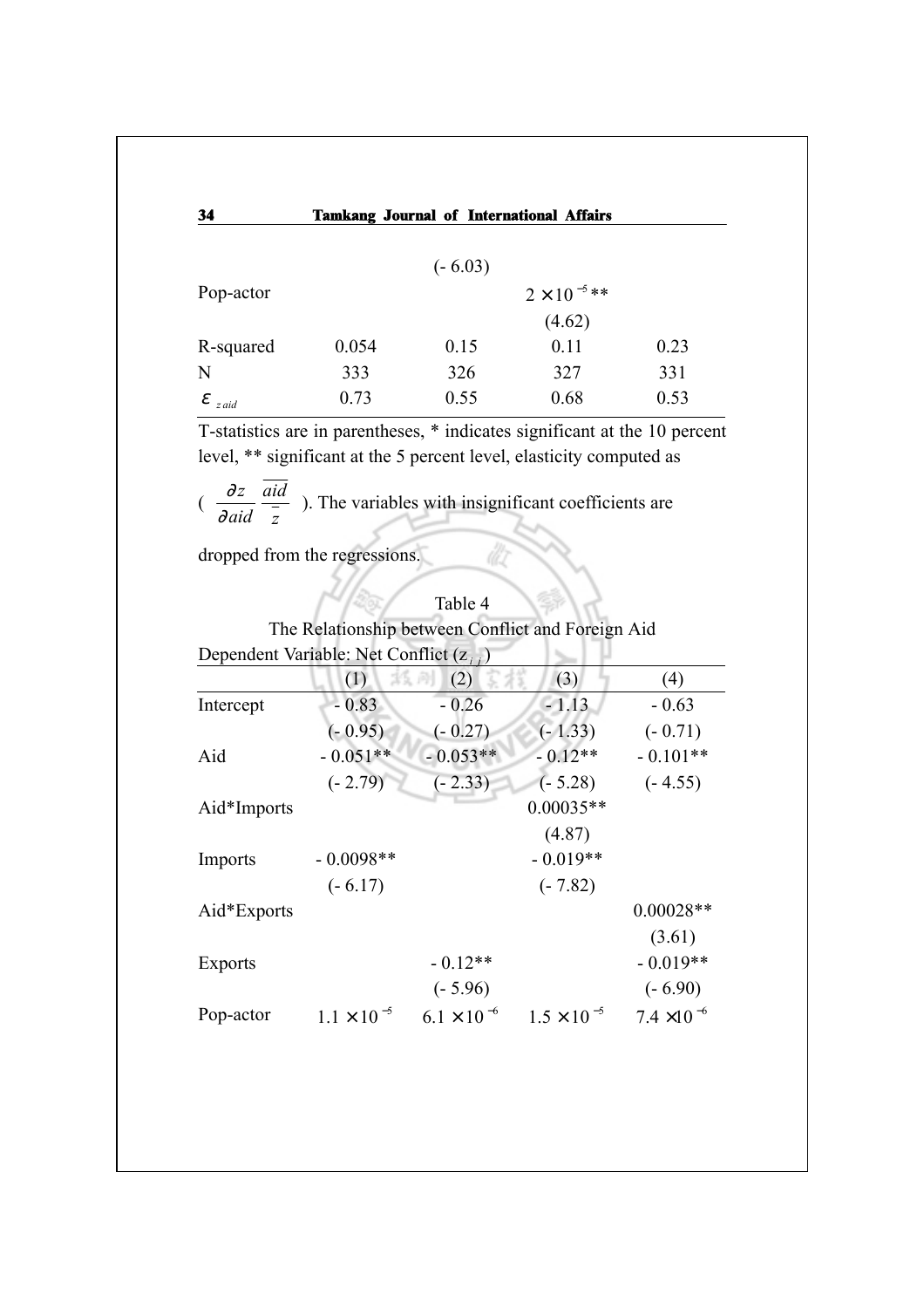| N          | 323                   | 317                    | 323                   | 317                   |
|------------|-----------------------|------------------------|-----------------------|-----------------------|
| R-squared  | 0.016                 | 0.016                  | 0.22                  | 0.19                  |
|            | (0.19)                | $(-0.17)$              | $(-0.31)$             | $(-0.74)$             |
| GNP-target | $8.0 \times 10^{-10}$ | $-7.4 \times 10^{-10}$ | $-1.3 \times 10^{-9}$ | $-3.2 \times 10^{-9}$ |
|            | $(-0.31)$             | $(-0.03)$              | $(-0.57)$             | (0.20)                |
| GNP-actor  | $-4.1 \times 10^{-9}$ | $-7.3 \times 10^{-10}$ | $-7.4 \times 10^{-9}$ | $-2.7 \times 10^{-9}$ |
|            | $(-0.10)$             | $(-0.03)$              | (0.84)                | (0.78)                |
| Pop-target | $1.7 \times 10^{-6}$  | $-4.1 \times 10^{-7}$  | $1.4 \times 10^{-5}$  | $1.4 \times 10^{-5}$  |
|            | (1.09)                | (0.60)                 | (1.47)                | (0.74)                |
|            |                       |                        |                       |                       |

T-statistics are in parentheses, \* indicates significant at the 10 percent level, \*\* significant at the 5 percent level.

## Table 5

iltz

Three-Stage Least Squares Estimates of the Trade-Conflict Relationship with Foreign Aid Effect

| Dependent Variable: |        | $\sum_{i,j}$ | $\overline{M}_{i,j}$ | $Z_{ij}$    | $X_{i,j}$ |
|---------------------|--------|--------------|----------------------|-------------|-----------|
|                     |        | (1)          |                      | (2)         |           |
| Intercept           |        | $-0.98$      | $-192.9**$           | $-0.2$      | $-81.1*$  |
|                     |        | $(-0.73)$    | $(-3.24)$            | $(-0.13)$   | $(-1.77)$ |
| Exports $(X)$       |        |              |                      | $-0.002**$  |           |
|                     |        |              |                      | $(-5.1)$    |           |
| Imports $(M)$       |        | $-0.0012**$  |                      |             |           |
|                     |        | $(-3.32)$    |                      |             |           |
| Conflict            |        |              | 0.8                  |             | $-13.1*$  |
|                     |        |              | (0.1)                |             | $(-1.83)$ |
| Aid                 |        | $-0.0041*$   | 1.87*                | $-0.033$    | 0.68      |
|                     |        | $(-1.81)$    | (1.85)               | $(-1.42)$   | (0.77)    |
| Defense             | Actor  | $-0.0009**$  |                      | $-0.0008**$ |           |
| Expenditures        |        | $(-2.10)$    |                      | $(-2.1)$    |           |
|                     | Target | $-0.0002*$   |                      | $-0.00014$  |           |
|                     |        | $(-1.86)$    |                      | $(-1.4)$    |           |
| Population Actor    |        | 0.0016       |                      | 0.0012      |           |
| Density             |        | $(-0.56)$    |                      | (0.6)       |           |
|                     | Target | $-0.0016$    |                      | $-0.0014**$ |           |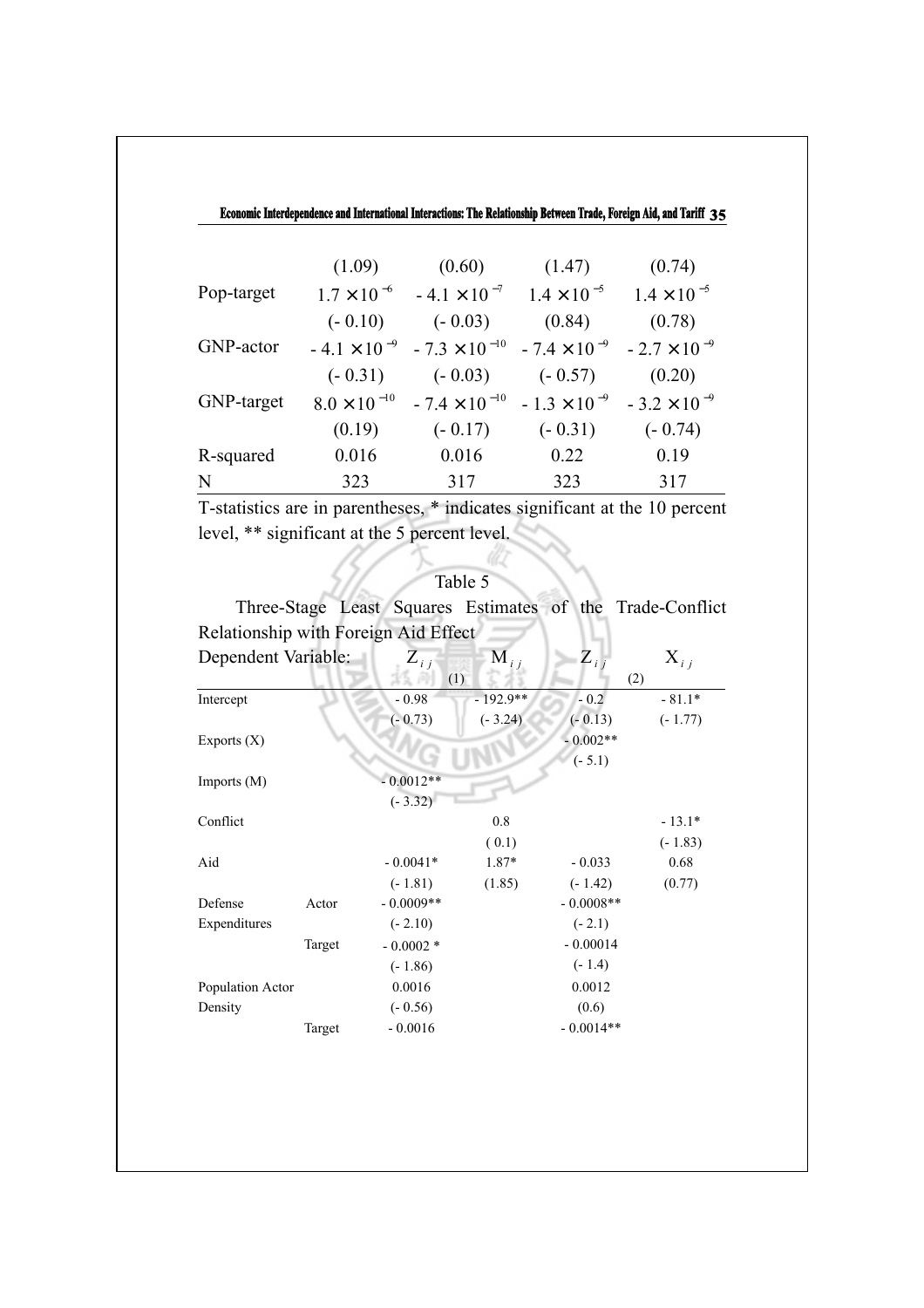| 36                                 |        |           | <b>Tamkang Journal of International Affairs</b>                                                |          |           |
|------------------------------------|--------|-----------|------------------------------------------------------------------------------------------------|----------|-----------|
|                                    |        | $(-0.69)$ |                                                                                                | $(-0.7)$ |           |
| <b>GNP</b>                         | Actor  |           | $7.6 \times 10^{-8}$ ** $1.3 \times 10^{-6}$ * $8.8 \times 10^{-8}$ ** $1.9 \times 10^{-6}$ ** |          |           |
|                                    |        | (4.18)    | (1.85)                                                                                         | (4.9)    | (3.26)    |
|                                    | Target |           | $1.8 \times 10^{-8}$ * $-3.0 \times 10^{-7}$ ** $1.1 \times 10^{-8}$ $-1.9 \times 10^{-7}$ *   |          |           |
|                                    |        | (1.86)    | $(-2.29)$                                                                                      | (1.2)    | $(-1.79)$ |
| Highway Vehicles Actor             |        |           | 250                                                                                            |          | 1333.1*   |
| per capita                         |        |           | (0.25)                                                                                         |          | (1.66)    |
|                                    | Target |           | $1162**$                                                                                       |          | 482.7*    |
|                                    |        |           | (3.28)                                                                                         |          | (1.76)    |
| Secondary School Actor             |        |           | $0.57**$                                                                                       |          | $0.23**$  |
| Enrollments                        |        |           | (8.23)                                                                                         |          | (4.43)    |
|                                    | Target |           | 0.08                                                                                           |          | 0.07      |
|                                    |        |           | (1.0)                                                                                          |          | (1.21)    |
| <b>Electrical Production Actor</b> |        |           | 142.8**                                                                                        |          | 32.8      |
| per capita                         |        |           | (3.53)                                                                                         |          | (1.13)    |
|                                    | Target |           | $-46.2**$                                                                                      |          | $-25.3**$ |
|                                    |        |           | $(-2.86)$                                                                                      |          | $(-2.16)$ |
| <b>Annual Population Actor</b>     |        |           | $-0.13*$                                                                                       |          | $-0.07$   |
| Growth                             |        |           | $(-1.89)$                                                                                      |          | $(-1.42)$ |
|                                    | Target |           | $-0.21$                                                                                        |          | 0.24      |
|                                    |        |           | (0.77)                                                                                         |          | (1.16)    |
| System Weighted R-squared          |        |           | 0.39                                                                                           |          | 0.38      |
| N                                  |        |           | 291                                                                                            |          | 285       |

T-statistics are in parentheses, \* indicates significant at the 10 percent level, \*\* significant at the 5 percent level.

## Table 6

| The Relationship between Conflict and Tariffs |  |
|-----------------------------------------------|--|
| Dependent Variable: Net Conflict $(z_{i,j})$  |  |

|                | (1)       | $\mathbf{2}$ | 3)         |
|----------------|-----------|--------------|------------|
| Intercept      | $-4.38**$ | $-68.3**$    | $-72.8**$  |
|                | $(-4.30)$ | $(-5.31)$    | $(-2.00)$  |
| Tariff rate    | 0.063     | $-0.104$     | $-0.110**$ |
|                | (0.91)    | $(-1.04)$    | $(-3.93)$  |
| Tariff-squared |           |              | $0.034**$  |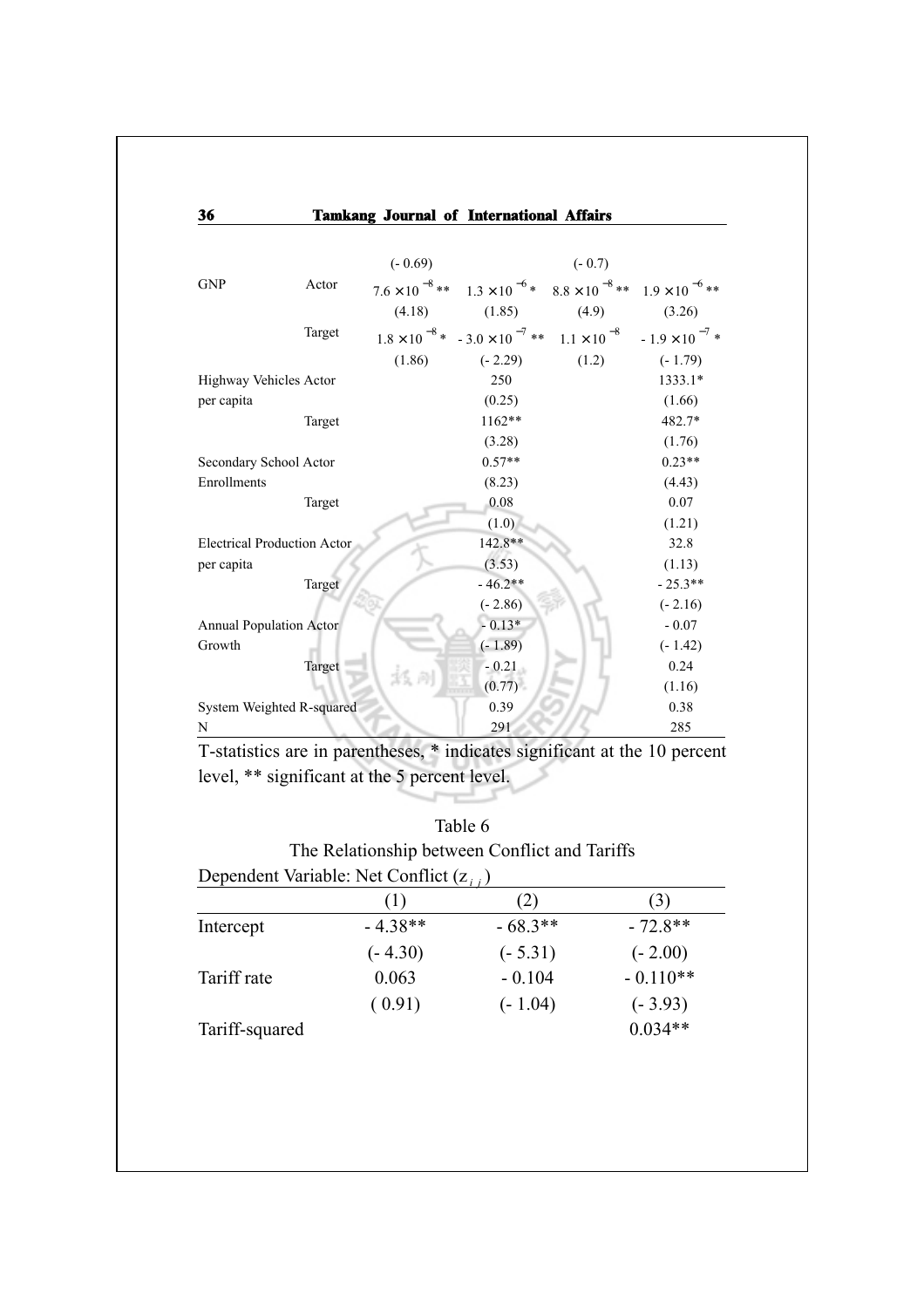| Economic Interdependence and International Interactions: The Relationship Between Trade, Foreign Aid, and Tariff 37 |        |                         |                         |  |  |
|---------------------------------------------------------------------------------------------------------------------|--------|-------------------------|-------------------------|--|--|
|                                                                                                                     |        |                         |                         |  |  |
|                                                                                                                     |        |                         | (3.80)                  |  |  |
| <b>Exports</b>                                                                                                      |        | $-0.0015**$             | $-0.016**$              |  |  |
|                                                                                                                     |        | $(-2.71)$               | $(-2.91)$               |  |  |
| Exports-squared                                                                                                     |        | $6.6 \times 10^{-8}$ ** | $6.6 \times 10^{-8}$ ** |  |  |
|                                                                                                                     |        | (2.33)                  | (2.42)                  |  |  |
| Pop-actor                                                                                                           |        | $-0.0035$               | $-0.0036$               |  |  |
|                                                                                                                     |        | $(-0.58)$               | $(-0.62)$               |  |  |
| Pop-target                                                                                                          |        | $0.38**$                | $0.45**$                |  |  |
|                                                                                                                     |        | (5.00)                  | (5.82)                  |  |  |
| GNP-actor                                                                                                           |        | $-2.3 \times 10^{-5}$   | $-6.5 \times 10^{-6}$   |  |  |
|                                                                                                                     |        | $(-0.72)$               | $(-0.21)$               |  |  |
| GNP-target                                                                                                          |        | $-0.0098**$             | $-0.013**$              |  |  |
|                                                                                                                     |        | $(-2.93)$               | $(-3.82)$               |  |  |
| R-squared                                                                                                           | 0.0017 | 0.15                    | 0.16                    |  |  |
| N                                                                                                                   | 497    | 355                     | 355                     |  |  |

T-statistics are in parentheses, \* indicates significant at the 10 percent level, \*\* significant at the 5 percent level.

## **References**

- Abegunrin, Olaywola (1990). *Economic Dependence and Regional Cooperation in Southern Africa: SADCC and South Africa in Confrontation.* Lewiston, NY: Mellen Press.
- Anderton, Charles and John Carter (2001). The Impact of War on Trade: An Interrupted Times-Series Study. *Journal of Peace Research* 38(4): 445-457.
- Azar, Edward (1978). An Early Warning Model of International Hostilities. In N. Choucri and T. Robinson (eds.), Forecasting International Relations: *Theory, Methods, Problems and Prospects*. San Francisco: Freeman.
- Azar, Edward (1980). The Conflict and Peace Data Bank (COPDAB) Project. *Journal of Conflict Resolution,* 24: 143-152.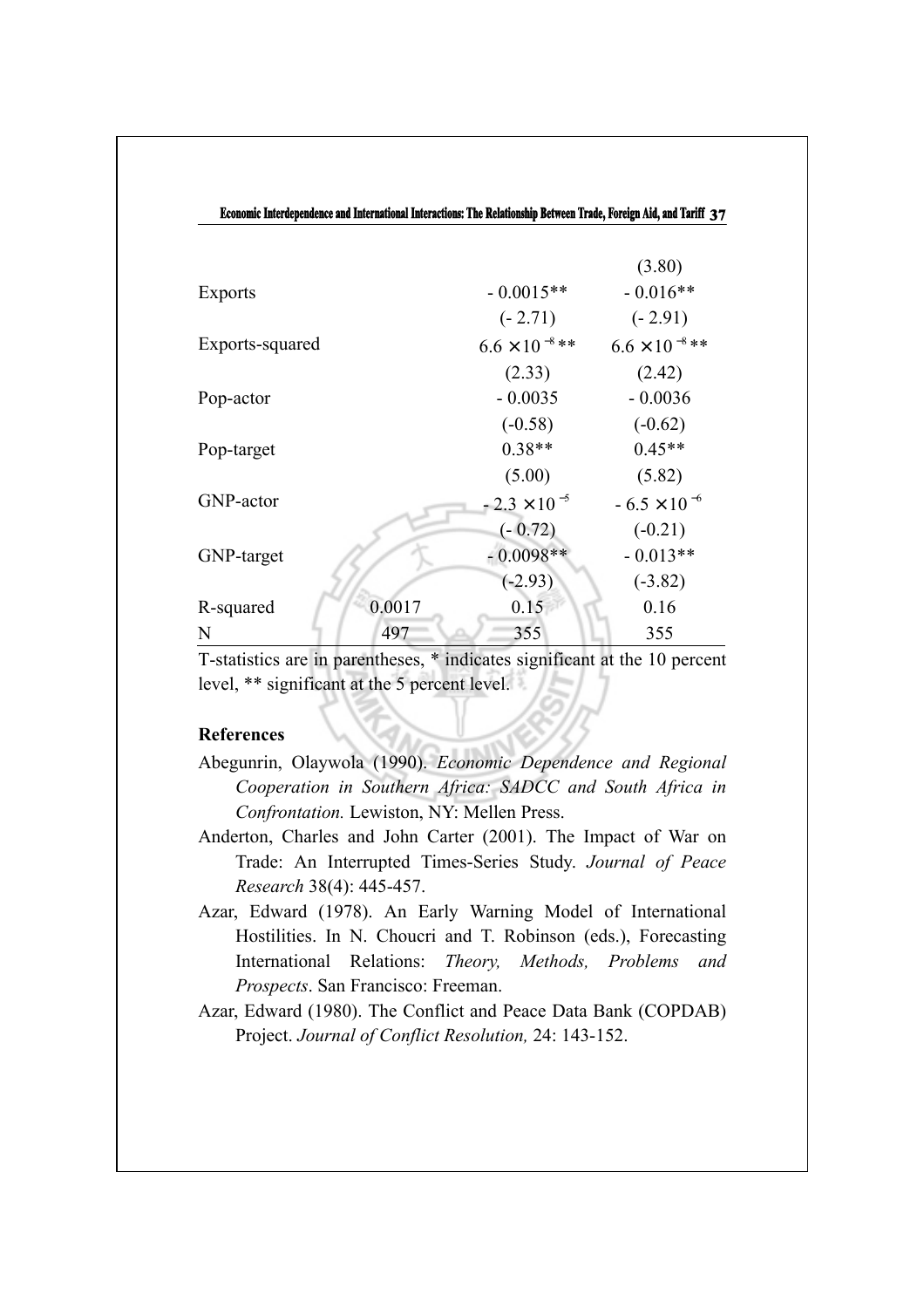- Bagwell, Kyle and Robert Staiger (1997a). Multilateral Tariff Cooperation During the Formation of Customs Unions. *Journal of International Economics,* 24: 91-123.
- Bagwell, Kyle and Robert Staiger (1997b). Multilateral Tariff Cooperation During the Formation of Free Trade Areas. *International Economic Review,* 38(2): 291-319.
- Banks, Arthur (1973). SUNY-Binghamton Cross-National Time-Series Data. Center for Comparative Political Research, State University of New York at Binghamton.
- Barbieri, Katherine (1996). Economic Interdependence: A Path to Peace or a Source of Interstate Conflict? *Journal of Peace Research,* 33(1): 29-49.
- Barbieri, Katherine and Gerald Schneider (1999). Globalization and Peace: Assessing New Directions in the study of Trade and Conflict. *Journal of Peace Research,* 36(4): 387-404.
- Blainey, Geoffrey (1988). *The Causes of War*. Basingstoke: Macmillan Press.
- Bond, Eric and Constantinos Syropoulos (1996a). The Size of Trading Blocs: Market Power and Welfare Effects. *Journal of International Economics,* 40: 411-38.
- Bond, Eric and Constantinos Syropoulos (1996b). Trading Blocs and the Sustainability of Interregional Cooperation. In: Canzoneri, M., Ethier, W. and Grilli, V. (eds.), *The New Transatlantic Economy* (pp. 118-41). London: Cambridge University Press.
- Bond, Eric, Constantinos Syropoulos and Alan Winters (2001). Deepening of Regional Integration and Multilateral Trade Agreement. *Journal of International Economics,* 53: 335-361.
- Bremer, Stuart (1993). Democracy and Militarized Interstate Conflict, 1816-1965. *International Interactions,* 18: 231-249.
- Browne, Stephen (1990). *Foreign Aid in Practice*. New York: New York University Press.

Brusse, Wendy Asbeek (1997). *Tariffs, Trade and European*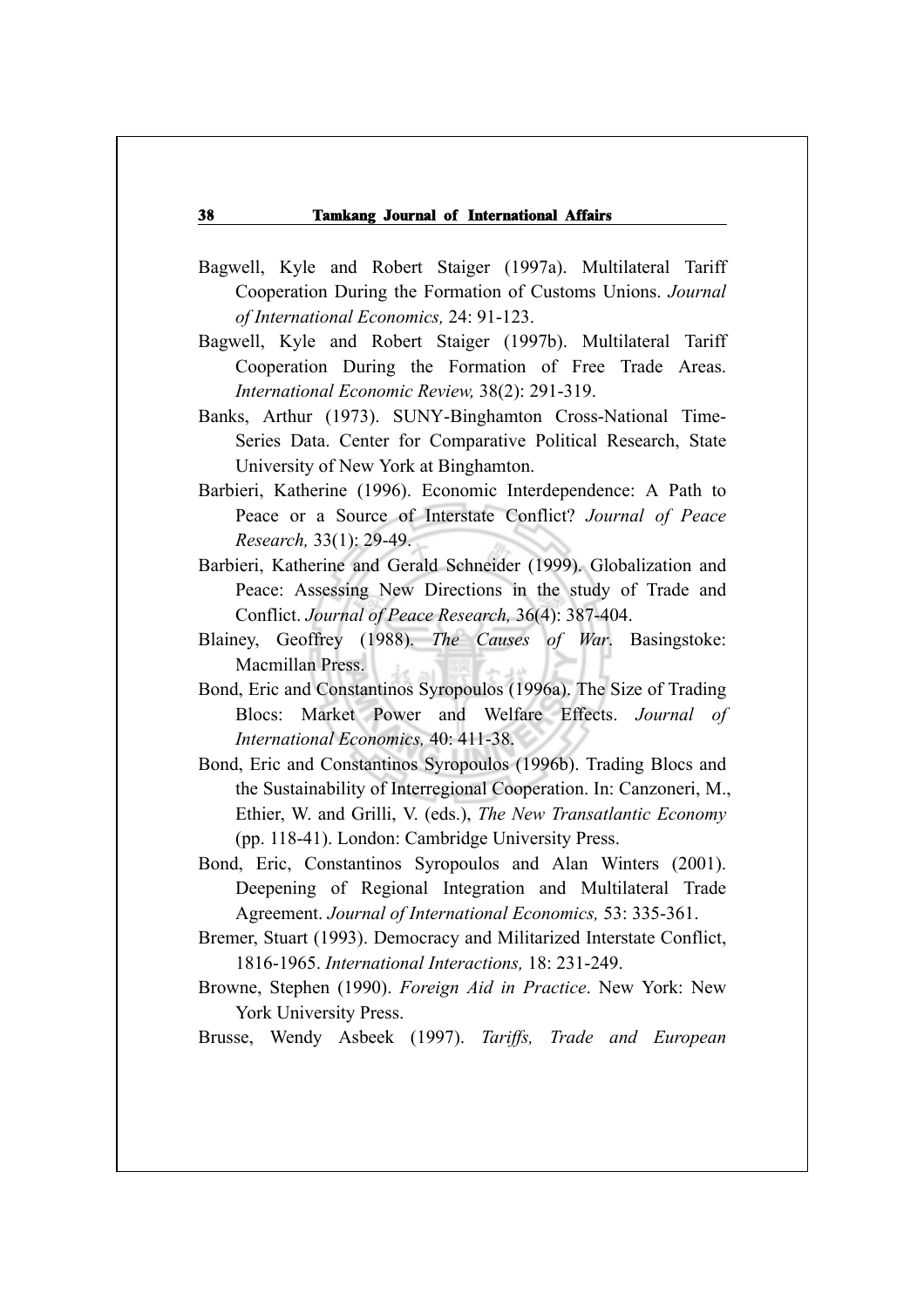*Integration, 1947 – 1957*. New York: St. Martin's Press.

- Burnside, Craig and David Dollar (2000). Aid, Policies and Growth. *American Economic Review,* 90(4): 847-868.
- Chan, Steve (1984). Mirror, Mirror on the Wall…Are the Freer Countries More Pacific. *Journal of Conflict Resolution,* 28: 617- 648.
- de Montesquieu, Baron (1900). *The Spirit of Laws,* translated by Thomas Nugent. New York: Collier Press.
- de Wilde, Jaap (1991). *Saved from Oblivion: Interdependence Theory in the First Half of the*  $20<sup>th</sup>$  *Century. A Study of the Causality Between War and Complex Interdependence*. Aldershot: Dartmouth.
- Didier, Pierre (1999). *WTO Trade Instruments in EU Law*. London: Cameron May Ltd., UK.
- Djajic, Slobodan, Sajal Lahiri and Pascalis Raimondos-Moller (1999). Foreign Aid, Domestic Investment and Welfare. *The Economic Journal,* 109: 698-707.
- Domke, William K. (1988). *War and The Changing Global System*. New Haven: Yale University Press.
- Dorussen, Han (1999). Balance of Power Revisited: A Multi-Country Model of Trade and Conflict, *Journal of Peace Research,* 36(4): 443-462.
- Dudley, Leonard (1979). Foreign Aid and the Theory of Alliances, *Review of Economics and Statistics,* 61: 564-571.
- Dudley, Leonard and C. Montmarquette (1976). A Model of the Supply of Foreign Aid, *American Economic Review,* 66: 132-142.
- Gartzke, Erik, Quan Li, Boehmer (2001). Investing in the Peace: Economic Interdependence and International Conflict. *International Organization,* 55(2): 391-438.
- Gasiorowski, Mark and Solomon Polachek (1982). Conflict and Interdependence, *Journal of Conflict Resolution,* 26: 709-729.

Gillespie, J. and D. Zinnes. n.d. World Trade Data: 1958-1068. Inter-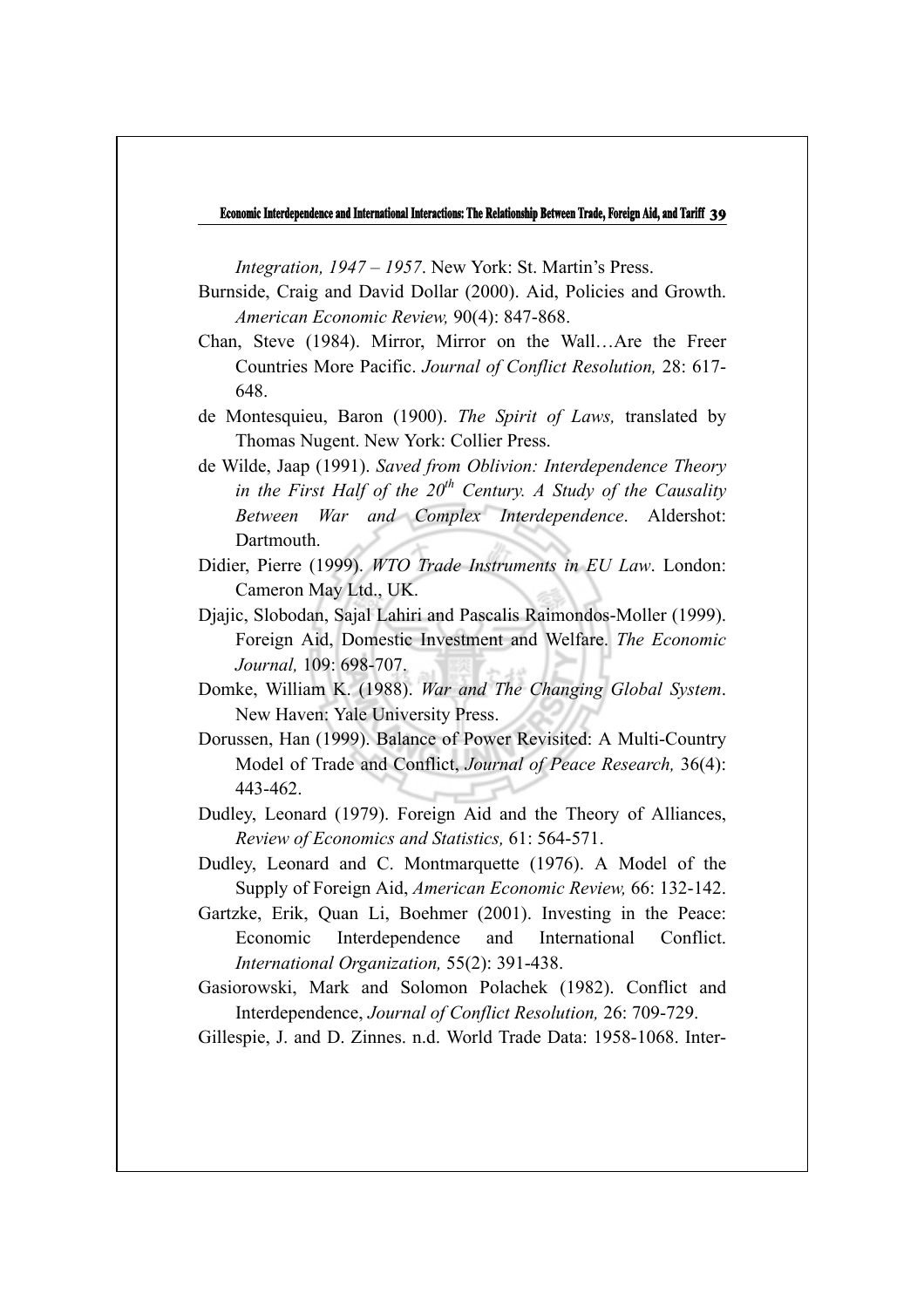University Consortium for Political Research, University of Michigan.

- Gounder, Rukmani (1994). Empirical Results of Aid Motivations: Australia's Bilateral Aid Program, *World Development,* 22: 99- 113.
- Gounder, Rukmani and Kunal Sen (1999). What Motivates Foreign Aid: A Case Study of Australia's Aid to Indonesia, *The Journal of Developing Areas,* 33: 379-394.
- Grossman, Gene and Elhanan Helpman (1995). Trade War and Trade Talks. *Journal of Political Economy,* 103(4): 675-708.
- Gupta, Kanhaya L. (1997). Public Fiscal Behaviour and Foreign Aid: Some Model Solutions, *Economic Modelling,* 14: 203-214.

Hegre, Havard (2000). Development and the Liberal Peace: What Does it Take to be a Trading State? *Journal of Peace Research* 37(1): 5-30.

- Holsti, Kalevi J. (1982). *Why Nations Realign: Foreign Policy Restructuring in the Post War World.* Boston, MA: Allen & Unwin.
- Howse, Robert (1998). *The World Trading System*. Edited by Robert Howse. London: Routledge.
- James, Patrick, Eric Solberg, and Murray Wolfson (1999). An Identified Systemic Model of the Democracy-Peace Nexus, *Defence and Peace Economics,* 10: 1-37.
- Kemp, Murray (1995). *The Gains from Trade and the Gains from Aid*. New York: Routledge.
- Kennan, John and Raymond Riezman (1990). Optima Tariff Equilibria with Customs Unions, *Canadian Journal of Economics,* 23: 70- 83.
- Keohane, Robert and Joseph Nye (1989). *Power and Interdependence: World Politics in Transition*. New York: Harper Collins.
- Krueger, Anne O., Constantine Michalopoulos and Vernon W. Ruttan (1989). *Aid and Development*. Baltimore: The Johns Hopkins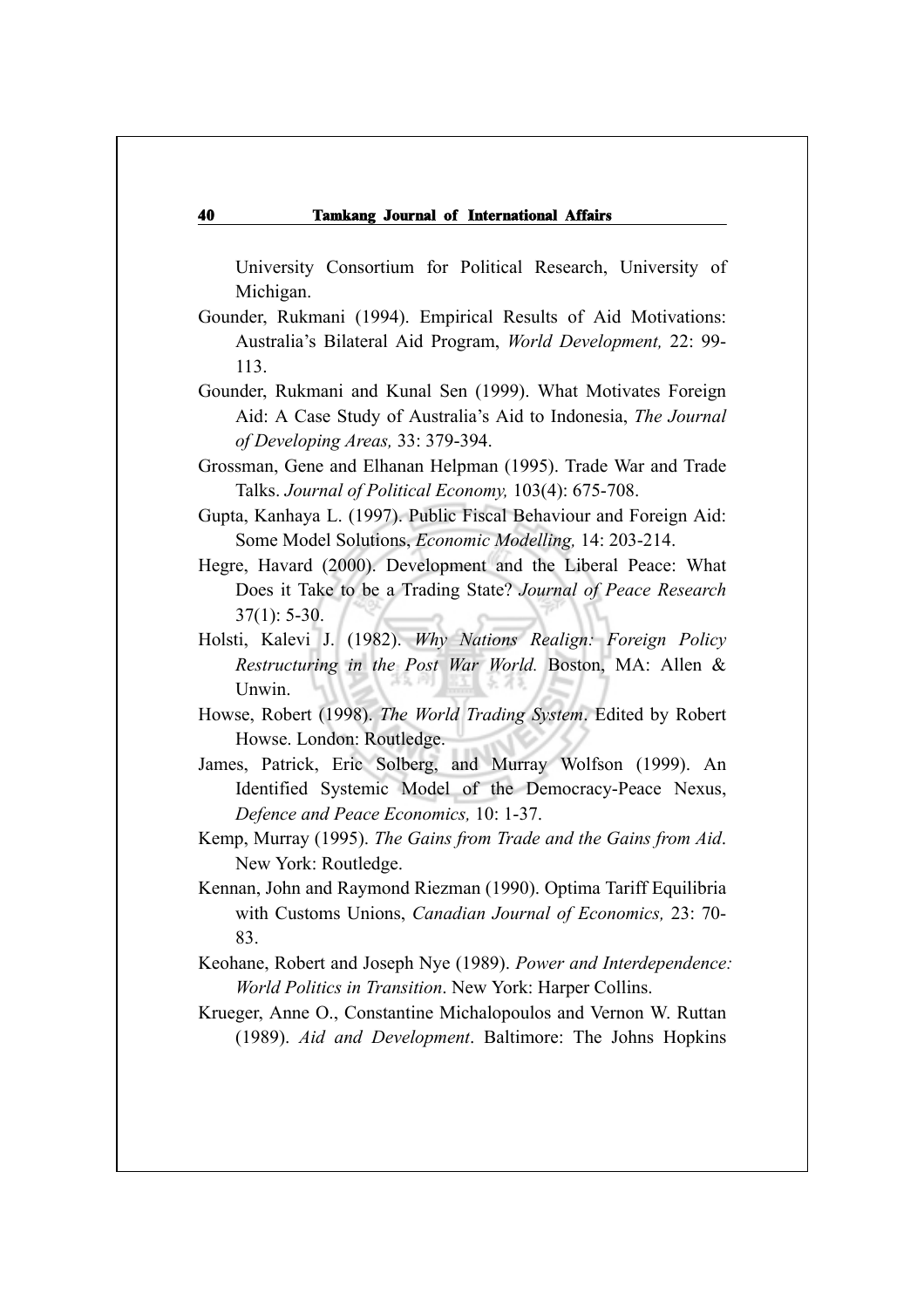University Press.

- Krugman, Paul (1991). Is Bilateralism Bad? In: Helpman, E. and Razin, A. (eds.), *International Trade and Trade Policy.* Cambridge: MIT Press.
- Lensink, Robert and Howard White (1998). Does the Revival of International Private Capital Flows Mean the End of Aid?: An Analysis of Developing Countries' Access to Private Capital, *World Development,* 26(7): 1221-1234.
- Levy, Philip (1999). Lobbying and International Cooperation in Tariff Setting, *Journal of International Economics,* 47: 345-370.
- Lloyd, Peter John (1999). International Trade Opening and the Formation of the Global Economy. UK & USA: Edward Elgar.
- Lundborg, Per (1998). Foreign Aid and International Support As A Gift Change, Economics and Politics, 10: 127-141.
- Maizels, Alfred and Machiko Nissanke (1984). Motivations for Aid to Developing Countries, World Development, 12: 879-900.
- Mansfield, Edward D. (1994). Power, Trade and War. Princeton: Princeton University Press.
- Mansfield, Edward D. and Brian M. Pollins (2001). The Study of Interdependence and Conflict, Journal of Conflict Resolution 45: 834-859.
- Maoz, Zeev and Nasrin Abdolali (1989). Regime Types and International Conflict 1816-1976, *Journal of Conflict Resolution,* 33: 3-36.
- Maoz, Zeev and Bruce Russett (1993). Normative and Structural Causes of Democratic Peace, 1946-1986, *American Political Science Review,* 87: 624-38.
- McKinlay, Robert and Richard Little (1979). The US Aid Relationship: A Test of the Recipient Need and the Donor Interest Model, *Political Studies,* 27: 236-250.
- McLaughlin-Mitchell, Sara and Brandon Prins (1999). Beyond Territorial Contiguity: Issues at Stake in Democratic Militarized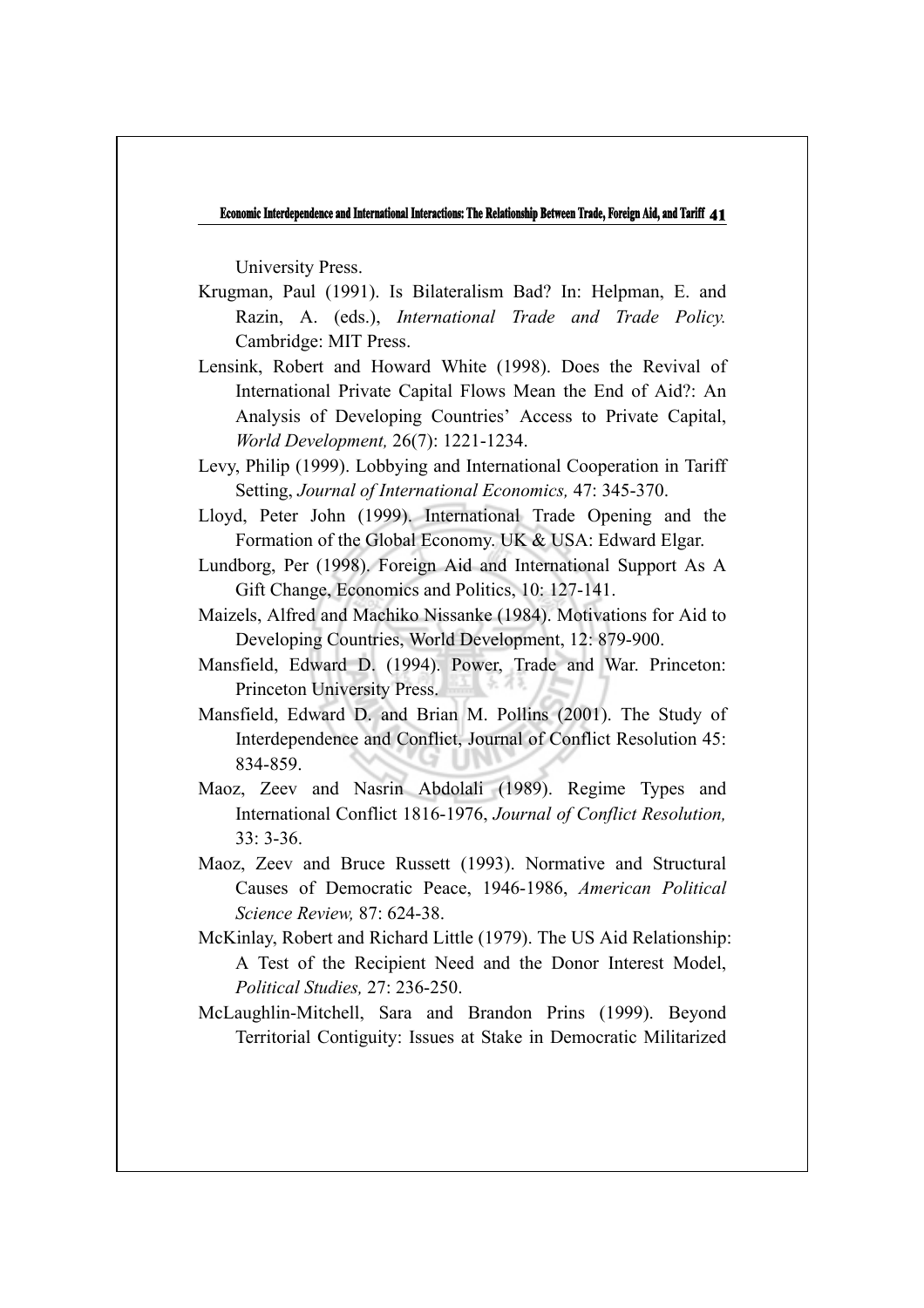Interstate Disputes, *International Studies Quarterly,* 43: 169-183.

- Mosley, Paul (1987). *Foreign Aid: Its Defense and Reform*. Lexington: The University Press of Kentucky.
- Morrow, James D. (1997). When Do "Relative Gains" Impede Trade? *Journal of Conflict Resolution*, 41 (February): 12-37.
- Neff, Stephen C. (1990). *Friends But No Allies: Economic Liberalism and the Law of Nations*. New York: Columbia University Press.
- Obstfeld, Maurice (1995). Effects of Foreign Resource Inflows on Saving: A Methodological Overview, University of California, Berkeley, Processed.
- Oneal, John R., Frances H. Oneal, Zeev Maoz and Bruce Russett (1996). The Liberal Peace: Interdependence, Democracy, and International Conflict, 1950-86, J*ournal of Peace Research,* 33: 11-28.
- Oneal, John R. and Bruce Russett (1999). Assessing the Liberal Peace with Alternative Specifications: Trade Still Reduces Conflict, *Journal of Peace Research,* Vol 36 No 4, pp. 423-442.
- Orr, Robert (1989). Collaboration or Conflict? Foreign Aid and U.S.- Japan Relations, *Pacific Affairs,* 2: 127-156.
- Pahre, Robert (1998). Reactions and Reciprocity: Tariff and Trade Liberalization from 1815 to 1914, *Journal of Conflict Resolution,* 42(4): 467-492.
- Polachek, Solomon W. (1978). Dyadic Dispute, *Papers of the Peace Science Society* 28: 67-80.
- Polachek, Solomon W. (1980). Conflict and Trade, *Journal of Conflict Resolution,* 24: 55-78.
- Polachek, Solomon W. (1992). Conflict and Trade: An Economics Approach to Political International Interactions, In W. Isard and C. Anderto (ed.), *Economics of Armies Reduction and the Peace Process*. New York: Elsevier Science Publishers.
- Polachek, Solomon W. (1997). Why Democracies Cooperate More and Fight Less: The Relationship Between International Trade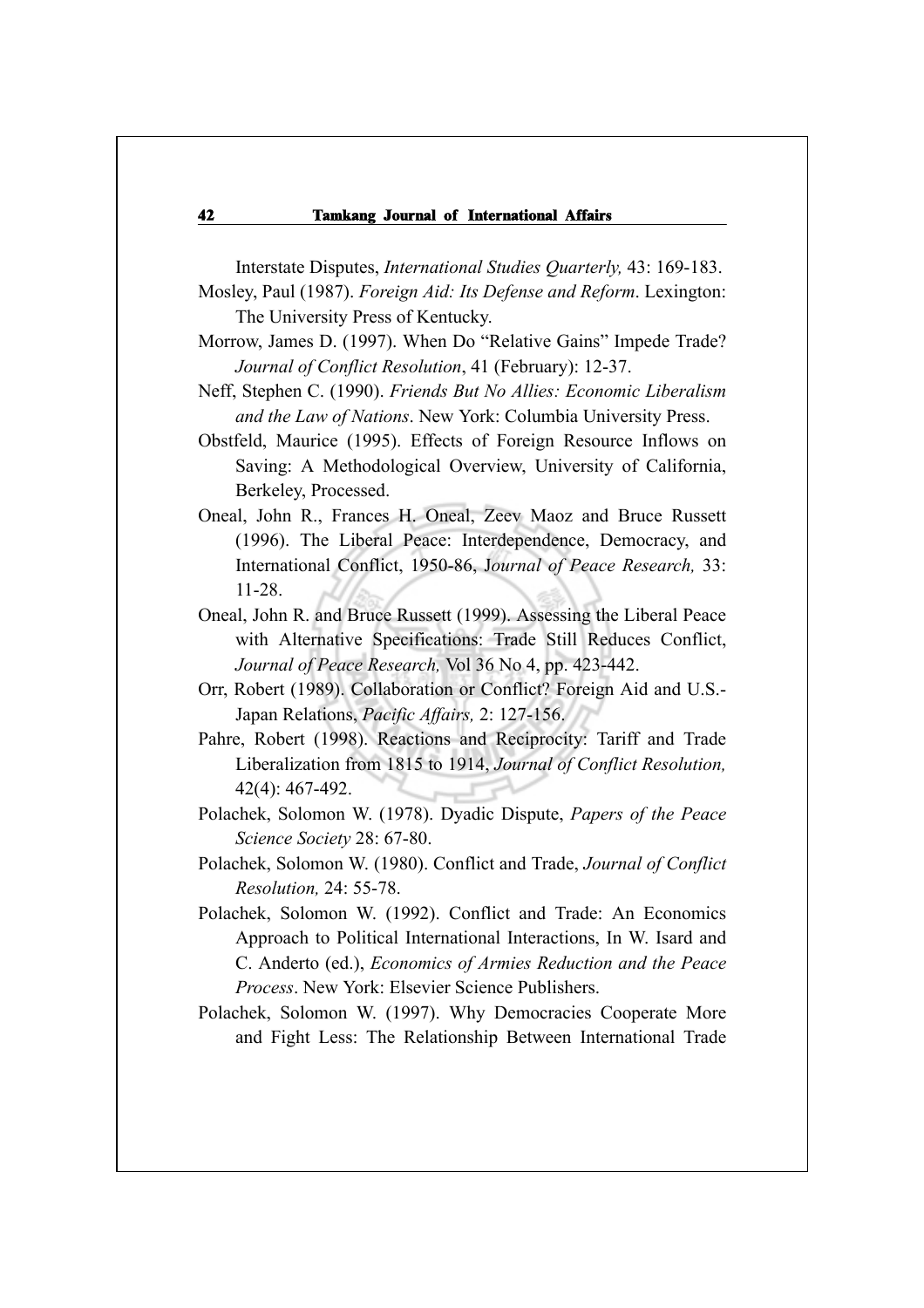and Cooperation, *Review of International Economics,* 5: 295-309.

Polachek, Solomon W. (forthcoming). Trade-based Interactions: An Interdisciplinary Perspective, *Conflict Management and Peace Science*.

- Polachek, Solomon W. and Judith McDonald (1992). Strategic Trade and Incentives for Cooperation, In M. Chatterji and L. Forcey (ed.), *Disarmament, Economic Conversion and the Management of Peace*. New York: Praeger.
- Polachek, Solomom W., John Robst and Yuan-Ching Chang (1999). Liberalism and Interdependence: Extending the Trade-Conflict Model, *Journal of Peace Research,* 36(4): 405-422.
- Pollins, Brian (1989a). Does Trade Still Follow the Flag? *American Political Science Review,* 83: 465-80.
- Pollins, Brian (1989b). Conflict Cooperation and Commerce: The Effect of International Political Interactions, *American Journal of Political Science,* 33: 737-761.
- Rausser, Gordon C. (1995). *GATT Negotiations and the Political Economy of Policy Reform*. Berlin: Springer-Verlag.
- Reuveny, Rafael and Heejoon Kang (1996). International Trade, Political Conflict/ Cooperation, and Granger Causality, *American Journal of Political Science,* 40: 943-970.
- Reuveny, Rafael and Heejoon Kang (1998). Bilateral Trade and Political Conflict/ Cooperation: Do Goods Matter? *Journal of Peace Research,* 35(5): 581-602.
- Richardson, Neil R. (1978). *Foreign Policy and Economic Dependence.* Austin, TX: University of Texas Press.
- Riddell, Roger C. (1987). *Foreign Aid Reconsidered*. Baltimore: The Johns Hopkins University Press.
- Riddell, Roger C. (1996). *Aid in the 21 Century*. New York: Office of Development Studies, United Nations Development Programme.
- Rummel, Rudolph, J. (1983). Libertarianism and International Violence, *Journal of Conflict Resolution,* 27(1): 27-71.